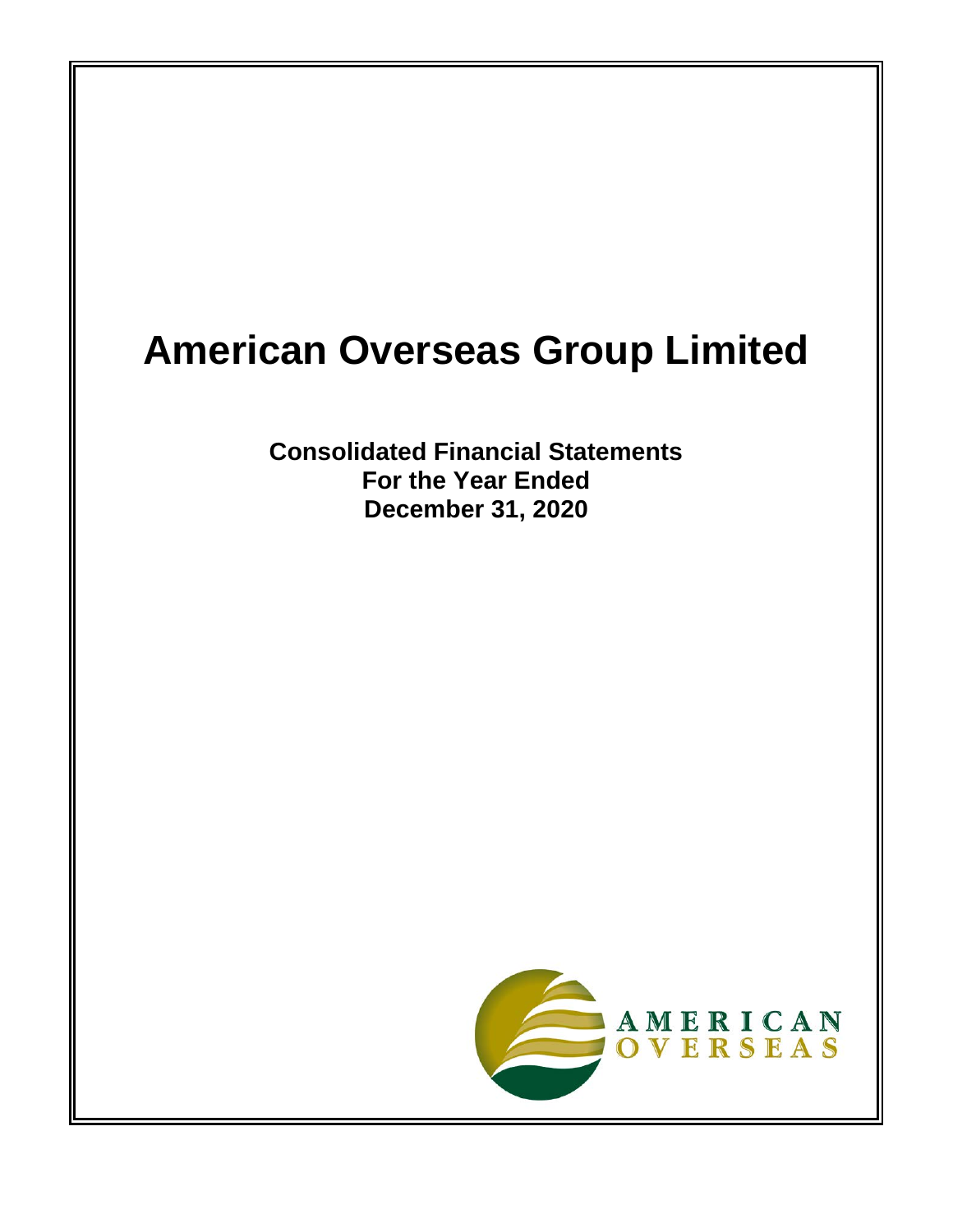# Deloitte.

Deloitte Ltd. Corner House 20 Parliament Street P.O. Box HM 1556 Hamilton HM FX Bermuda

Tel: + 1 (441) 292 1500 Fax: + 1 (441) 292 0961 www.deloitte.com

#### **INDEPENDENT AUDITORS' REPORT**

To the Board of Directors of American Overseas Group Limited

We have audited the accompanying consolidated financial statements of American Overseas Group Limited and its subsidiaries (the "Company"), which comprise the consolidated balance sheets as of December 31, 2020 and 2019, and the related consolidated statements of operations, comprehensive income (loss), changes in equity and retained deficit, and cash flows for the years then ended, and the related notes to the consolidated financial statements.

#### **Management's Responsibility for the Consolidated financial Statements**

Management is responsible for the preparation and fair presentation of these consolidated financial statements in accordance with accounting principles generally accepted in the United States of America; this includes the design, implementation, and maintenance of internal control relevant to the preparation and fair presentation of consolidated financial statements that are free from material misstatement, whether due to fraud or error.

#### **Auditors' Responsibility**

Our responsibility is to express an opinion on these consolidated financial statements based on our audits. We conducted our audits in accordance with auditing standards generally accepted in the United States of America. Those standards require that we plan and perform the audit to obtain reasonable assurance about whether the consolidated financial statements are free from material misstatement.

An audit involves performing procedures to obtain audit evidence about the amounts and disclosures in the consolidated financial statements. The procedures selected depend on the auditor's judgment, including the assessment of the risks of material misstatement of the consolidated financial statements, whether due to fraud or error. In making those risk assessments, the auditor considers internal control relevant to the Company's preparation and fair presentation of the consolidated financial statements in order to design audit procedures that are appropriate in the circumstances, but not for the purpose of expressing an opinion on the effectiveness of the Company's internal control. Accordingly, we express no such opinion. An audit also includes evaluating the appropriateness of accounting policies used and the reasonableness of significant accounting estimates made by management, as well as evaluating the overall presentation of the consolidated financial statements.

We believe that the audit evidence we have obtained is sufficient and appropriate to provide a basis for our audit opinion.

#### **Opinion**

In our opinion, the consolidated financial statements referred to above present fairly, in all material respects, the financial position of American Overseas Group Limited and its subsidiaries as of December 31, 2020 and 2019, and the results of their operations and their cash flows for the years then ended in accordance with accounting principles generally accepted in the United States of America.

Deloitte refers to one or more of Deloitte Touche Tohmatsu Limited ("DTTL"), its global network of member firms, and their related entities (collectively, the "Deloitte organization"). DTTL (also referred to as "Deloitte Global") and each of its member firms and related entities are legally separate and independent entities, which cannot obligate or bind each other in respect of third parties. DTTL and each DTTL member firm and related entity is liable only for its own acts and omissions, and not those of each other. DTTL does not provide services to clients. Please see www.deloitte.com/about to learn more. Deloitte Ltd. is an affiliate of DCB Holding Ltd., a member firm of Deloitte Touche Tohmatsu Limited.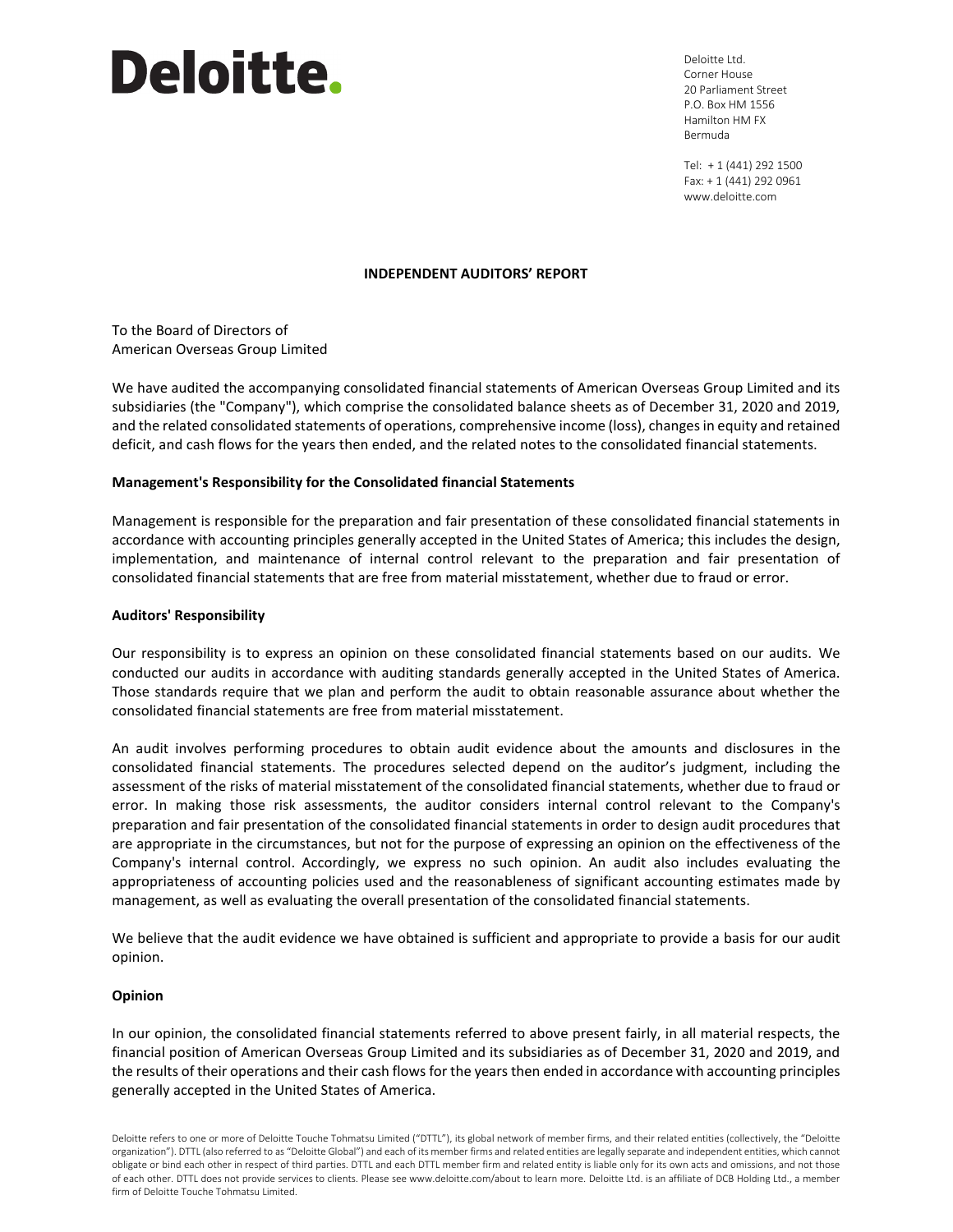#### **Other Matter**

Accounting principles generally accepted in the United States of America require that the disclosure of shortduration contracts included within Note 6 be presented to supplement the basic financial statements. Such information, although not part of the basic financial statements, is required by the Financial Accounting Standards Board who considers it to be an essential part of financial reporting for placing the basic financial statements in an appropriate operational, economic, or historical context. We have applied certain limited procedures to the required supplementary information in accordance with auditing standards generally accepted in the United Stated of America, which consisted of inquiries of management about the methods of preparing the information and comparing the information for consistency with management's responses to our inquiries, the basic financial statements, and other knowledge we obtained during our audit of the basic financial statements. We do not express an opinion or provide any assurance on the information because the limited procedures do not provide us with sufficient evidence to express an opinion or provide any assurance.

Jeloitte Ltd.

May 21, 2021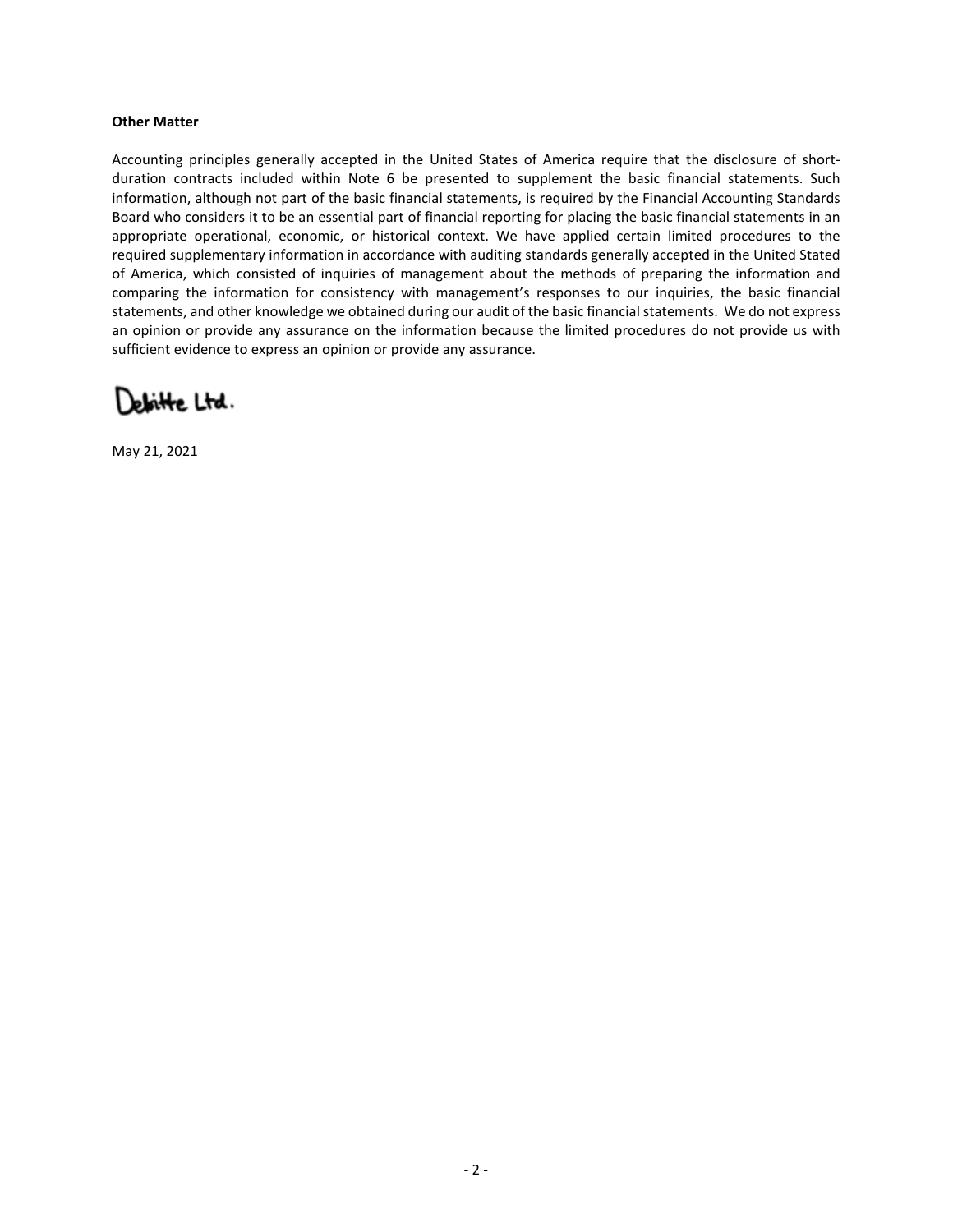#### **AMERICAN O VERSEAS GRO UP LIMITED CO NSO LIDATED BALANCE SHEETS December 31, 2020 and 2019**

|                                                                               | 2020              |    | 2019            |
|-------------------------------------------------------------------------------|-------------------|----|-----------------|
|                                                                               |                   |    |                 |
| Assets<br>Fixed-maturity securities held as available for sale, at fair value | \$<br>72,641,464  | \$ | 129,747,902     |
| Equity investments available for sale, at fair value                          | 4,143,351         |    | 1,180,849       |
| Cash and cash equivalents                                                     | 24,254,457        |    | 22,601,650      |
| Restricted cash                                                               | 548,063           |    | 10,557,497      |
| Accrued investment income                                                     | 354,676           |    | 675,050         |
| Premiums receivable                                                           | 73,072,658        |    | 81,000,015      |
| Deferred reinsurace premiums                                                  | 101,843,008       |    | 125,727,914     |
| Reinsurance balances receivable, net                                          | 194,914,323       |    | 210,404,968     |
| Salvage and subrogation recoverable                                           |                   |    | 385,442         |
| Deferred policy acquisition costs                                             | 3,589,830         |    | 515,075         |
| Intangible assets                                                             | 4,800,000         |    | 4,800,000       |
| Goodwill                                                                      | 33,050,000        |    | 33,050,000      |
| Other assets                                                                  | 3,766,912         |    | 3,184,255       |
| <b>Total assets</b>                                                           | \$<br>516,978,742 | \$ | 623,830,617     |
|                                                                               |                   |    |                 |
| Liabilities and Shareholders' Equity                                          |                   |    |                 |
| Liabilities:                                                                  |                   |    |                 |
| Losses and loss expense reserve                                               | \$<br>192,942,541 | S  | 263,685,760     |
| Deferred commission income                                                    | 2,481,862         |    |                 |
| Unearned premiums                                                             | 105,677,582       |    | 128,792,721     |
| Ceded premium payable                                                         | 71,989,076        |    | 89,078,595      |
| Payable to general agents                                                     | 4,331,377         |    | 3,086,509       |
| Funds withheld                                                                | 64,980,371        |    | 52,794,397      |
| Accounts payable and accrued liabilities                                      | 7,921,544         |    | 5,070,612       |
| Redeemable Series A preference shares                                         |                   |    | 7,291,881       |
| Derivative liabilities                                                        |                   |    | 10,181          |
| Fair value adjustment                                                         |                   |    | 2,901,044       |
| Notes payable                                                                 | 16,520,907        |    | 16,520,907      |
| Non-owned interest in VIE                                                     | 300,000           |    | 300,000         |
| Interest payable                                                              | 450,770           |    | 450,770         |
| Deferred tax liability                                                        |                   |    | 322,119         |
| <b>Total liabilities</b>                                                      | 467,596,030       |    | 570,305,496     |
| Shareholders' equity:                                                         |                   |    |                 |
| Common shares                                                                 | 4,697,900         |    | 4,617,900       |
| Additional paid-in capital                                                    | 189, 151, 024     |    | 189,002,460     |
| Accumulated other comprehensive income                                        | 1,962,316         |    | 1,323,333       |
| Retained deficit                                                              | (152, 481, 904)   |    | (147, 471, 948) |
| Total shareholders' equity                                                    | 43,329,336        |    | 47, 471, 745    |
| Non-controlling interest in preferred shares in subsidiaries                  | 6,053,376         |    | 6,053,376       |
| <b>Total equity</b>                                                           | 49,382,712        |    | 53, 525, 121    |
| <b>Total liabilities and equity</b>                                           | \$<br>516,978,742 | \$ | 623,830,617     |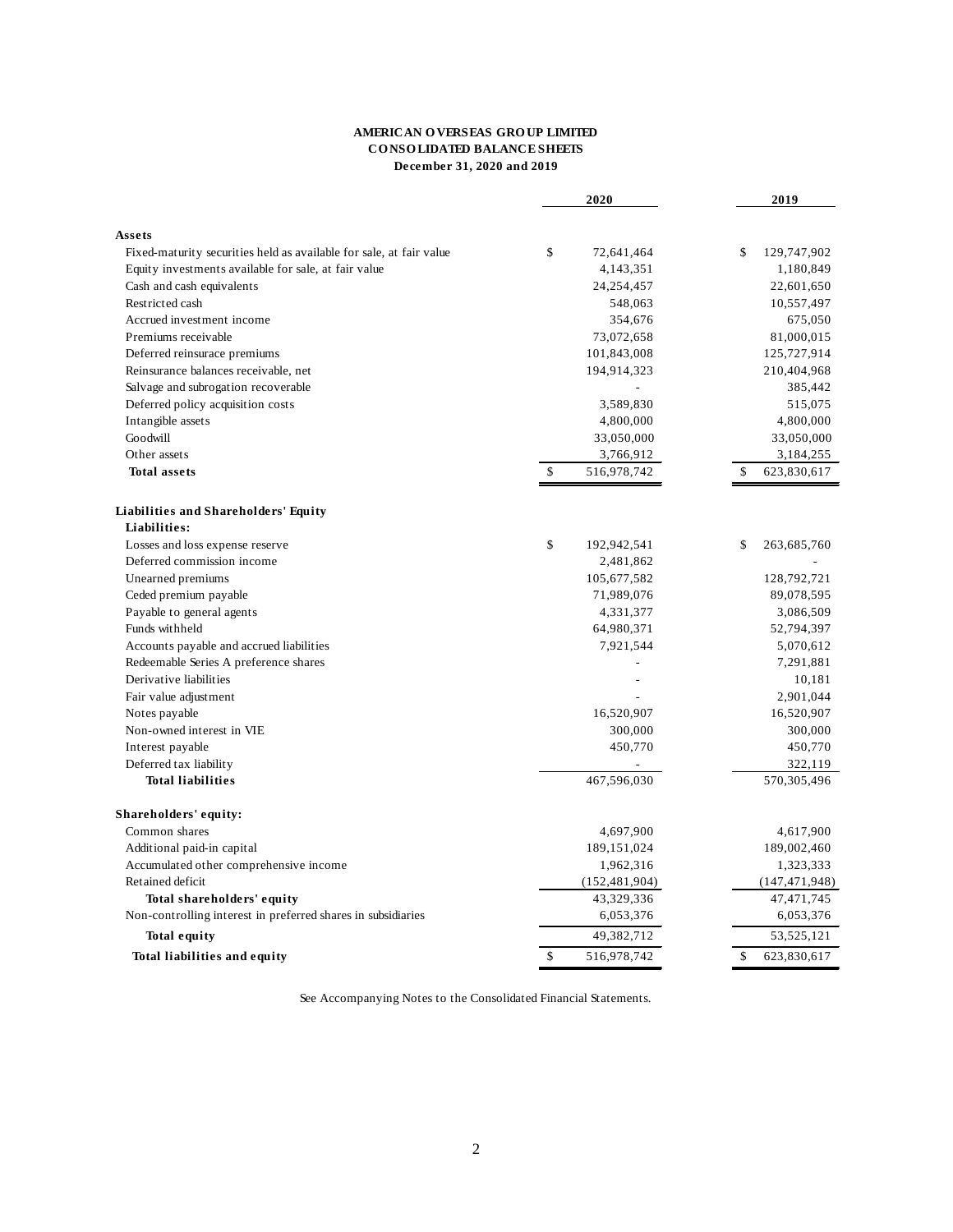# **AMERICAN O VERSEAS GRO UP LIMITED CO NSO LIDATED STATEMENTS O F O PERATIO NS December 31, 2020 and 2019**

|                                                                   | 2020              | 2019                |
|-------------------------------------------------------------------|-------------------|---------------------|
| Net premiums earned                                               | \$<br>12,322,755  | \$<br>(5,422,601)   |
| Fee income                                                        | 9,945,770         | 11,591,031          |
| Net investment income                                             | 709,240           | 2,447,131           |
| Net realized gain                                                 | 1,579,746         | 1,823,999           |
| Fair value adjustment                                             | (173, 075)        | 10,585,632          |
| Net change in fair value of credit derivatives                    | 2,487             | 265,074             |
| Gain on the sale of real estate                                   | 323,145           |                     |
| Other income                                                      |                   | 382,382             |
| <b>Total revenues</b>                                             | 24,710,068        | 21,672,648          |
| Net losses and loss adjustment expenses                           | 10,521,944        | 7,473,530           |
| Acquisition costs                                                 | 4,837,480         | 1,627,174           |
| General and administrative expenses                               | 12,801,602        | 13,605,184          |
| Interest expense                                                  | 1,803,080         | 1,803,080           |
| Other expense                                                     | 78,038            |                     |
| <b>Total expenses</b>                                             | 30,042,144        | 24,508,968          |
| Loss before income tax expense                                    | (5,332,076)       | (2,836,320)         |
| Income tax benefit (expense)                                      | 322,120           | (286, 944)          |
| Loss before non-controlling interest                              | \$<br>(5,009,956) | \$<br>(3, 123, 264) |
| Net loss attributable to non controlling interest                 |                   |                     |
| Non-controlling interest - dividends on Class B preference shares |                   |                     |
| of subsidiary                                                     |                   | (585, 253)          |
| Net loss attributable to common shareholders                      | \$<br>(5,009,956) | \$<br>(3,708,517)   |
| Net loss per common share:                                        |                   |                     |
| Basic                                                             | \$<br>(107.76)    | (80.34)<br>\$       |
| Diluted                                                           | \$<br>(106.53)    | \$<br>(80.13)       |
| Weighted-average number of common shares outstanding:             |                   |                     |
| Basic                                                             | 46,490            | 46,161              |
| Diluted                                                           | 47,027            | 46,281              |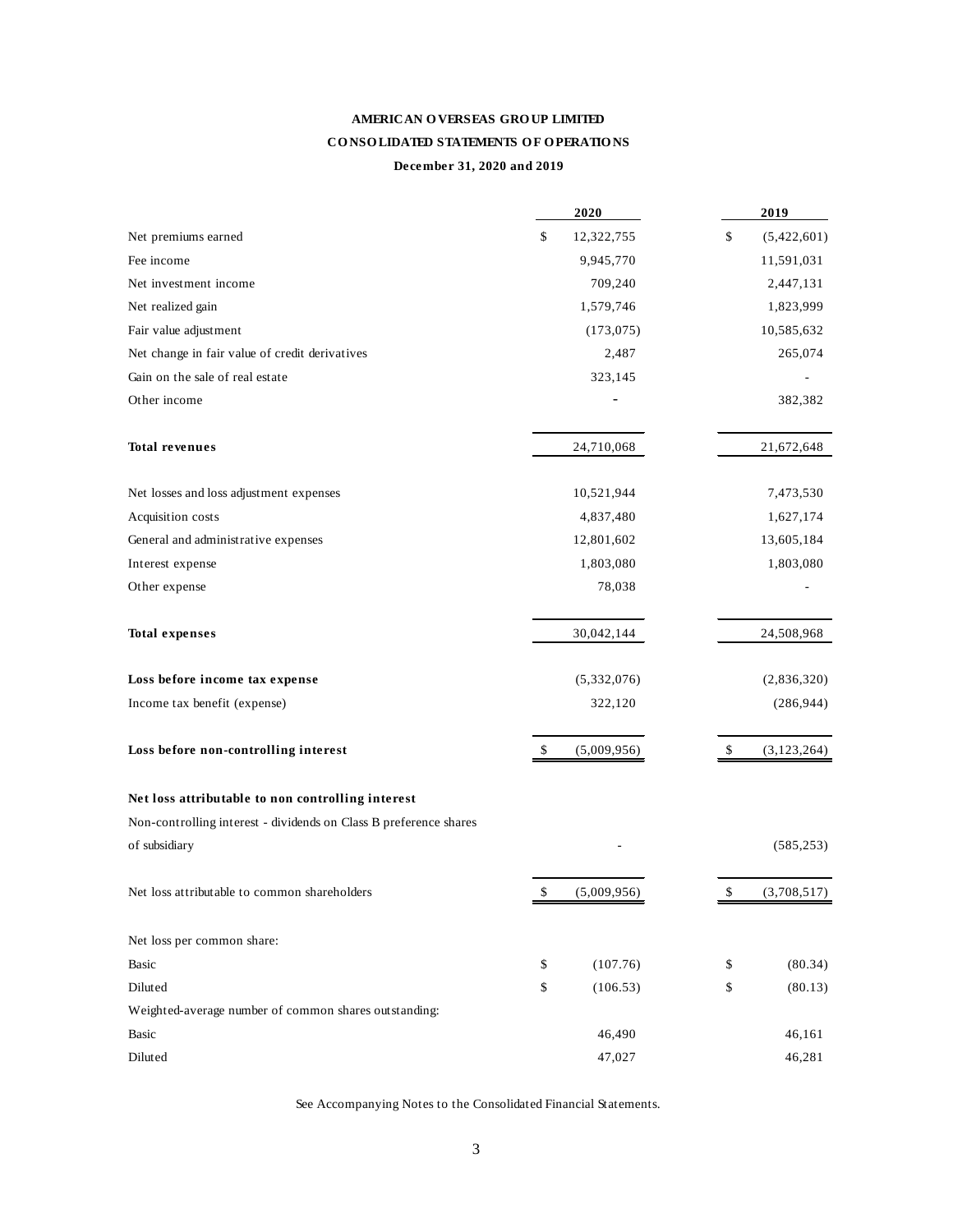# **AMERICAN O VERSEAS GRO UP LIMITED**

# CONSOLIDATED STATEMENTS OF COMPREHENSIVE INCOME (LOSS)

#### **December 31, 2020 and 2019**

|                                                               | 2020              | 2019              |
|---------------------------------------------------------------|-------------------|-------------------|
| Net loss before non-controlling interest                      | \$<br>(5,009,956) | \$<br>(3,123,264) |
| Other comprehensive income (loss)                             |                   |                   |
| Change in unrealized fair value of investments                | 2,218,729         | 2,832,782         |
| Reclassification adjustment for net realized investment gains |                   |                   |
| included in income                                            | (1,579,746)       | (1,823,999)       |
| Other comprehensive income                                    | 638,983           | 1,008,783         |
| Comprehensive income (loss)                                   | \$<br>(4.370.973) | \$<br>(2,114,481) |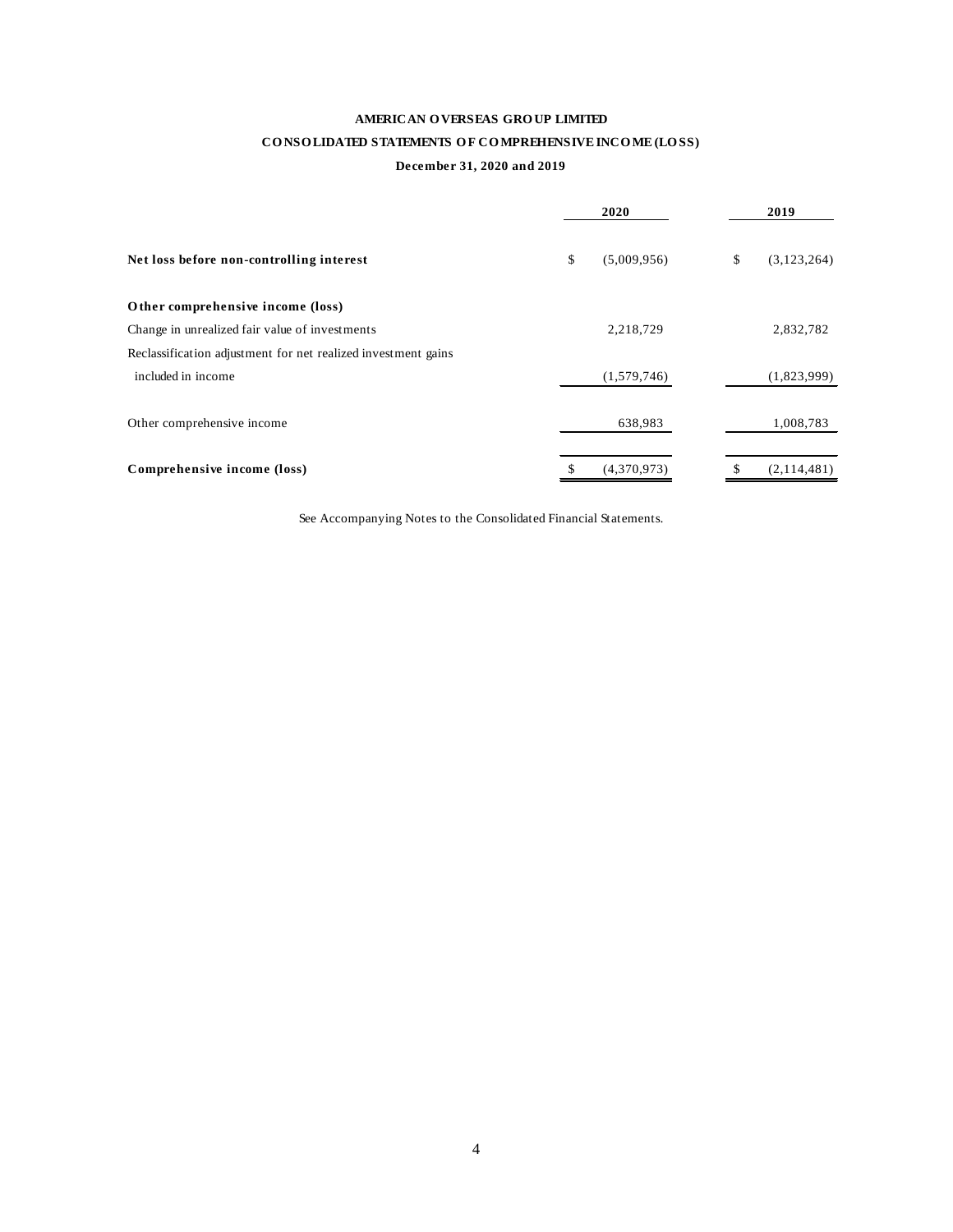|                                                                                                                                           |                |                            |                                                                 | Accumulated other       |                         | Total                    |
|-------------------------------------------------------------------------------------------------------------------------------------------|----------------|----------------------------|-----------------------------------------------------------------|-------------------------|-------------------------|--------------------------|
|                                                                                                                                           | Share capital  | Noncontrolling<br>Interest | paid-in-capital<br>Additional                                   | comprehensive<br>income | Retained<br>deficit     | stockholders'<br>equity  |
| Balance, December 31, 2018                                                                                                                | 4,612,400      | 6,053,376                  | 188,728,707                                                     | 236,858                 | (143, 690, 607)         | 55,940,734               |
| Share based compensation<br>Net loss                                                                                                      | 5,500          |                            | 273,753                                                         |                         | (3, 123, 264)           | (3, 123, 264)<br>279,253 |
| Net change in unrealized gains<br>and losses on investments                                                                               |                |                            |                                                                 | 1,008,783               |                         | 1,008,783                |
| Commulative equity adjustment for implementation<br>of new lease accounting standard                                                      |                |                            |                                                                 |                         | 4,868                   | 4,868                    |
| Commulative equity adjustment for implementation<br>of changes in accounting for equity investments<br>Dividends paid on preferred shares |                |                            |                                                                 | 77,692                  | (585, 253)<br>(77, 692) | (585, 253)               |
| Balance, December 31, 2019                                                                                                                | 4,617,900      | 6,053,376                  | 189,002,460                                                     | 1,323,333               | (147, 471, 948)         | 53,525,121               |
| Share based compensation<br>Net loss                                                                                                      | 80,000         |                            | 148,564                                                         |                         | (5,009,956)             | (5,009,956)<br>228,564   |
| Net change in unrealized gains<br>and losses on investments                                                                               |                |                            |                                                                 | 638,983                 |                         | 638,983                  |
| Balance, December 31, 2020                                                                                                                | 4,697,900<br>↮ | 6,053,376                  | 189, 151, 024<br>↮                                              | 1.962,316               | (152.481.904)           | 49,382,712<br>S          |
|                                                                                                                                           |                |                            | See Accompanying Notes to the Consolidated Financial Statements |                         |                         |                          |

AMERICAN OVERSEAS GROUP LIMITED<br>CONSOLIDATED STATEMENTS OF EQUITY AND RETAINED DEFICIT<br>December 31, 2020 and 2019 **CO NSO LIDATED STATEMENTS O F EQ UITY AND RETAINED DEFICIT AMERICAN O VERSEAS GRO UP LIMITED December 31, 2020 and 2019**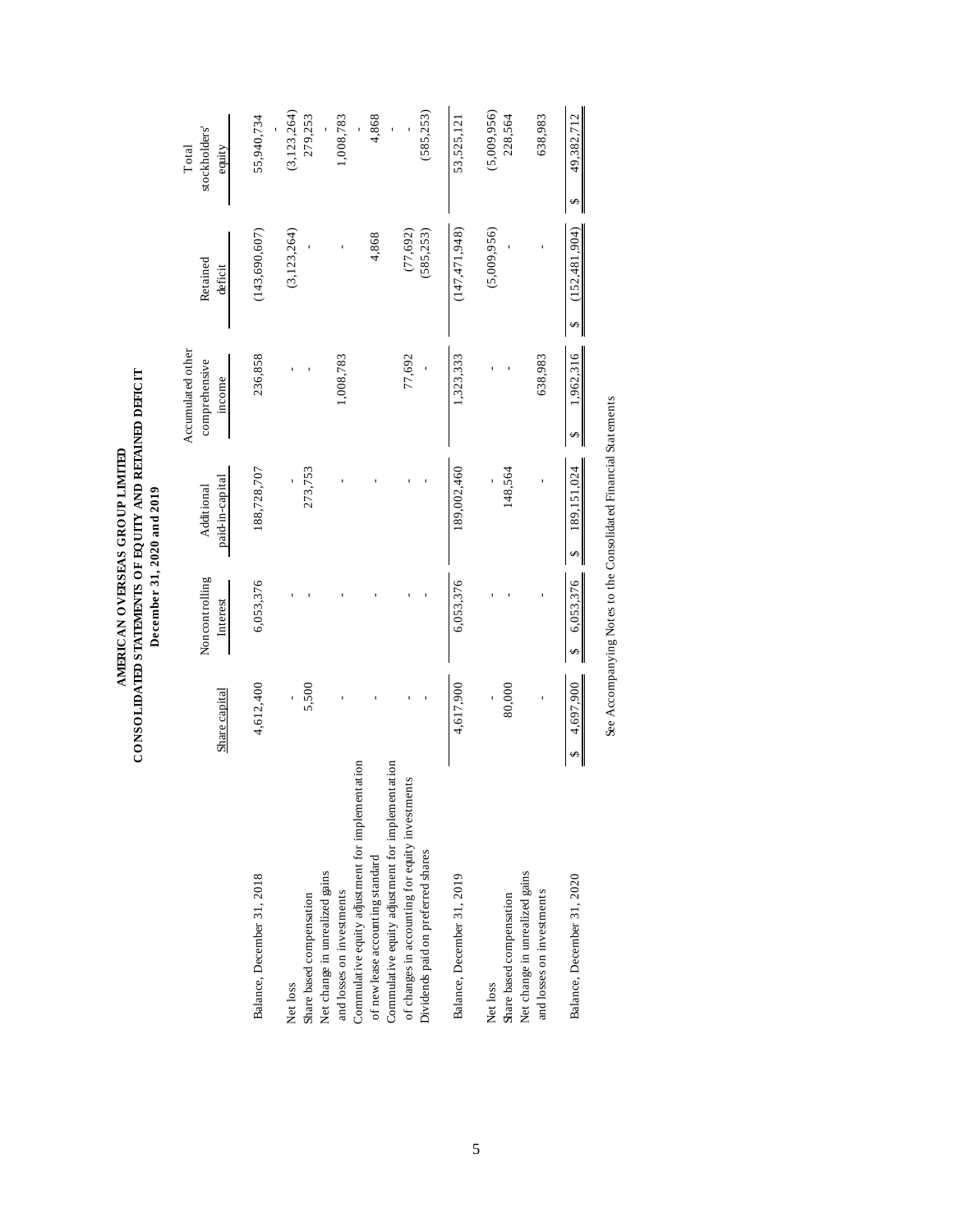# **AMERICAN OVERSEAS GROUP LIMITED CONSOLIDATED STATEMENTS OF CASH FLOWS December 31, 2020 and 2019**

|                                                                               | 2020              | 2019              |
|-------------------------------------------------------------------------------|-------------------|-------------------|
| CASH FLOWS FROM OPERATING ACTIVITIES:                                         |                   |                   |
| Net loss for the year                                                         | \$<br>(5,009,956) | \$<br>(3,123,264) |
| Adjustments to reconcile net (loss) to net cash used in operating activities: |                   |                   |
| Net realized gains on sale of investments                                     | (1,579,746)       | (1,823,999)       |
| Net unrealized gain on equity investment                                      | 119,860           | (159, 929)        |
| Net unrealized gains on credit derivatives                                    | (2,487)           | (265,074)         |
| Deferred tax expense                                                          | (322, 120)        | 286,944           |
| Interest expense                                                              | 1,803,080         | 1,803,080         |
| Share based compensation                                                      | 228,564           | 279,253           |
| Amortization of fair value adjustment                                         | 173,074           | (10, 585, 632)    |
| Amortization of bond discount                                                 | 182,238           | 315,906           |
| Changes in operating assets and liabilities:                                  |                   |                   |
| Accrued investment income                                                     | 320,374           | (13,166)          |
| Premiums receivable                                                           | 7,927,357         | (2,390,098)       |
| Deferred reinsurance premiums                                                 | 23,884,906        | (125, 727, 914)   |
| Reinsurance balance receivable, net                                           | 15,490,645        | 111,932,836       |
| Salvage and subrogation                                                       | 385,442           | (52, 731)         |
| Deferred acquisition costs, net                                               | (592, 893)        | (353, 685)        |
| Other assets                                                                  | (582, 657)        | (1,467,706)       |
| Changes in derivative liability                                               | (7,694)           | 9,189             |
| Unpaid losses and loss adjustment expenses                                    | (70, 743, 218)    | (3,041,860)       |
| Unearned premiums                                                             | (23, 115, 139)    | 17,980,782        |
| Ceded premium payable                                                         | (17,089,519)      | (5,251,375)       |
| Payable to general agents                                                     | 1,244,868         | 1,658,937         |
| Funds withheld                                                                | 12,185,973        | (1,645,441)       |
| Accounts payable and accrued liabilities                                      | 2,850,933         | 2,546,249         |
| Net cash used in operating activities                                         | (52, 248, 115)    | (19,088,698)      |
| <b>CASH FLOWS FROM INVESTING ACTIVITIES:</b>                                  |                   |                   |
| Purchase of available for sale securities                                     | (50, 129, 018)    | (93,377,074)      |
| Purchase of equity securities                                                 | (3,766,556)       |                   |
| Proceeds from sales of fixed income investments                               | 99,473,171        | 84,963,723        |
| Proceeds from sales of equities                                               | 1,005,357         | 5,589,298         |
| Proceeds from maturities of fixed income investments                          | 9,477,614         | 16,198,489        |
| Net cash provided by investing activities                                     | 56,060,568        | 13,374,436        |
| CASH FLOWS FROM FINANCING ACTIVITIES:                                         |                   |                   |
| Interest paid                                                                 | (1,803,080)       | (1,803,080)       |
| Payment on preferred shares                                                   | (10,366,000)      |                   |
| Dividends paid on preferred shares                                            |                   | (585, 253)        |
| Net cash used in financing activities                                         | (12,169,080)      | (2,388,333)       |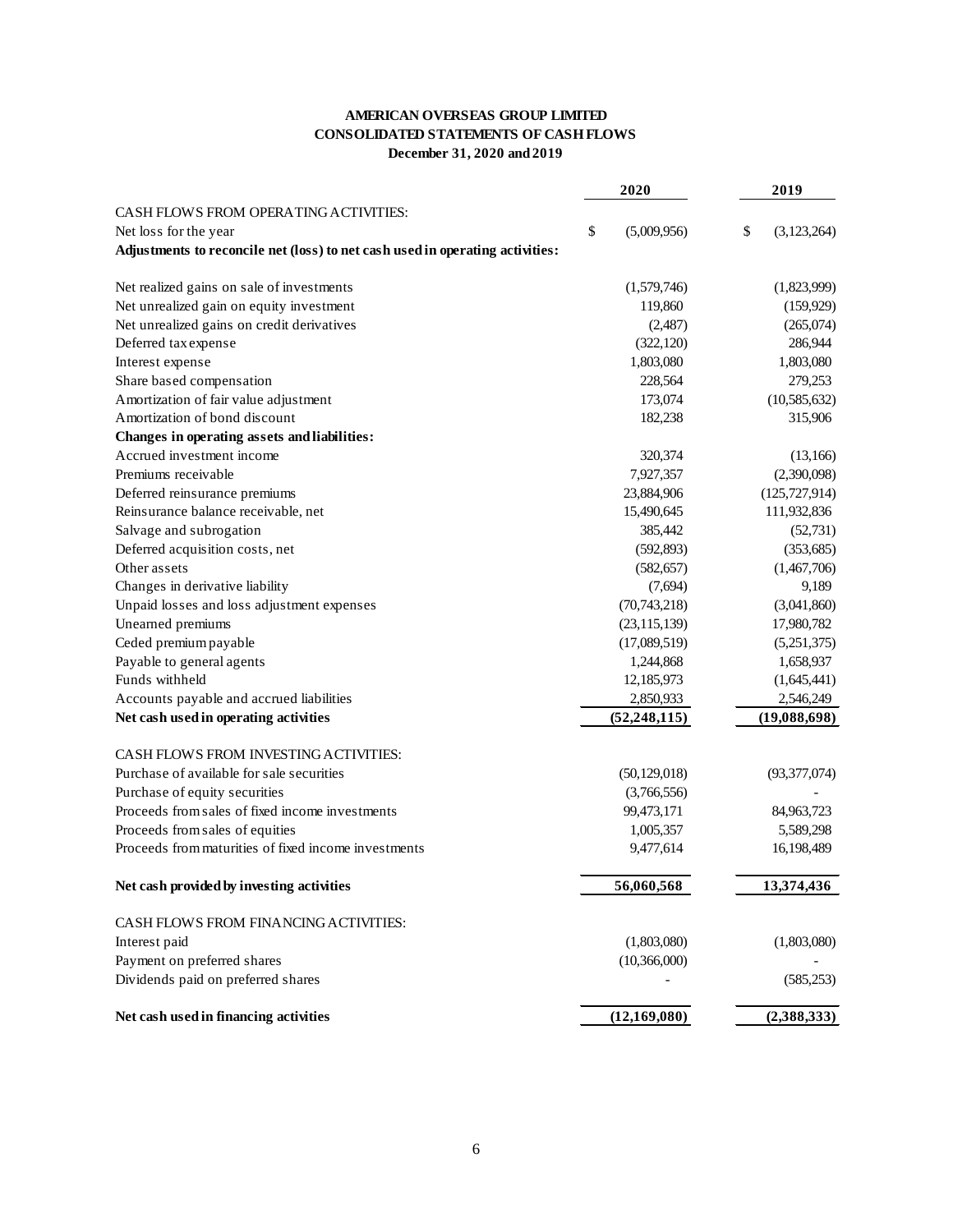# **AMERICAN OVERSEAS GROUP LIMITED CONSOLIDATED STATEMENTS OF CASH FLOWS December 31, 2020 and 2019**

|                                                                                  | 2020               |    | 2019         |
|----------------------------------------------------------------------------------|--------------------|----|--------------|
|                                                                                  |                    |    |              |
| Net (decrease) in cash and cash equivalents                                      | (8,356,627)        |    | (8,102,595)  |
| Cash and cash equivalents - Beginning of year                                    | 33,159,147         |    | 41, 261, 742 |
| Cash and cash equivalents - End of year                                          | 24,802,520         |    | 33,159,147   |
| Net taxes paid (refunded)                                                        | \$                 | \$ |              |
| Reconciation of cash and restricted cash and equivalents to Balance Sheet        |                    |    |              |
| Cash and cash equivalents, end of year                                           | \$<br>24, 254, 457 | \$ | 22,601,650   |
| Restricted cash and cash equivalents, end of year                                | 548,063            |    | 10,557,497   |
| Total cash and cash equivalents and restricted cash and equivalents, end of year | 24,802,520         |    | 33,159,147   |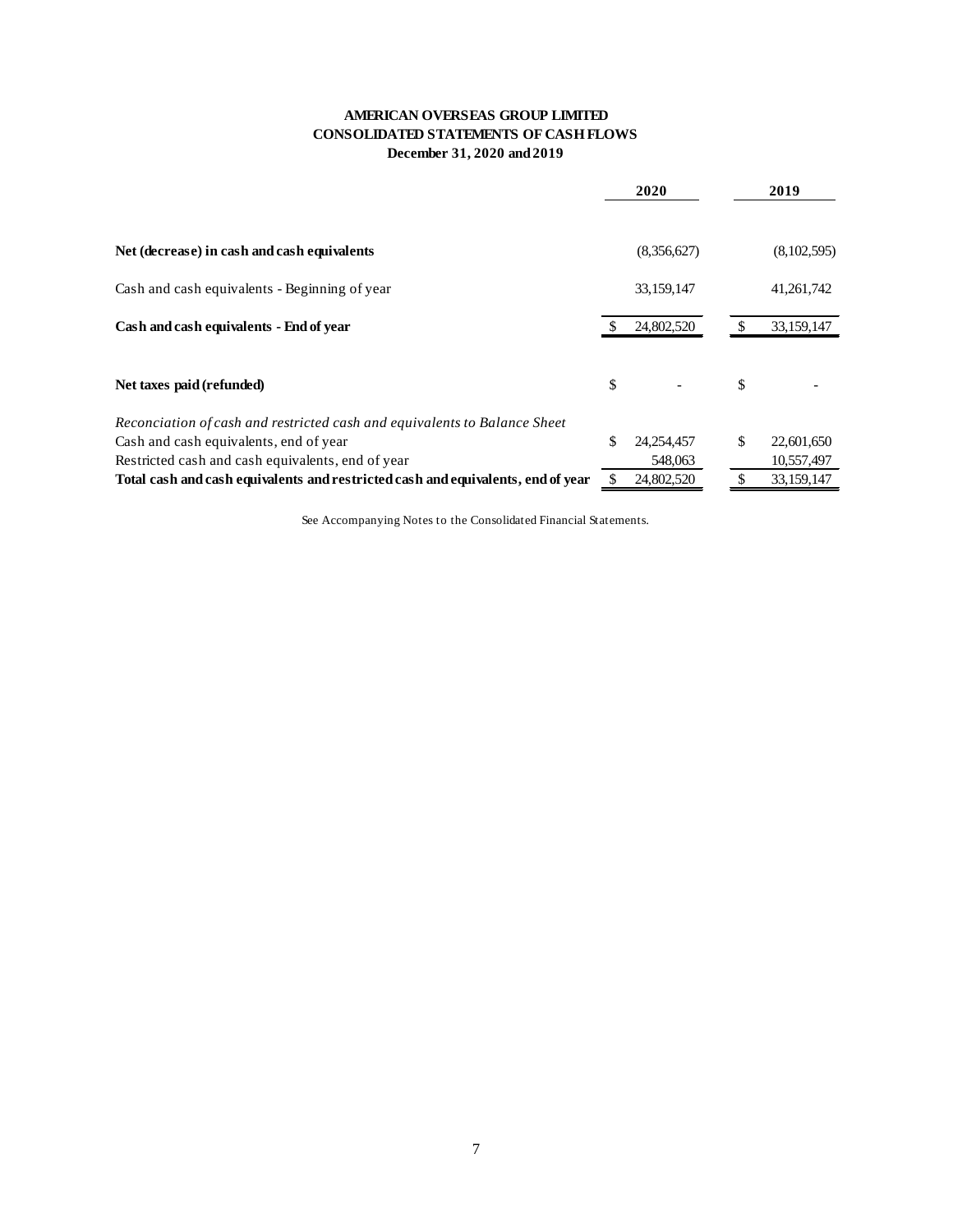#### **BACKGROUND**

American Overseas Group Limited ("AOG" or the "Company") was incorporated on January 28, 1998, under the laws of Bermuda. The Company was originally organized to operate a mono-line financial guaranty reinsurance subsidiary which was placed in voluntary run-off in 2009. After substantially reducing its financial guaranty exposure, AOG entered the property and casualty reinsurance business in 2012. On June 26, 2013 the Company's principal shareholder at that time, Orpheus Group Ltd. ("OGL"), acquired voting control of AOG. On October 28, 2014, AOG acquired OGL for a combination of common stock and senior notes. The Company is now a major writer of non-standard auto insurance through its U.S. subsidiaries. The bulk of its earned premium and fee income are related to its property and casualty book of business. The financial guaranty book of business was eliminated in 2020.

American Overseas Reinsurance Company Limited ("AORE"), a subsidiary of AOG, entered into a Commutation American Overseas Remsurance Company Zumicz (1111, 2002), 1986. April 1, 2020, to commute the remaining Agreement with Assured Guaranty Municipal Corp ("AGMC") effective April 1, 2020, to commute the remaining portfolio of financial guaranty reinsurance business it had assumed from AGMC in exchange for a commutation payment. (See Note 7 – Commutations and other settlements for details)

# **2. SIGNIFICANT ACCOUNTING POLICIES**

The following is a summary of the significant accounting policies adopted by the Company:

# **(a) Basis of preparation**

The consolidated financial statements have been prepared in accordance with accounting principles generally accepted in the United States of America ("US GAAP"). The preparation of financial statements in accordance with generally accepted accounting principles requires management to make estimates and assumptions that affect the amounts reported in the consolidated financial statements and the accompanying notes. Actual results could differ materially from those estimates. Certain prior year comparatives have been reclassified to conform to the current year presentation. The effect of these reclassifications had no impact on previously reported shareholders' equity or net loss.

#### **(b) Basis of consolidation**

The consolidated financial statements comprise the financial statements of the Company and of its subsidiaries, as well as those of Old American County Mutual Fire Insurance Company ("OACM"), a variable interest entity ("VIE") which the Company is required to consolidate. All significant intercompany balances have been eliminated in consolidation. For further discussion of VIEs, see Note 18.

# **(c) Cash and cash equivalents**

The Company considers all highly liquid investments, including fixed-interest and money market fund deposits, with a maturity of 90 days or less when purchased, as cash equivalents. Cash equivalents are carried at cost which approximates fair value.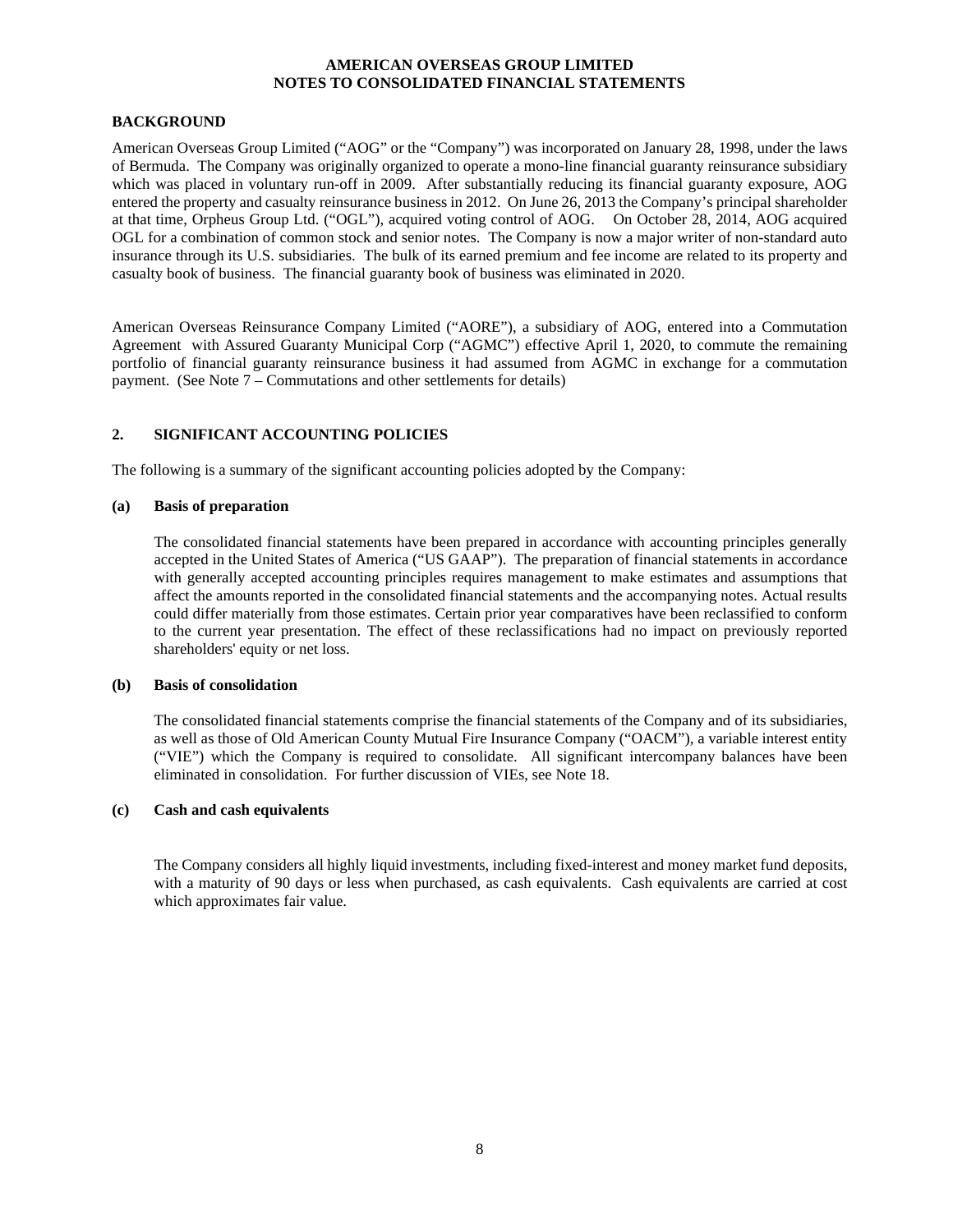# **2. SIGNIFICANT ACCOUNTING POLICIES (Cont'd)**

#### **(d) Investments**

The Company has classified its fixed-maturity and equity investments as available-for-sale. Available-for-sale investments are carried at fair value, with unrealized appreciation or depreciation reported as a separate component of accumulated other comprehensive income. The Company's fair values of fixed-maturity investments are based on prices obtained from nationally recognized independent pricing services and represent quoted prices in active markets when available. Equity securities include investments in shares of publicly traded companies and offshore mutual funds. All investment transactions are recorded on a trade date basis. Realized gains and losses on sales of fixed-maturity investments are determined on the basis of amortized cost. Gains and losses on sale of investments are included in "net realized gains on sale of investments" when realized. The cost of securities sold is determined using the specific identification method. The Company's investment guidelines require the orderly sale of securities that do not meet investment guidelines due to a downgrade by rating agencies or other circumstances, unless otherwise authorized by management to hold.

#### **Other-than-temporary impairments on investments**

The Company reviews its investment portfolio no less than quarterly in order to determine whether an otherthan-temporary impairment ("OTTI") of its fixed-maturity and equity investments classified as available-forsale exists. An impairment is considered to be other-than-temporary if the Company (i) intends to sell the security, (ii) more likely than not will be required to sell the security before recovering its cost, or (iii) does not expect to recover the security's entire amortized cost basis (even if the Company does not intend to sell). A "credit loss" is recognized when the present value of cash flows expected to be collected from the fixedmaturity investment is less than the amortized cost basis of the security. If there is an intent to sell the impaired security or it is more likely than not that the Company will be required to sell the security before recovering its cost, then the entire difference between amortized cost and the security's fair value is recognized as an OTTI charge in earnings in the period. If there is no intent to sell the impaired security and it is not more likely than not that the Company will be required to sell the security before recouping its cost but there is a credit loss, then the credit loss portion of the unrealized loss is recognized in earnings with the remainder recognized in other comprehensive income.

Factors considered when assessing impairment include: (i) securities whose market values have declined by 20% or more below amortized cost for a continuous period of at least six months; (ii) credit downgrades by rating agencies; (iii) the financial condition of the issuer; (iv) whether scheduled interest payments are past due; and (v) whether the Company has an intent to sell the security.

#### **(e) Deferred reinsurance premiums**

In prior years, the deferred portion of reinsurance premiums were included in reinsurance balances receivable. The Company is now showing on a separate financial statement line to properly match the unearned premium.

#### **(f) Revenue recognition**

The Company recognizes financial guaranty reinsurance contract revenue over the period of the contract in proportion to the amount of insurance protection provided. The Company recognizes a liability for unearned premium revenue at the inception of a financial guaranty insurance contract equal to the present value of the premiums due or expected to be collected over the period of the contract. The Company earns property casualty insurance and reinsurance premium revenue over the terms of the related policies. Unearned premiums represent the unexpired portion of premiums written. In addition, the Company earns fee income for providing insurance capacity for its nonstandard automobile liability and physical damage insurance products produced by managing general agents or other producers and ceded to reinsurers. Fee income is the excess of the ceding commission received from the reinsurers over the commission expense paid to the managing general agents or other producers.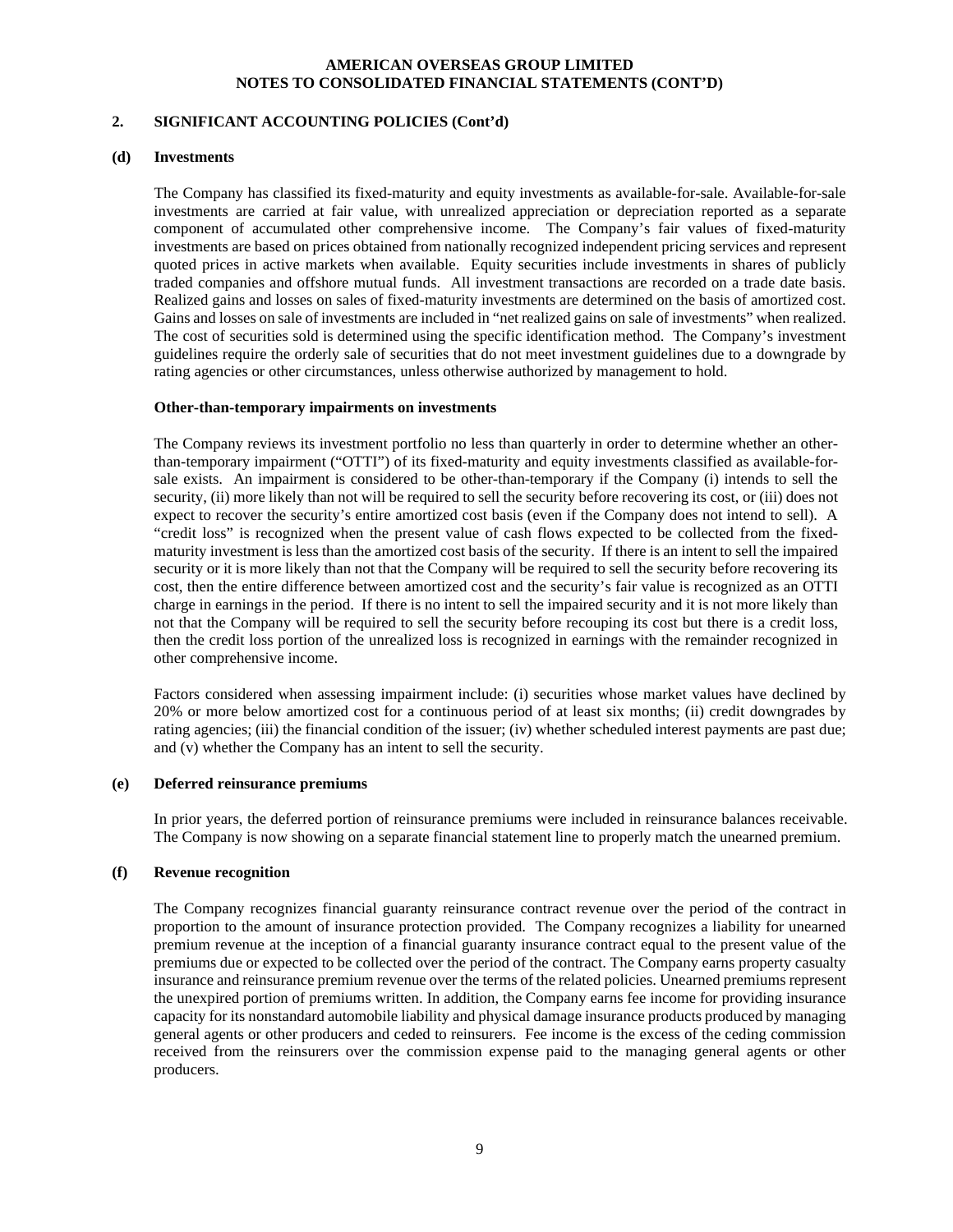#### **2. SIGNIFICANT ACCOUNTING POLICIES (Cont'd)**

#### **(g) Deferred policy acquisition costs**

Deferred policy acquisition costs comprise those expenses that vary with and are primarily related to the production of business, including ceding commissions paid.

When assessing the recoverability of deferred policy acquisition costs, the Company considers the future earnings of premiums and anticipated investment income and compares this to the sum of unamortized policy acquisition costs, expected loss and loss adjustment expenses and expected maintenance costs. This comparison is completed by underwriting year and risk type. If a deficiency were calculated, the unamortized acquisition costs would be reduced by a charge to expense. Any deficiency driven by the maintenance costs that is greater than the balance of the deferred acquisition costs for the underwriting year and risk type is recorded as a premium deficiency.

#### **(h) Losses and loss adjustment expenses**

For its property/casualty insurance and reinsurance, unpaid losses and loss adjustment expenses include an amount determined from individual case estimates ("case basis loss reserves") and an amount for losses incurred but not reported. Such liabilities are necessarily based on assumptions and estimates and while management believes the amount is adequate, the ultimate liability may be in excess of or less than the amount provided. The methods for making such estimates and for establishing the resulting liabilities are continually reviewed and adjustments are reflected in the period determined.

#### **(i) Fair value measurements**

ASC 820 provides guidance for fair value measurement of assets and liabilities and associated disclosures about fair value measurement. Under this standard, the definition of fair value focuses on the price that would be received to sell the asset or paid to transfer the liability (an exit price), not the price that would be paid to acquire the asset or received to assume the liability (an entry price). ASC 820 clarifies that fair value is a market-based measurement, not an entity-specific measurement. ASC 820 establishes a fair value hierarchy of inputs in measuring fair value, with the highest level being observable inputs and the lowest being unobservable data as follows:

- Level 1 inputs valuations based on quoted prices in active markets for identical assets or liabilities. Valuations in this level do not entail a significant degree of judgment.
- Level 2 inputs valuations based on quoted prices for similar assets or liabilities in active markets, quoted prices for identical or similar assets or liabilities in markets that are not active and model derived valuations where all significant inputs are observable in active markets.
- Level 3 inputs valuations based on significant inputs that are unobservable.

Disclosures relating to fair value measurements are included in Note 5 – Fair Value of Financial Instruments.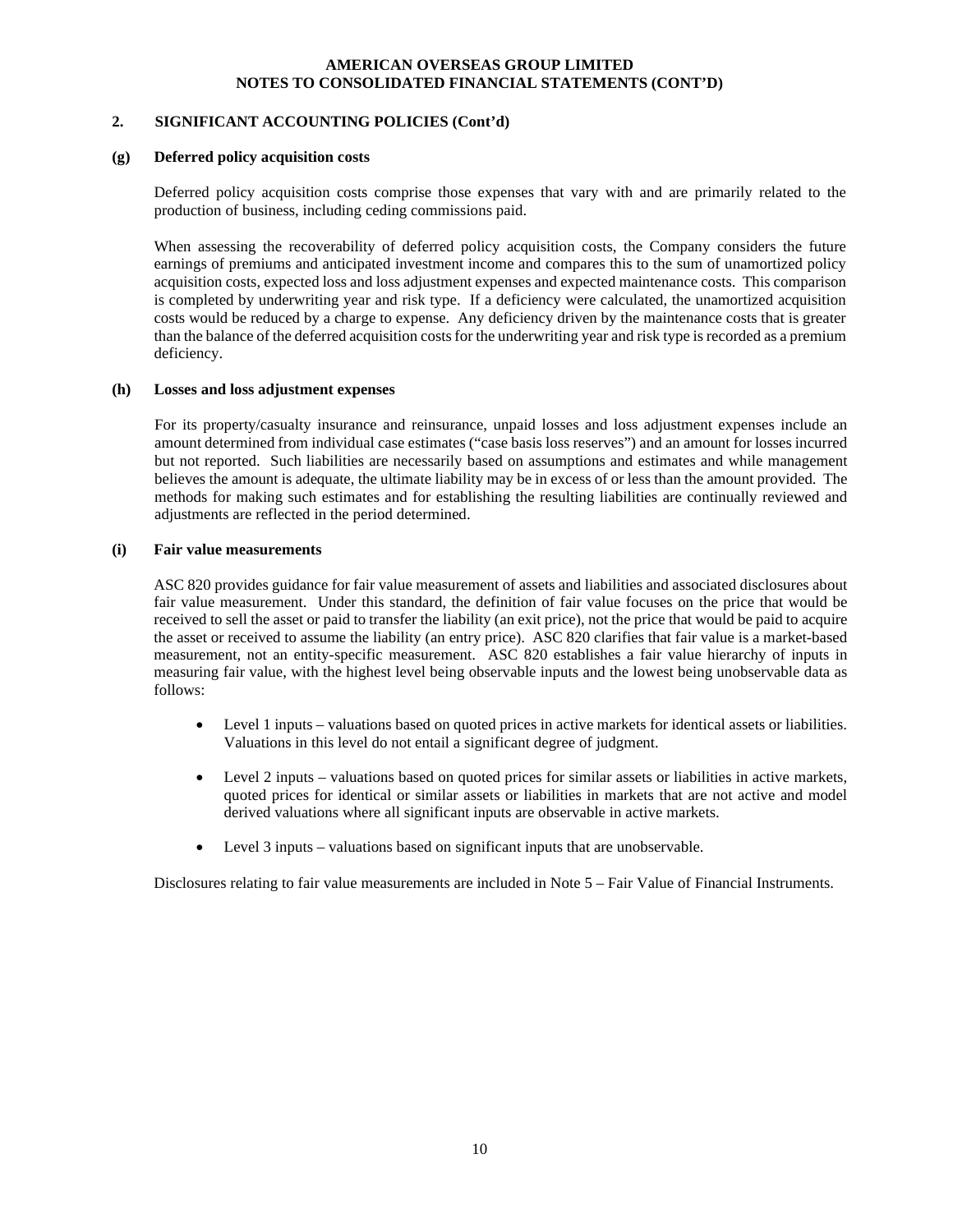#### **2. SIGNIFICANT ACCOUNTING POLICIES (Cont'd)**

#### **(j) Goodwill and intangible assets**

The Company tests for impairment of goodwill and indefinite-lived intangible assets on an annual basis, or more frequently if events or changes in circumstances indicate that impairment exists.

The Company amortizes finite-lived intangible assets over the respective useful lives of the assets. If events or changes in circumstances indicate that impairment of these assets exists, the Company will test for impairment. If, as a result of the evaluation, the Company determines that the value of the goodwill or intangible assets is impaired, then the value of the assets will be written-down through net income in the period in which the determination of the impairment is made.

#### **(k) Leases**

At lease inception, the Company determines whether an arrangement is or contains a lease. Operating leases are included in operating lease right-of-use ("ROU") assets, current operating lease liabilities, and noncurrent operating lease liabilities in the consolidated financial statements. ROU assets represent the Company's right to use leased assets over the term of the lease. Lease liabilities represent the Company's contractual obligation to make lease payments over the lease term.

 For operating leases, ROU assets and lease liabilities are recognized at the commencement date. The lease liability is measured as the present value of the lease payments over the lease term. The Company uses the rate implicit in the lease if it determinable. When the rate implicit in the lease is not determinable, the Company uses its incremental borrowing rate at the commencement date of the lease to determine the present value of the lease payments. Operating ROU assets are calculated as the present value of the remaining lease payments plus unamortized initial direct costs plus any prepayments less any unamortized lease incentives received. Lease terms may include renewal or extension options to the extent they are reasonably certain to be exercised. The assessment of whether renewal or extension options are reasonably certain to be exercised is made at lease commencement. Factors considered in determining whether an option is reasonably certain of exercise include, but are not limited to, the value of any leasehold improvements, the value of renewal rates compared to market rates, and the presence of factors that would cause a significant economic penalty to the Company if the option were not exercised. Lease expense is recognized on a straight-line basis over the lease term. The Company has elected not to recognize a ROU asset and obligation for leases with an initial term of twelve months or less. The expense associated with short term leases is included in lease expense in the income statement.

To the extent a lease arrangement includes both lease and fixed non-lease components, the Company has elected to account for the components as a single lease component. To the extent the non-lease component is not fixed in nature, the non-lease components are expensed separately.

#### **(l) Taxation**

Deferred tax assets and liabilities are determined based on differences between the financial reporting and tax basis of assets and liabilities and are measured using enacted tax rates and laws that are expected to be in effect when the difference is reversed. A valuation allowance is recorded against gross deferred tax assets if it is more likely than not that all or some portion of the benefits related to the deferred tax assets will not be realized.

#### **(m) Share-based compensation**

The Company measures and records compensation costs for all share-based payment awards based on grant-date fair value over the requisite service period. This includes consideration of expected forfeitures in determining share based-based employee compensation expenses.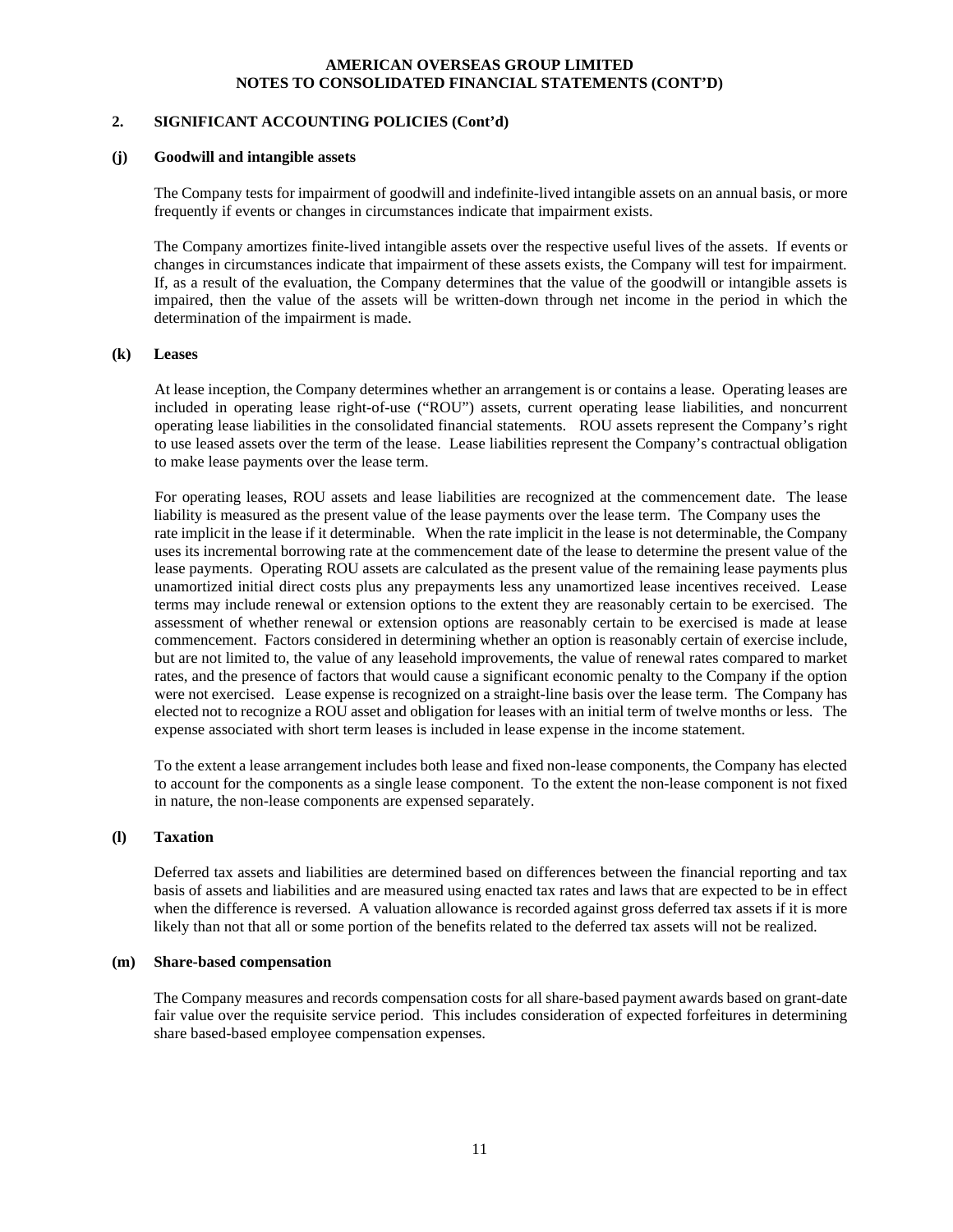# **2. SIGNIFICANT ACCOUNTING POLICIES (Cont'd)**

#### **(n) Treasury shares**

Common shares of AOG held by the Company and its subsidiaries are accounted for similar to share cancellations with the excess of the par value reflected in additional paid in capital.

#### **(o) Recently adopted accounting pronouncements**

#### *Leases*

On January 1, 2019, the Company adopted the requirements of Accounting Standards Update ("ASU") 2016-02 *Leases* (Topic 842). The objective of this ASU, along with several related ASUs issued subsequently, is to increase transparency and comparability between organizations that enter into lease agreements. For lessees, the key difference of the new standard from the previous guidance (Topic 840) is the recognition of a right-of use (ROU) asset and lease liabilities for leases classified as operating leases. The standard requires disclosures to meet the objection of enabling users of financial statements to assess the amount, timing and uncertainty of cash flows arising from leases.

As part of the transition to the new standard, the Company was required to measure and recognize leases that existed at January 1, 2019 using a modified retrospective approach. For leases existing at the effective date, the Company elected the package of three transition practical expedients and therefore did not reassess whether an arrangement is or contains a lease, did not reassess lease classification, and did not reassess what qualifies as an initial direct cost. Additionally, the Company elected, as a practical expedient, to use hindsight for purposes of determining lease term.

The addition of Topic 842 resulted in the recognition of an operating ROU asset and operating lease liability of \$2,094,935 and \$2,377,267, respectively as of January 1, 2019. A cumulative effect adjustment of \$4,868 was recorded at the initial application date of January 1, 2019. There are no finance leases.

#### *Equity Investments*

 Effective January 1, 2019, the Company adopted ASU No. 2016-01, Recognition and Measurement of Financial Assets and Liabilities. ASU No. 2016-01 requires entities to measure equity investments (except those accounted for under the equity method, those that result in consolidation of the investee and certain other investments) at fair value and recognize any changes in fair value through net income. As a result of adopting the standard, unrealized investment losses on equity of \$77,692 were reclassified from accumulated other comprehensive income to retained deficit

#### **(p) Accounting pronouncements not yet adopted**

#### *Credit losses on financial instruments*

In June 2016, the FASB issued ASU 2016-13, *Financial Instruments – Credit Losses (Topic 326): Measurement of Credit Losses on Financial Instruments.* The ASU provides a new current expected credit loss model to account for credit losses on certain financial assets and off-balance sheet exposures (e.g., reinsurance recoverables, premium receivables, held-to-maturity debt securities, and loan commitments). That model requires an entity to estimate lifetime credit losses related to certain financial assets, based on relevant historical information, adjusted for current conditions and reasonable and supportable forecasts that could affect the collectability of the reported amount. The ASU also makes targeted amendments to the current impairment model for available-for-sale debt securities, which includes requiring the recognition of an allowance rather than a direct write-down of the investment. The allowance may be reversed in the event that the credit of an issuer improves. In addition, the ASU eliminates the existing guidance for purchased credit impaired assets and introduces a new model for 135 purchased financial assets with credit deterioration, such as the Company's loss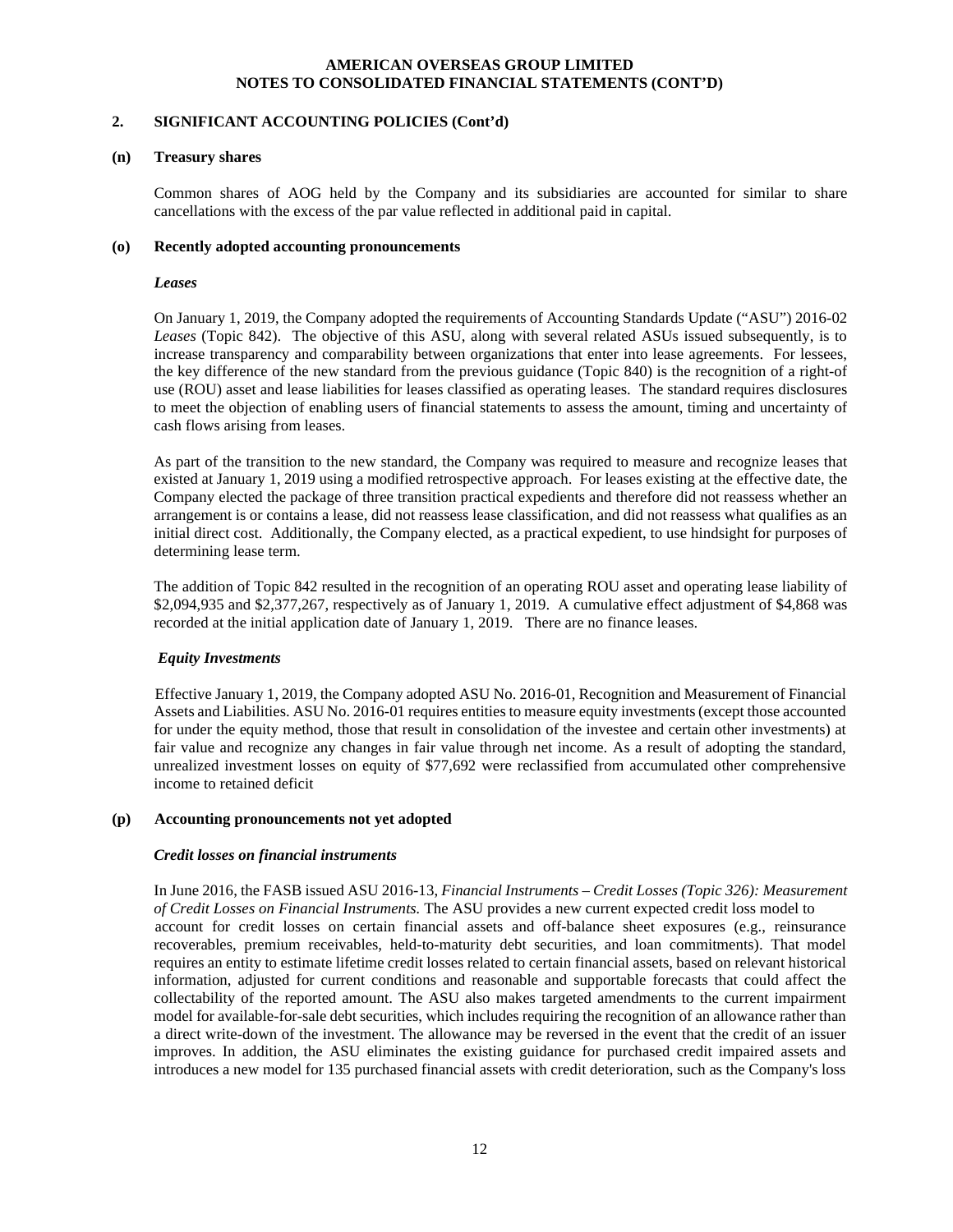#### **2. SIGNIFICANT ACCOUNTING POLICIES (Cont'd)**

#### **(p) Accounting pronouncements not yet adopted (cont'd)**

#### *Credit losses on financial instruments* **(cont'd)**

mitigation securities. That new model would require the recognition of an initial allowance for credit losses, which is added to the purchase price.

The ASU was originally effective for fiscal years, and interim periods within those fiscal years, beginning after December 15, 2020; however, ASU 2019-10, issued on November 15, 2019, amended the effective date for non-SEC filers to now be effective for fiscal years, and interim periods within those fiscal years, beginning after December 15, 2022. For reinsurance recoverables, premiums receivable and debt instruments such as loans and held to maturity securities, entities will be required to record a cumulative-effect adjustment to the statement of financial position as of the beginning of the first reporting period in which the guidance is adopted. The changes to the impairment model for available-for-sale securities and changes to purchased financial assets with credit deterioration are to be applied prospectively. Early adoption of the amendments is permitted. The Company is evaluating the effect that this ASU will have on its financial statements.

#### *Income Taxes*

 On Dec. 18, 2019, the FASB released Accounting Standards Update (ASU) 2019-12, which affects general principles within Topic 740, Income Taxes. The amendments of ASU 2019-12 are meant to simplify and reduce the cost of accounting for income taxes. The FASB has stated that the ASU was issued as part of its Simplification Initiative, which is meant to reduce complexity in accounting standards by improving certain areas of generally accepted accounting principles (GAAP) without compromising information provided to users of financial statements. For public business entities, the amendments in ASU 2019-12 are effective for fiscal years, and interim periods within those fiscal years, beginning after December 15,2020. For all other entities, the amendments are effective for fiscal years beginning after December 15, 2021, and interim periods within fiscal years beginning after December 15, 2022. Early adoption of the amendments is permitted.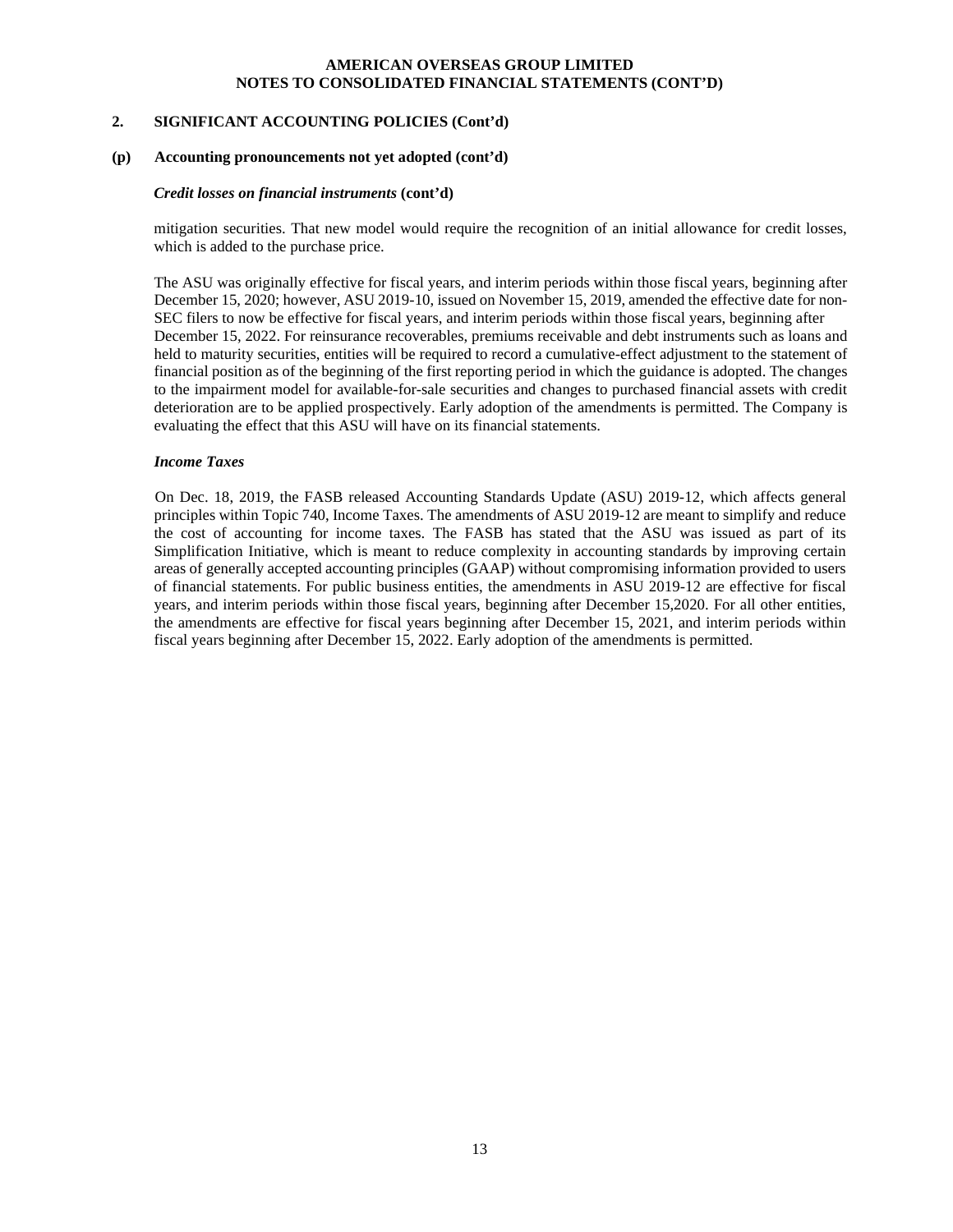#### **3. PLEDGED ASSETS**

As of December 31, 2020 and 2019, there were investments of \$2.2 million and \$2.0 million, respectively, on deposit with state insurance department regulators related to a U.S. subsidiary.

As of December 31, 2020, and 2019, AORE had restricted cash of \$334 dollars and \$7.0 million, respectively, and investments at fair value of \$3.1 million and \$45.7 million, respectively, in trust accounts. These accounts include funds held in trust for the benefit of the holders of its Class B Preferance Shares, as well as funds held in trust for the benefit of its ceding companies. Pursuant to the terms of the reinsurance agreements with ceding companies regulated in the United States, AORE is required to secure its obligations to these ceding companies in accordance with applicable state statutes governing credit for reinsurance, and may not withdraw funds from these trust accounts without the ceding companies' express permission. The trust accounts are required to hold cash and investments equivalent to unearned premiums, case-basis and incurred but not reported loss reserves, credit impairments (a non GAAP measure representing losses expected to be paid on insured credit derivative policies), and a contingency reserve calculated by the ceding companies. Management reviews these balances for reasonableness quarterly.

On February 19, 2014 AOG established an irrevocable trust (the "Series A Security Trust") for the benefit of the holders of the Series A Preference Shares. Butterfield Trust Company has been appointed as its trustee. The Company has been authorized to redeem Series A Shares at any time for the amount that is not in excess of the Holder's pro-rata share of the assets in the Series A Security Trust. In 2019, the invested assets held in the Series A Security Trust were sold (see Note 4 – Investments for details) and the proceeds of \$2.9 million were held in restricted cash. In 2020, the remaining shares of the Series A Preference Shares were repurchased with proceeds from the the 2019 sale of the Series A Trust (see Note 12 – Redeemable Series A Preference Shares) therefore the value of the Series A Security Trust is nil at December 31, 2020.

On July 21, 2014 AORE established an irrevocable trust (the "Class B Security Trust") for the benefit of the holders of its Class B Preference Shares. Butterfield Trust Company was appointed as its trustee. AORE has been authorized to redeem Class B Shares at any time for the amount that is not in excess of the Holder's pro-rata share of the assets in the Class B Security Trust. In 2019, the invested assets held in the Class B Security Trust were sold (see Note 4 – Investments for details) and the proceeds of \$2.8 million were held in restricted cash. In 2020, the entire proceeds of \$2.8 million from the 2019 sale of investments were reinvested and held in the trust account. The market value of the Class B Security Trust is \$3.1 million as of December 31, 2020.

Opheus Re Ltd. ("ORE") held a Section 114 Trust in favor of OACM to support obligations from the reinsurance business assumed.As at December 31, 2020 and 2019 the assets value was \$2.2 million and \$2.1 million, respectively.

ORE held a Section 114 Trust in favor of OAIC to support obligations from the reinsurance business assumed. As at December 31, 2020 and 2019 the assets value was \$1.1 million and \$0.8 million, respectively.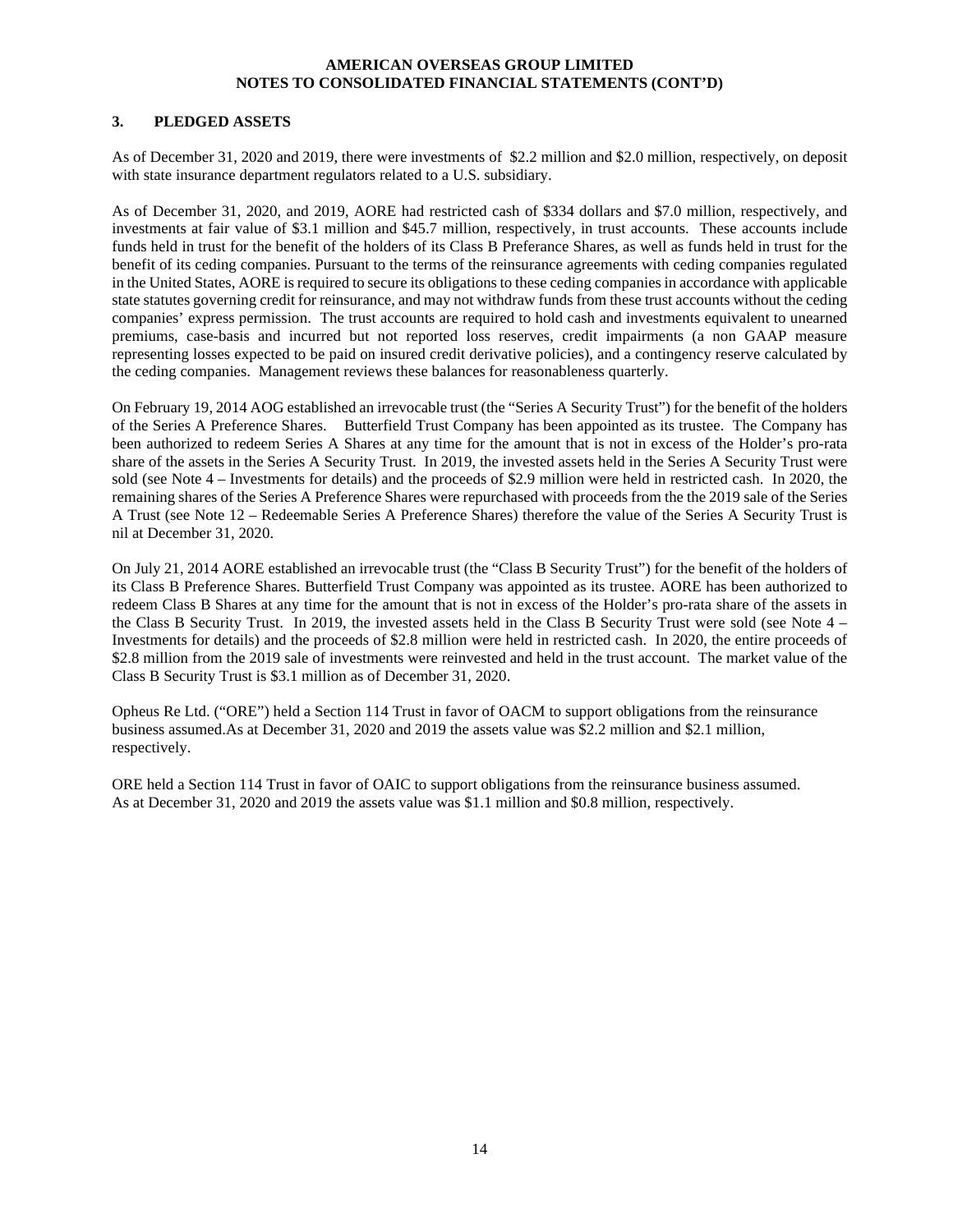# **4. INVESTMENTS**

The amortized cost, gross unrealized gains, gross unrealized losses, OTTI and estimated fair value recorded in accumulated other comprehensive income of the Company's available for sale investments at December 31, 2020 and 2019, were as follows:

|                                         |                                   |              | <b>Included in Accumulated Other</b> |              |                                |         |                       |                   |
|-----------------------------------------|-----------------------------------|--------------|--------------------------------------|--------------|--------------------------------|---------|-----------------------|-------------------|
|                                         |                                   |              | Comprehensive Income ("AOCI")        |              |                                |         |                       |                   |
|                                         |                                   |              |                                      |              | <b>Gross Unrealized Losses</b> |         |                       |                   |
|                                         |                                   |              |                                      |              | <b>Related to</b>              |         | <b>OTTI</b> Included  |                   |
|                                         |                                   |              | <b>Gross</b>                         |              | <b>Changes</b> in              |         | in Other              |                   |
|                                         | Amortized                         |              | <b>Unrealized</b>                    |              | <b>Estimated</b>               |         | Comprehensive         | <b>Estimated</b>  |
|                                         |                                   |              |                                      |              |                                |         | Income <sup>(1)</sup> |                   |
| 2020                                    | $\frac{\text{Cost}}{\text{Cost}}$ |              | Gains                                |              | <b>Fair Value</b>              |         |                       | <b>Fair Value</b> |
| US Treasuries and government            |                                   |              |                                      |              |                                |         |                       |                   |
| agencies <sup>(2)</sup>                 | \$<br>25,043,925                  | \$           | 314,675                              | \$           |                                | \$      |                       | \$<br>25,358,600  |
| Corporate debt securities               | 12,211,541                        |              | 657,223                              |              | (2,284)                        |         |                       | 12,866,480        |
| Municipal securities                    | 25,427,549                        |              | 447,903                              |              | (777)                          |         |                       | 25,874,675        |
| Asset-backed securities                 | 8,322,174                         |              | 219,535                              |              |                                |         |                       | 8,541,709         |
| Total available for sale fixed-maturity |                                   |              |                                      |              |                                |         |                       |                   |
| investments                             | \$<br>71,005,189                  | $\mathbb{S}$ | 1,639,336                            | $\mathbb{S}$ | (3,061)                        | $\sqrt$ |                       | \$<br>72,641,464  |
| Equity securities available             |                                   |              |                                      |              |                                |         |                       |                   |
| for sale                                | 3,854,934                         |              | 328,724                              |              | (40,307)                       |         |                       | 4,143,351         |
| <b>Total investment portfolio</b>       | \$<br>74,860,123                  | \$           | 1,968,060                            | \$           | (43,368)                       | \$      |                       | \$<br>76,784,815  |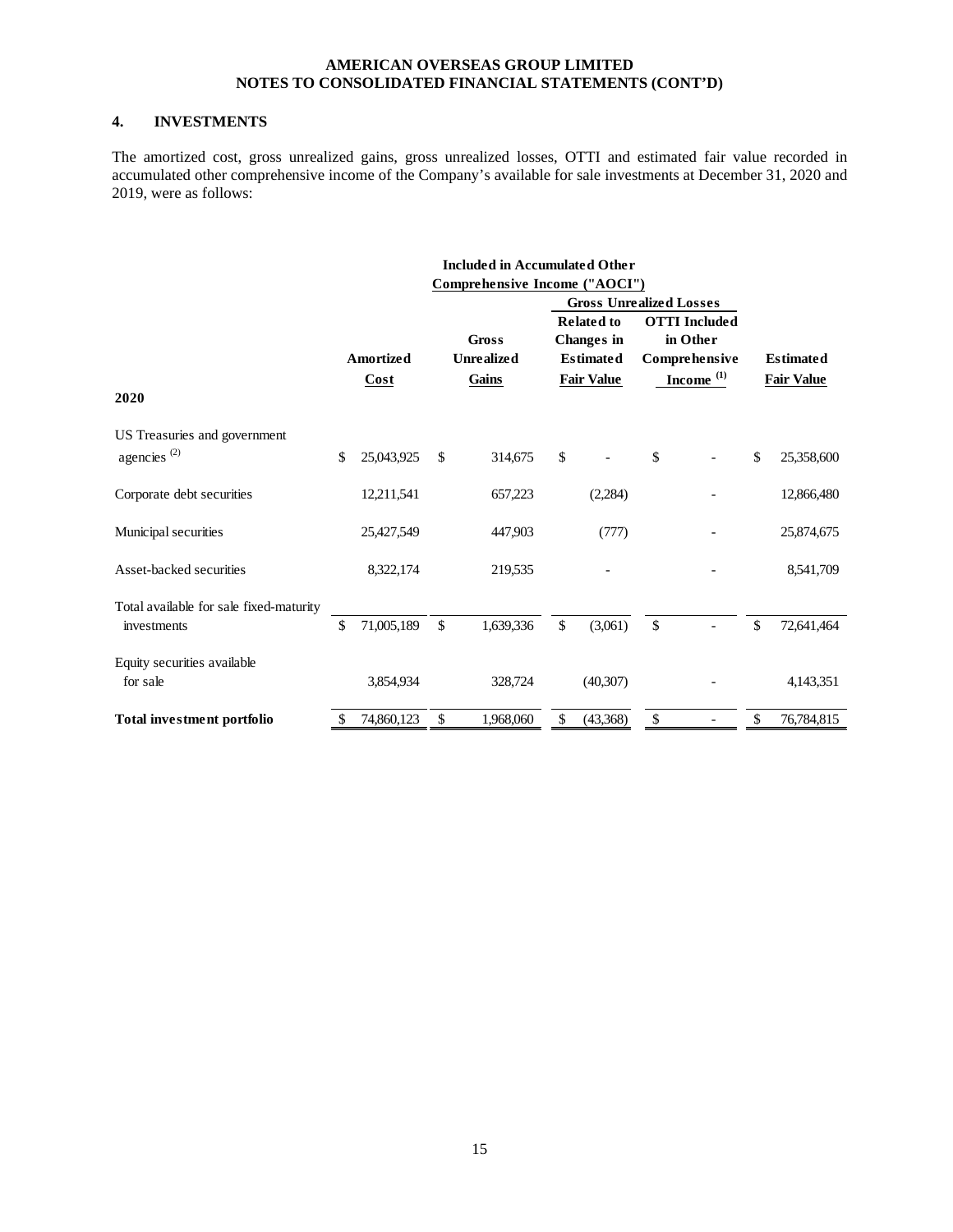# **4. INVESTMENTS (Cont'd)**

|                                         |                   | <b>Included in Accumulated Other</b> |              |                                        |                                  |                   |
|-----------------------------------------|-------------------|--------------------------------------|--------------|----------------------------------------|----------------------------------|-------------------|
|                                         |                   | Comprehensive Income ("AOCI")        |              |                                        |                                  |                   |
|                                         |                   |                                      |              | <b>Gross Unrealized Losses</b>         |                                  |                   |
|                                         |                   | <b>Gross</b>                         |              | <b>Related to</b><br><b>Changes</b> in | <b>OTTI</b> Included<br>in Other |                   |
|                                         | <b>Amortized</b>  | <b>Unrealized</b>                    |              | <b>Estimated</b>                       | Comprehensive                    | <b>Estimated</b>  |
|                                         | Cost              | Gains                                |              | <b>Fair Value</b>                      | $Income(1)$                      | <b>Fair Value</b> |
| 2019                                    |                   |                                      |              |                                        |                                  |                   |
| US Treasuries and government            |                   |                                      |              |                                        |                                  |                   |
| agencies <sup>(2)</sup>                 | \$<br>58,131,267  | \$<br>524,995                        | $\mathbb{S}$ | (37, 391)                              | \$                               | \$<br>58,618,871  |
| Corporate debt securities               | 28,494,683        | 484,905                              |              | (1,818)                                |                                  | 28,977,770        |
| Municipal securities                    | 10,341,936        | 52,732                               |              | (9,463)                                |                                  | 10,385,205        |
| Mortgage-backed securities              | 10,095,501        | 140,558                              |              | (42, 485)                              |                                  | 10,193,574        |
| Asset-backed securities                 | 21,361,182        | 232,433                              |              | (21, 133)                              |                                  | 21,572,482        |
| Total available for sale fixed-maturity |                   |                                      |              |                                        |                                  |                   |
| investments                             | \$<br>128,424,569 | \$<br>1,435,623                      | \$           | (112,290)                              | \$                               | \$<br>129,747,902 |
| Equity securities available             |                   |                                      |              |                                        |                                  |                   |
| for sale                                | 1,098,612         | 82,237                               |              |                                        |                                  | 1,180,849         |
| <b>Total investment portfolio</b>       | \$<br>129,523,181 | \$<br>1,517,860                      | \$           | (112,290)                              | \$                               | \$<br>130,928,751 |

(1) Represents the amount of OTTI losses in accumulated other comprehensive income ("AOCI"), since adoption of the accounting guidance for OTTI.

(2) Including US Government temporary liquidity guarantee program securities.

The Company did not have an aggregate investment in a single entity in excess of 10% of total investments at December 31, 2020 and 2019. The Company had no material investments in securities guaranteed by third parties and had no direct investments in financial guarantors as at December 31, 2020 and 2019.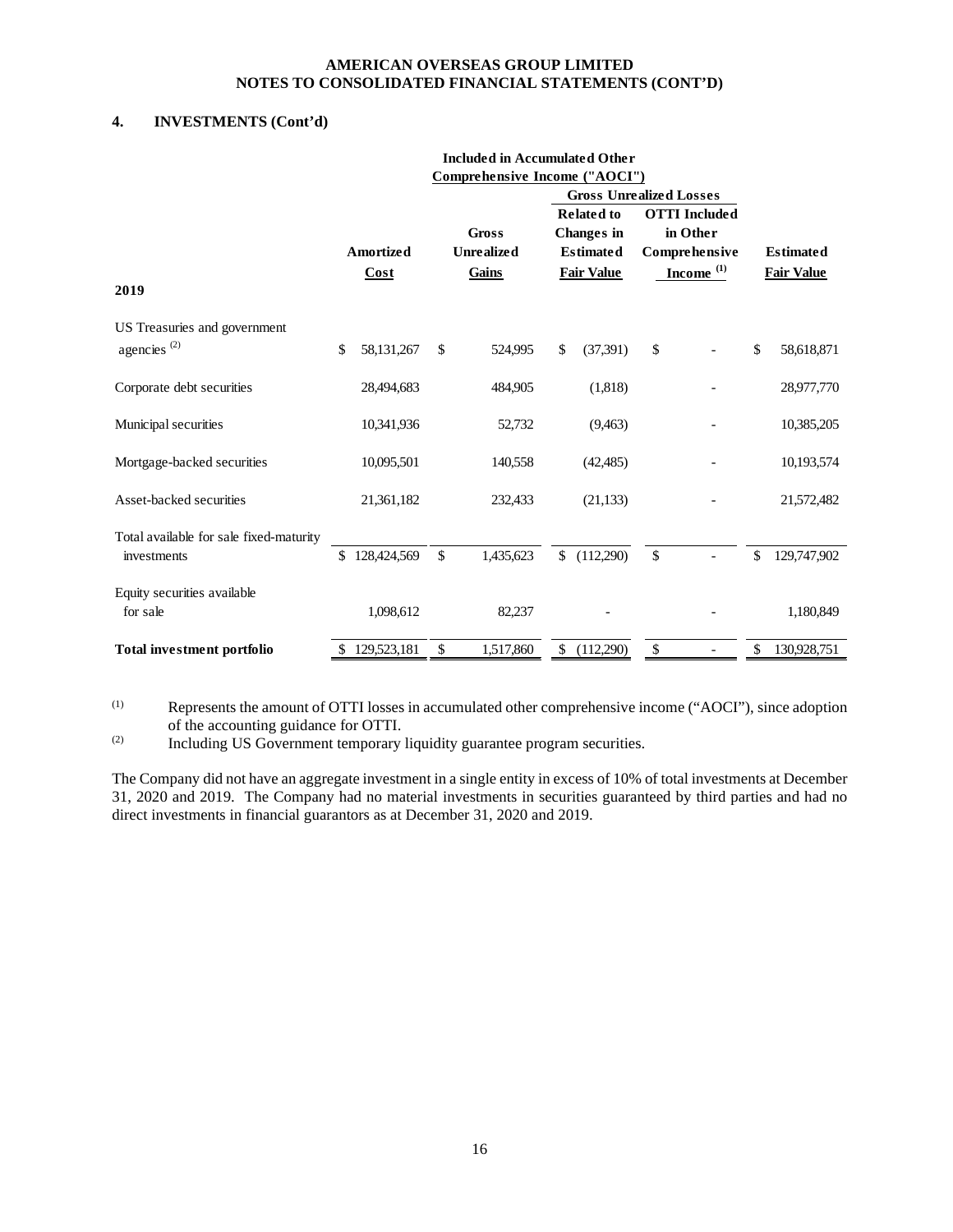# **4. INVESTMENTS (Cont'd)**

The amortized cost and estimated fair value of fixed-maturity securities classified as available-for–sale, as of December 31, 2020 and 2019, by contractual maturity, are shown below. Expected maturities differ from contractual maturities because borrowers may have the right to call or repay obligations with or without call or prepayment penalties.

|                             | December 31, 2020 |                    | December 31, 2019 |                   |
|-----------------------------|-------------------|--------------------|-------------------|-------------------|
|                             | <b>Amortized</b>  | <b>Estimated</b>   | Amortized         | <b>Estimated</b>  |
|                             | Cost              | <b>Fair Value</b>  | Cost              | <b>Fair Value</b> |
| Less than one year          | \$<br>12,080,297  | \$<br>12, 154, 325 | \$<br>17,422,717  | \$<br>17,515,319  |
| One through five years      | 35,328,693        | 36,429,375         | 63,721,497        | 64, 547, 768      |
| Greater than five years     | 15,274,025        | 15,516,055         | 15,823,672        | 15,918,759        |
| Mortgage-backed securities: |                   |                    |                   |                   |
| <b>RMBS</b>                 |                   |                    | 10,095,501        | 10,193,574        |
| Asset-backed securities     | 8,322,174         | 8,541,709          | 21,361,182        | 21,572,482        |
|                             |                   |                    |                   |                   |
| <b>Total</b>                | \$<br>71,005,189  | 72.641.464         | \$<br>128,424,569 | \$<br>129,747,902 |

The investments that have unrealized loss positions as of December 31, 2020 and 2019, aggregated by investment category and the length of time they have been in a continuous unrealized loss position, are as follows:

|                           |   | Less than 12 Months |                   |   | 12 Months or More        |             | <b>Total</b>      |                   |
|---------------------------|---|---------------------|-------------------|---|--------------------------|-------------|-------------------|-------------------|
|                           |   |                     | <b>Unrealized</b> |   |                          | Unrealized  |                   | <b>Unrealized</b> |
|                           |   | <b>Fair Value</b>   | <b>Loss</b>       |   | <b>Fair Value</b>        | <b>Loss</b> | <b>Fair Value</b> | <b>Loss</b>       |
| 2020:                     |   |                     |                   |   |                          |             |                   |                   |
| <b>Fixed-maturity</b>     |   |                     |                   |   |                          |             |                   |                   |
| investments:              |   |                     |                   |   |                          |             |                   |                   |
| Corporate debt securities | S | 311,850             | \$<br>(2,284)     | S | $\overline{\phantom{a}}$ | \$<br>٠     | 311.850           | (2,284)           |
| Municipal securities      |   | 2,739,970           | (777)             |   |                          |             | 2,739,970         | (777)             |
| Total temporarily         |   |                     |                   |   |                          |             |                   |                   |
| impaired securities       |   | 3,051,820           | (3,061)           |   |                          |             | 3,051,820         | (3,061)           |

|                                                 | Less than 12 Months |                   | 12 Months or More              |    |                   | <b>Total</b> |                   |    |                   |
|-------------------------------------------------|---------------------|-------------------|--------------------------------|----|-------------------|--------------|-------------------|----|-------------------|
|                                                 |                     | <b>Unrealized</b> |                                |    | <b>Unrealized</b> |              |                   |    | <b>Unrealized</b> |
|                                                 | <b>Fair Value</b>   | <b>Loss</b>       | <b>Fair Value</b>              |    | <b>Loss</b>       |              | <b>Fair Value</b> |    | <b>Loss</b>       |
| 2019:                                           |                     |                   |                                |    |                   |              |                   |    |                   |
| <b>Fixed-maturity</b>                           |                     |                   |                                |    |                   |              |                   |    |                   |
| investments:                                    |                     |                   |                                |    |                   |              |                   |    |                   |
| <b>US</b> Treasuries<br>and government agencies | \$<br>7.627.438     | \$<br>(37, 391)   | \$<br>$\overline{\phantom{a}}$ | \$ | ٠                 | \$           | 7,627,438         | \$ | (37, 391)         |
| Corporate debt securities                       | 994.741             | (1,818)           |                                |    |                   |              | 994.741           |    | (1,818)           |
| Municipal securities                            | 1,400,458           | (9, 463)          |                                |    |                   |              | 1,400,458         |    | (9, 463)          |
| Mortgage-backed securities                      | ۰                   | ۰                 | 5,824,682                      |    | (42, 485)         |              | 5,824,682         |    | (42, 485)         |
| Asset-backed securities                         | 496,013             | (3,922)           | 6,135,587                      |    | (17,211)          |              | 6,631,600         |    | (21, 133)         |
| Total temporarily                               |                     |                   |                                |    |                   |              |                   |    |                   |
| impaired securities                             | 10.518.650          | (52, 594)         | 11.960.269                     | S  | (59,696)          |              | 22,478.919        |    | (112,290)         |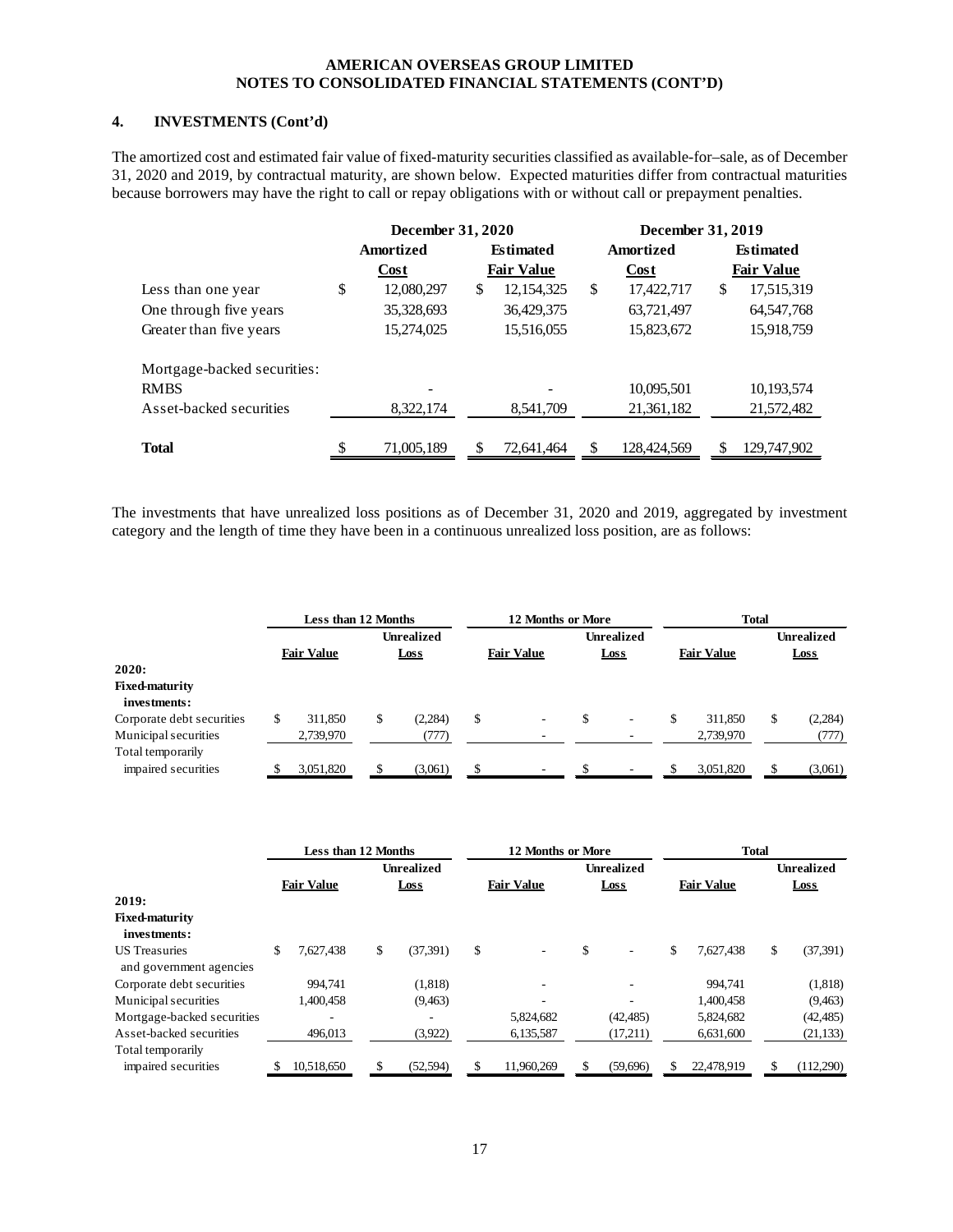#### **4. INVESTMENTS (Cont'd)**

The following table sets forth the investment ratings of the Company's available-for-sale corporate fixed income securities as at December 31, 2020 and 2019. Ratings are assigned by Standard & Poor's or AM Best in instances where Standard & Poor's do not issue a rating.

| 2020                 | <b>Amortized Cost</b> | $\frac{9}{6}$ |
|----------------------|-----------------------|---------------|
| <b>AAA</b>           | 14,916,790<br>\$      | 21.0%         |
| AA                   | 39,515,866            | 55.7%         |
| A                    | 13,089,589            | 18.4%         |
| <b>BBB</b> and below | 3,482,944             | 4.9%          |
|                      | 71,005,189            | 100%          |
| 2019                 |                       |               |
|                      | <b>Amortized Cost</b> | $\frac{0}{0}$ |
| AAA                  | \$<br>29, 351, 756    | 22.8%         |
| AA                   | 70,737,613            | 55.1%         |
| A                    | 27,585,392            | 21.5%         |
| <b>BBB</b> and below | 749,808               | $0.6\%$       |
|                      | \$<br>128,424,569     | 100%          |

As of December 31, 2020, 4 out of 157 fixed maturity securities were in unrealized loss positions compared to 28 out of 200 as of December 31, 2019. As at December 31, 2020, the Company's unrealized loss position for fixed maturity securities was \$3,061 dollars compared to \$0.1 million at December 31, 2019. Management does not believe these investments to be other than temporarily impaired, and has no intention to sell the securities. Unrealized gains and losses relating to fixed maturity investments, excluding any credit loss portion, are currently recorded in accumulated other comprehensive income in shareholders' equity as the Company generally holds these investments to maturity. The unrealized gains and losses are expected to decrease as the investment approaches maturity and the Company expects to realize a value substantially equal to amortized cost. None of the securities have been in an unrealized loss position for 12 months or more as of December 31, 2020 and there were ten securities in an unrealized loss position \$0.1 million for 12 months or more as of December 31, 2019.

During the years ended December 31, 2020 and 2019, the Company recognized losses on other than temporary impairments in the amount of nil, respectively.

Proceeds from maturities and sales of investments in fixed-maturity securities available for sale during 2020 and 2019 were \$109.0 million and \$101.2 million, respectively. Gross gains of \$1.8 million and \$0.3 million in 2020 and 2019, respectively, and gross losses of \$0.2 million and \$24,541 in 2020 and 2019, respectively, were realized on those sales. Proceeds from the sale of equities were \$1.0 million and \$5.6 million in 2020 and 2019, respectively. Gross losses from the 2020 sales were \$4,877 dollars and gross gains from the 2019 sales were \$1.6 million.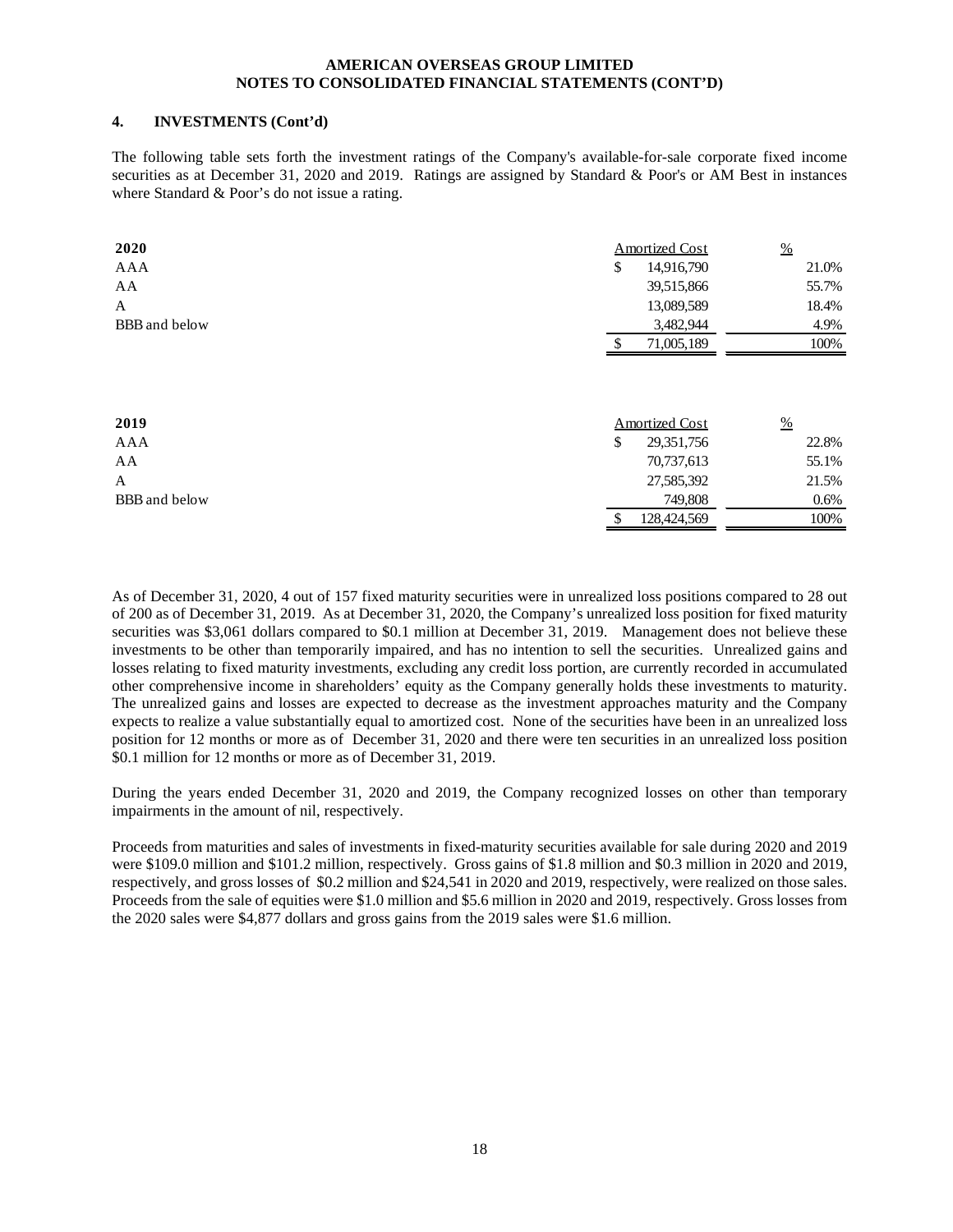# **4. INVESTMENTS (Cont'd)**

Major categories of net investment income are summarized as follows for the years ended December 31, 2020 and 2019:

|                                         |   | 2020        |     | 2019        |
|-----------------------------------------|---|-------------|-----|-------------|
| Interest from fixed-maturity securities | S | 1,843,719   | \$  | 3,621,910   |
| Interest from cash equivalents          |   | 28,759      |     | 100,723     |
| Dividend Income                         |   | 99,884      |     | 99,884      |
| Amortization                            |   | 4,510       |     | 13,168      |
| Investment expense                      |   | (1,267,632) |     | (1,335,290) |
| Interest on funds held                  |   |             |     | (53,264)    |
|                                         |   |             |     |             |
| Net Investment income                   |   | 709,240     | \$. | 2,447,131   |

# **5. FAIR VALUE OF FINANCIAL INSTRUMENTS**

#### **Fair value measurements**

The Company follows the guidance of ASC 820 for fair value measurement of financial instruments. ASC 820 establishes a hierarchy of inputs in measuring fair value, with the highest level being observable inputs and the lowest being unobservable data, with the standard requiring that the use of observable inputs is maximized (see Note 2(i) -Significant Accounting Policies – Fair Value Measurements for a description of each of the three levels).

The following table presents the fair value measurement levels for assets and liabilities, which the Company has recorded at fair value as of December 31, 2020 and 2019. As required by ASC 820, items are classified in their entirety based on the lowest level of input that is significant to the fair value measurement:

|                                            |                                       |    |                                                                                   |    | Fair Value Measurements at Reporting Date Using        |                                                 |
|--------------------------------------------|---------------------------------------|----|-----------------------------------------------------------------------------------|----|--------------------------------------------------------|-------------------------------------------------|
|                                            | Balance as of<br>December 31.<br>2020 |    | <b>Quoted Prices</b><br>in Active<br>Markets for<br>Identical<br>Assets (Level 1) |    | Significant<br>Other<br>Observable<br>Inputs (Level 2) | Significant<br>Unobservable<br>Inputs (Level 3) |
| <b>Financial Assets:</b>                   |                                       |    |                                                                                   |    |                                                        |                                                 |
| U.S. treasuries and government<br>agencies | \$<br>25,358,600                      | \$ | 25,358,600                                                                        | \$ |                                                        | \$                                              |
| Corporate debt securities                  | 12,866,480                            |    |                                                                                   |    | 12,866,480                                             |                                                 |
| Municipal securities                       | 25,874,675                            |    |                                                                                   |    | 25,874,675                                             |                                                 |
| Asset-back securities                      | 8,541,709                             |    |                                                                                   |    | 8,541,709                                              |                                                 |
| Investments available for sale fixed       |                                       |    |                                                                                   |    |                                                        |                                                 |
| maturity investments                       | 72,641,464                            |    | 25,358,600                                                                        |    | 47,282,864                                             |                                                 |
| Cash and Cash Equivalents                  | 24,254,457                            |    | 24,254,457                                                                        |    |                                                        |                                                 |
| <b>Restricted Cash</b>                     | 548,063                               |    | 548,063                                                                           |    |                                                        |                                                 |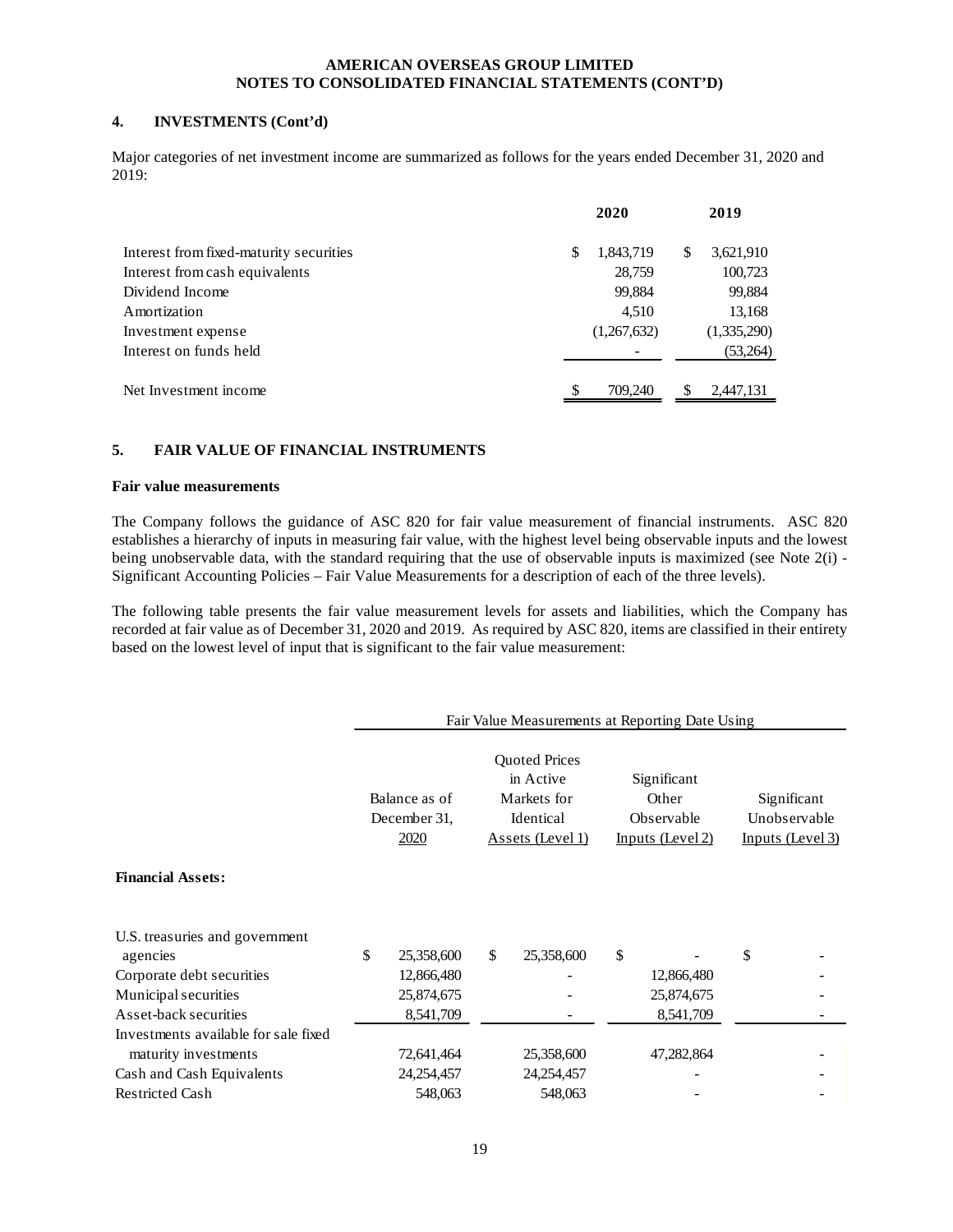# **5. FAIR VALUE OF FINANCIAL INSTRUMENTS (cont'd)**

|                                            |                                       |             | Fair Value Measurements at Reporting Date Using                                   |                                                        |                                                 |
|--------------------------------------------|---------------------------------------|-------------|-----------------------------------------------------------------------------------|--------------------------------------------------------|-------------------------------------------------|
|                                            | Balance as of<br>December 31,<br>2019 |             | <b>Quoted Prices</b><br>in Active<br>Markets for<br>Identical<br>Assets (Level 1) | Significant<br>Other<br>Observable<br>Inputs (Level 2) | Significant<br>Unobservable<br>Inputs (Level 3) |
| <b>Financial Assets:</b>                   |                                       |             |                                                                                   |                                                        |                                                 |
| U.S. treasuries and government<br>agencies | \$                                    | 58,618,871  | \$<br>41,954,431                                                                  | \$<br>16,664,440                                       | \$                                              |
| Corporate debt securities                  |                                       | 28,977,770  |                                                                                   | 28,977,770                                             |                                                 |
| Municipal securities                       |                                       | 10,385,205  |                                                                                   | 10,385,205                                             |                                                 |
| Mortgage-backed securities                 |                                       | 10,193,574  |                                                                                   | 10,193,574                                             |                                                 |
| Asset-back securities                      |                                       | 21,572,482  |                                                                                   | 21,572,482                                             |                                                 |
| Investments available for sale fixed       |                                       |             |                                                                                   |                                                        |                                                 |
| maturity investments                       |                                       | 129,747,902 | 41,954,431                                                                        | 87,793,471                                             |                                                 |
| Equity investments available for sale      |                                       |             |                                                                                   |                                                        |                                                 |
| Cash and Cash Equivalents                  |                                       | 22,601,650  | 22,601,650                                                                        |                                                        |                                                 |
| <b>Restricted Cash</b>                     |                                       | 10,557,497  | 10,557,497                                                                        |                                                        |                                                 |
| <b>Financial Liabilities:</b>              |                                       |             |                                                                                   |                                                        |                                                 |
| Derivative Liabilities <sup>(1)</sup>      | \$                                    | 10,181      | \$                                                                                | \$                                                     | \$<br>10.181                                    |

#### **Fixed-maturity investments**

The Company's fair values of fixed-maturity and short-term investments are based on prices obtained from nationally recognized independent pricing services. Where available, the prices are obtained from market quotations in active markets. Where there is no quoted price for an identical security, then the pricing service may use matrix pricing or model processes, such as the option adjusted spread model, to estimate the fair value of a security. The matrix pricing or model processes consist primarily of observable inputs, which may include: benchmark yields, reported trades, broker/dealer quotes, issuer spreads, two-sided markets, benchmark securities, bids, offers and reference data. The Company receives at least one fair value price for each of its investment securities and has not adjusted any of the prices received from the pricing services. At December 31, 2020 and 2019, all the Company's securities were valued using the independent pricing services.

As management is ultimately responsible for determining the fair value measurements for all securities, the Company assesses the reasonableness of the fair values received by comparing them to other pricing information readily available and management's knowledge of the current markets. The Company also assesses the pricing methodologies and related inputs used by the pricing services to estimate fair value. Any prices that, in management's opinion, may not be representative of fair value are challenged with the pricing service. Based on the information obtained from the above reviews, the Company evaluated the fixed-maturity securities in the investment portfolio to determine the appropriate fair value hierarchy level in accordance with ASC 820. Based on the Company's evaluation, each security was classified as Level 1, 2, or 3. Prices with observable market inputs were classified as Level 2, prices on money market funds and US treasuries were classified as Level 1. There were no market inputs classified as Level 3 as of December 31, 2020 and 2019. The Company holds an investment in a capital trust, classified as a corporate debt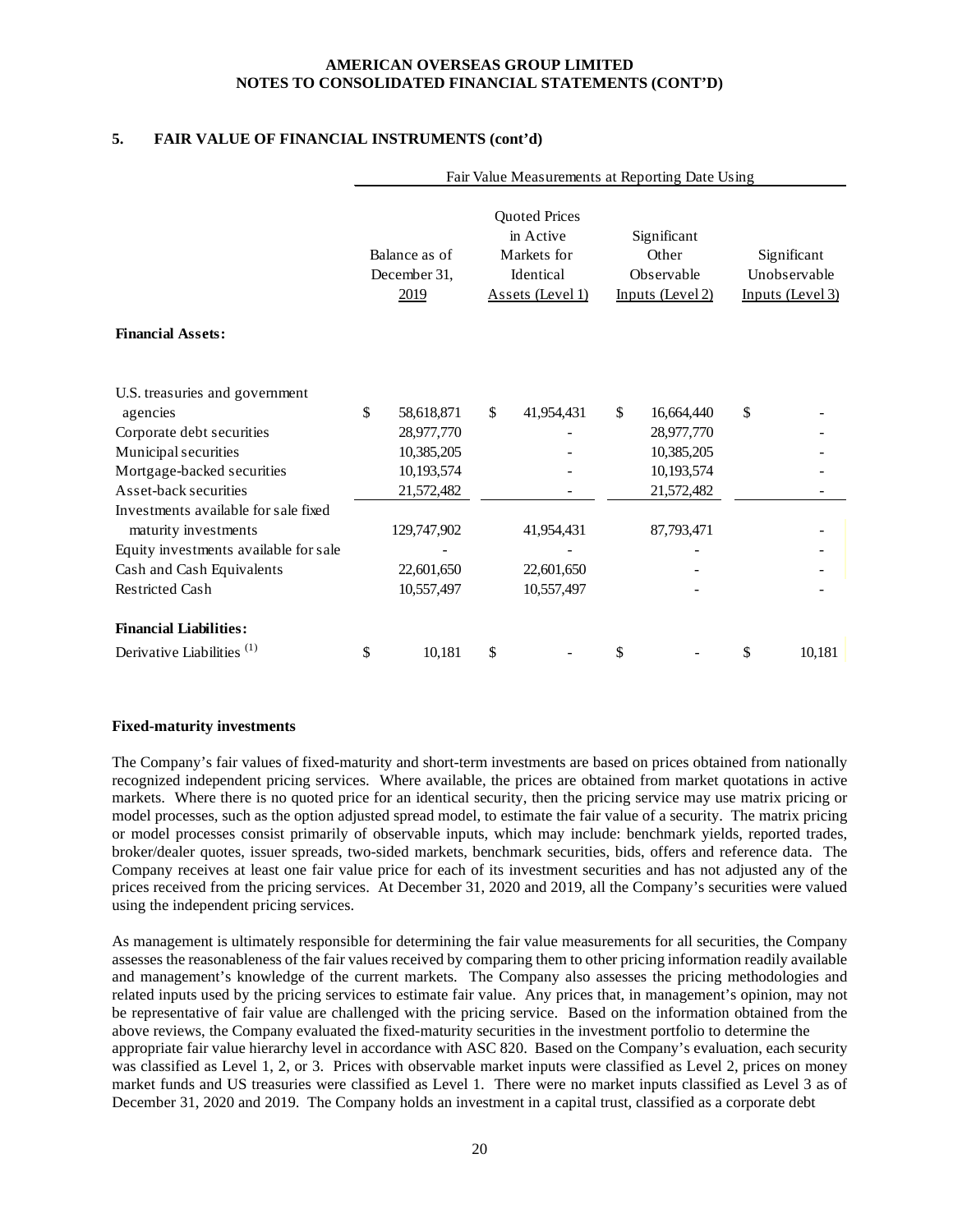#### **5. FAIR VALUE OF FINANCIAL INSTRUMENTS (cont'd)**

security available for sale, which was valued using an analysis to comparable securities, incorporating a spread to the yields on the comparable securities to derive the fair value. There were no liabilities measured at fair value on a recurring basis using unobservable measurements other than the Company's credit derivatives.

#### **Equity investments**

The Company's equity investments were comprised of funds invested in a range of diversified strategies. In accordance with U.S. GAAP, the fair values of the funds are based on the unadjusted net asset value of the funds and as such, the Company has adopted NAV as a practical expedient and this is not presented in the levelling table. The Company validates these prices through agreeing net asset values to audited financial statements where available, in conjunction with regular discussion and analysis of the investment portfolio's structure.

# **Other fair value disclosures**

Management has estimated the fair value of certain financial instruments based upon market information using appropriate valuation methodologies. Fair value estimates are not necessarily indicative of the amount the Company could realize in a current market exchange.

The Company considers carrying amounts of cash and cash equivalents, interest, other assets, accounts payable and accrued liabilities to be reasonable estimates of their fair values.

In 2020, the Company's remaining \$38.6 million shares of redeemable Series A Preference were repurchased. As of December 31, 2019, the fair value of the Company's \$38.6 million, respectively redeemable Series A Preference Shares was approximately \$7.3 million. These fair value estimates are based on the present value of expected cashflows, together with the Company's best estimate of fair value of this instrument. The fair value measurement was classified as Level 3 in the fair value hierarchy.

Carrying value of all financial assets and liabilities is equivalent to fair value.

# Fair Value Measurements Using Significant Unobservable Inputs (Level 3)

|                                          | Derivatives  |
|------------------------------------------|--------------|
|                                          | Credit       |
|                                          | Contracts    |
| <b>Opening Balance</b>                   | \$<br>10,181 |
| Transfers into Level 3                   |              |
| Transfers into Level 3                   |              |
| Total gains or losses for the period     |              |
| Included in earnings or changes          |              |
| in net assets                            | (2,487       |
| Included in other comprehensive          |              |
| income                                   |              |
| Purchases, issues, sales and settlements |              |
| Purchases                                |              |
| <b>Issues</b>                            |              |
| Sales                                    |              |
| Settlements                              | (7.69        |
| Closing balance                          |              |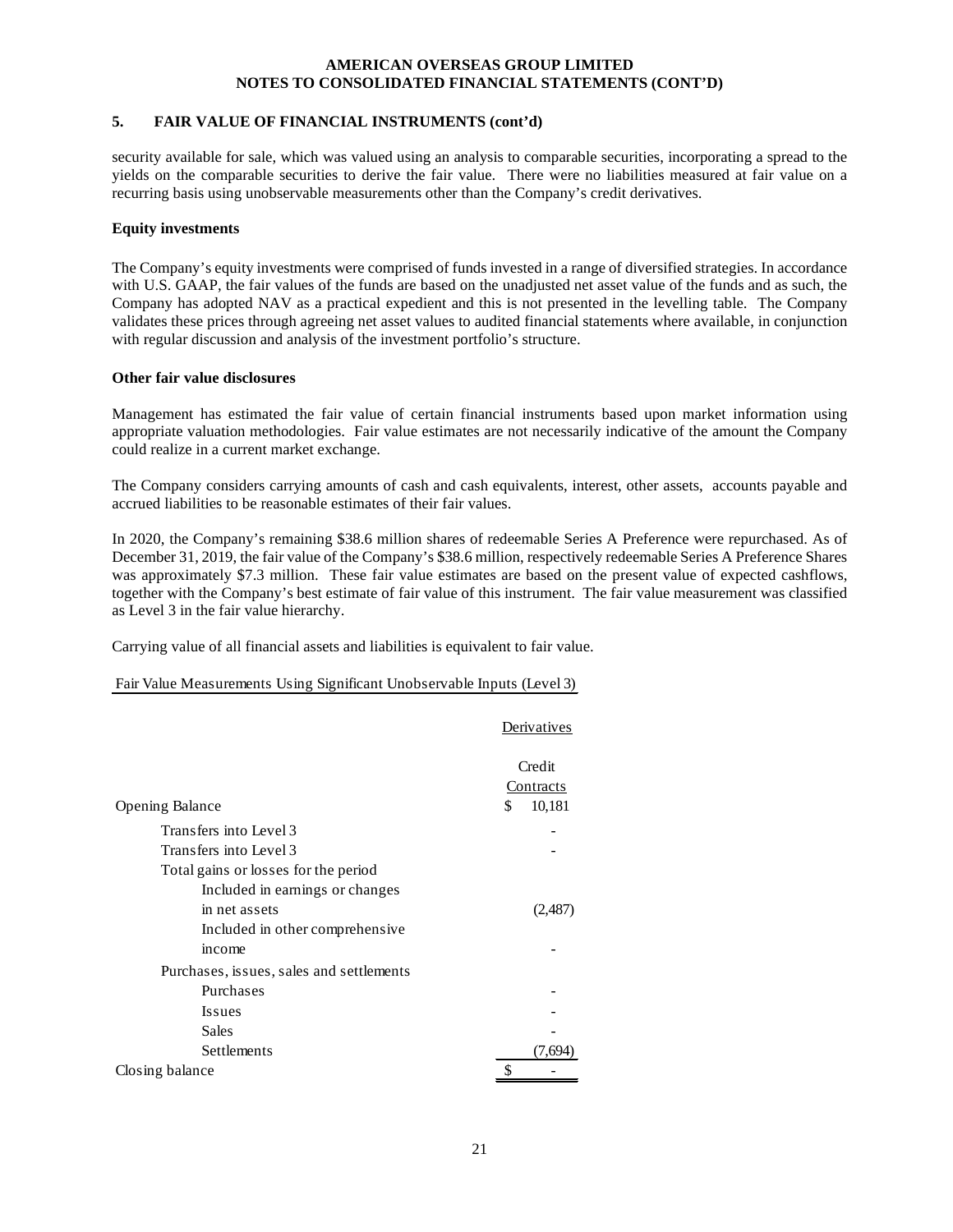#### **6. LOSSES AND LOSS EXPENSE RESERVE**

The Company's loss and loss expense reserve as of December 31, 2020, represented case basis loss reserves and incurred but not reported reserves, or claim liability which includes a fair value adjustment of the financial guaranty reserves. Refer to Note 2 - Significant Accounting Policies for a description of the Company's accounting policy for insurance losses.

A summary of the movement in the provision for losses and LAE for the years ended December 31, 2020 and 2019 is presented in the following table:

|                                                         | 2020              | 2019              |
|---------------------------------------------------------|-------------------|-------------------|
| Losses and loss expense reserve                         |                   |                   |
| Balance - Beginning of year                             | \$<br>263,685,760 | 266,727,620<br>\$ |
| Less: reinsurance recoverable                           | (194, 630, 544)   | (192, 901, 183)   |
| Net balance - Beginning of year                         | 69,055,216        | 73,826,437        |
| Reserves transferred in through loss portfolio transfer |                   |                   |
| Incurred related to:                                    |                   |                   |
| Current year                                            | 8,962,705         | 4,070,143         |
| Prior years                                             | 1,560,160         | 3,388,029         |
| Premium deficiency reserve                              | (921)             | 15,358            |
| Total incurred                                          | 10,521,944        | 7,473,530         |
| Net losses paid related to:                             |                   |                   |
| Current year                                            | (4,930,641)       | (2,035,099)       |
| Prior years                                             | (69, 498, 820)    | (10,209,652)      |
| <b>Total Paid</b>                                       | (74, 429, 461)    | (12, 244, 751)    |
| Net balance - End of year                               | 5,147,699         | 69,055,216        |
| Add: reinsurance recoverable                            | 187,794,842       | 194,630,544       |
|                                                         |                   |                   |
| <b>Balance - End of year</b>                            | \$<br>192,942,541 | \$<br>263,685,760 |

For the year ended December 31, 2020, the Company incurred loss and LAE of \$10.5 million. Incurred losses related to the Company's short-tailed property casualty business were \$8.9 million, driven by \$9.0 million of incurred loss on the current accident year. The financial guaranty reinsurance business generated net incurred losses of \$1.6 million in 2020 including fair value adjustments.

For the year ended December 31, 2019, the Company incurred loss and LAE of \$7.5 million. Incurred losses related to the Company's short-tailed property casualty business were \$3.7 million, driven by \$4.1 million of incurred loss on the current accident year. The financial guaranty reinsurance business generated net incurred losses of \$3.8 million in 2019 including fair value adjustments.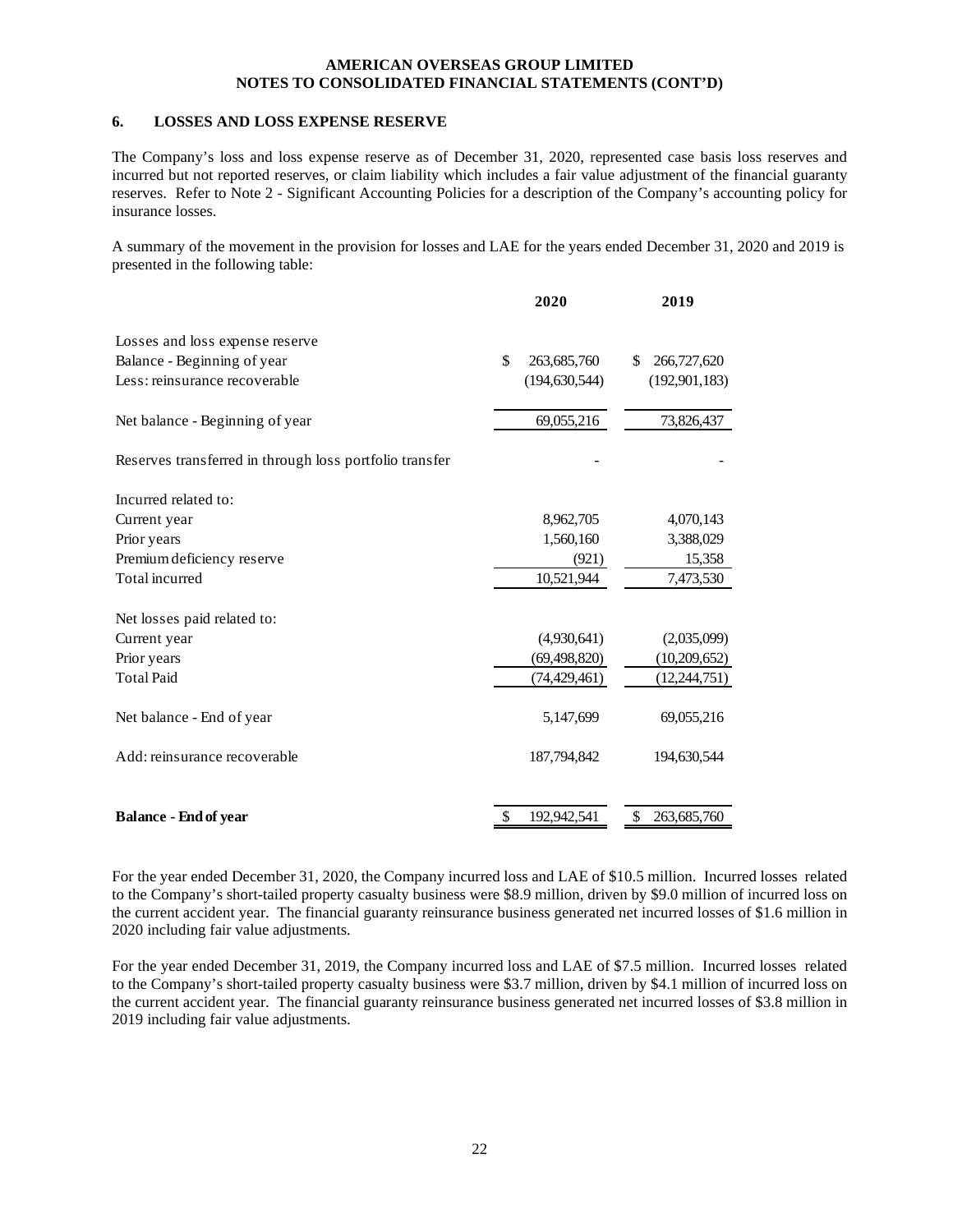#### **6. LOSSES AND LOSS EXPENSE RESERVE (cont'd)**

#### Property and casualty

The following presents information about incurred and paid claims development for the short term duration contracts as of December 31, 2020, net of reinsurance. The information about incurred and paid claims development for the 2013 to 2020 years, and the average annual percentage payout of incurred claims by age as of December 31, 2020, is presented as required supplementary information. The below tables begin at June 26, 2013. This was the date AOG became part of OGL, whose U.S. subsidiaries write short duration property and casualty business. Claims count information is not reflected in the below tables. Due to the role of the U.S subsidiaries in the non standard auto and the reinsurance business this information is not available.

|                                              |                          |   | expenses, net of reinsurance | Incurred loss and allocated loss adjustment<br>For the Years Ended December 31, |                          |   |                          |    |           |    |           |           | <b>Total of</b><br>incurred-but-<br>not-reported<br>liabilities plus<br>expected |
|----------------------------------------------|--------------------------|---|------------------------------|---------------------------------------------------------------------------------|--------------------------|---|--------------------------|----|-----------|----|-----------|-----------|----------------------------------------------------------------------------------|
| (dollars in thousand<br><b>Accident Year</b> | (unaudited)<br>2013      |   | (unaudited)<br>2014          | (unaudited)<br>2015                                                             | 2016                     |   | 2017                     |    | 2018      |    | 2019      | 2020      | development on<br>reported claims                                                |
|                                              |                          |   |                              |                                                                                 |                          |   |                          |    |           |    |           |           |                                                                                  |
| 2013                                         | \$<br>34,799             | S | 38,858 \$                    | 38,245 \$                                                                       | 38,013 \$                |   | 38,057 \$                |    | 37,913 \$ |    | 37,879 \$ | 37,880 \$ | 57                                                                               |
| 2014                                         | $\overline{a}$           |   | 34,792                       | 35,215                                                                          | 34,577                   |   | 34,694                   |    | 34,530    |    | 34,492    | 34,542    | 71                                                                               |
| 2015                                         | $\overline{\phantom{0}}$ |   | ٠                            | 5,182                                                                           | 5,076                    |   | 5,332                    |    | 5,173     |    | 5,206     | 5,200     | 8                                                                                |
| 2016                                         | $\overline{a}$           |   | ٠                            | ٠                                                                               | 3,072                    |   | 3,388                    |    | 3,223     |    | 3,137     | 3,107     | 9                                                                                |
| 2017                                         | $\overline{\phantom{0}}$ |   | ٠                            | ٠                                                                               | ٠                        |   | 3,125                    |    | 2,852     |    | 2,699     | 2,631     | 29                                                                               |
| 2018                                         | $\overline{\phantom{0}}$ |   | $\overline{\phantom{a}}$     | $\overline{\phantom{a}}$                                                        | $\overline{\phantom{a}}$ |   | $\overline{\phantom{a}}$ |    | 1,966     |    | 1,858     | 1,804     | 41                                                                               |
| 2019                                         |                          |   | ٠                            | ÷                                                                               | $\overline{\phantom{a}}$ |   | ٠                        |    | ۰         |    | 4,070     | 4,164     | 306                                                                              |
|                                              |                          |   |                              |                                                                                 |                          |   |                          |    |           |    |           | 8,963     | 2,557                                                                            |
|                                              |                          |   |                              |                                                                                 |                          | S | 84,596                   | -S | 85,657    | -S | 89,341 \$ | 98,291    |                                                                                  |

#### **expenses, net of reinsurance For the Years Ended December 31, Cumulative paid claims and allocated loss adjustment**

| (dollars in thousand<br><b>Accident Year</b>                             |    | (unaudited)<br>2013      |   | (unaudited)<br>2014 |   | (unaudited)<br>2015      |    | 2016                     |               | 2017                     |               | 2018           |       | 2019      | 2020   |
|--------------------------------------------------------------------------|----|--------------------------|---|---------------------|---|--------------------------|----|--------------------------|---------------|--------------------------|---------------|----------------|-------|-----------|--------|
| 2013                                                                     | \$ | 15,872                   | S | 30,676              | S | 35,199                   | S  | 37,208                   | S             | 37,919                   | <sup>\$</sup> | 38,137         | -S    | 38,196 \$ | 38,270 |
| 2014                                                                     |    | $\overline{\phantom{a}}$ |   | 21,080              |   | 28,728                   |    | 32,052                   |               | 33,420                   |               | 33,927         |       | 34,007    | 34,054 |
| 2015                                                                     |    | $\overline{\phantom{a}}$ |   | ٠                   |   | 3,392                    |    | 4,708                    |               | 5,332                    |               | 5,384          |       | 5,467     | 5,467  |
| 2016                                                                     |    | $\overline{\phantom{a}}$ |   | ٠                   |   | $\overline{a}$           |    | 1,980                    |               | 2,794                    |               | 2,952          |       | 2,978     | 2,993  |
| 2017                                                                     |    | $\overline{\phantom{a}}$ |   | ٠                   |   | ٠                        |    | -                        |               | 1,810                    |               | 2,571          |       | 2,694     | 2,714  |
| 2018                                                                     |    | $\overline{\phantom{0}}$ |   | ٠                   |   | ۰                        |    | -                        |               | $\overline{\phantom{a}}$ |               | 1,071          |       | 1,409     | 1,444  |
| 2019                                                                     |    |                          |   |                     |   | $\overline{\phantom{0}}$ |    | $\overline{\phantom{a}}$ |               | -                        |               | $\overline{a}$ |       | 2,034     | 3,300  |
|                                                                          |    |                          |   |                     |   |                          |    |                          |               |                          |               |                |       |           | 4,932  |
|                                                                          |    |                          |   |                     |   |                          |    |                          |               | 81,275                   | - \$          | 84,042         | £.    | 86,785    | 93,174 |
|                                                                          |    |                          |   |                     |   |                          |    |                          |               |                          |               |                |       |           |        |
| All outstanding liabilities before 2013, net of reinsurance              |    |                          |   |                     |   |                          |    |                          |               | 72                       |               | 21             |       | 14        |        |
| Liabilities for claims and claims adjustment expense, net of reinsurance |    |                          |   |                     |   |                          | \$ | 3,393                    | <sup>\$</sup> | 1,636                    | \$            | 2,570 \$       | 5,117 |           |        |

#### **Average annual percentage payout of incurred claims by age, net of reinsurance**

| Years | <u>Year 1</u> | Year 2 | Year 3 | Year 4 | Year $5$ |
|-------|---------------|--------|--------|--------|----------|
|       | 58%           | 27%    | 8%     | 2%     | 1%       |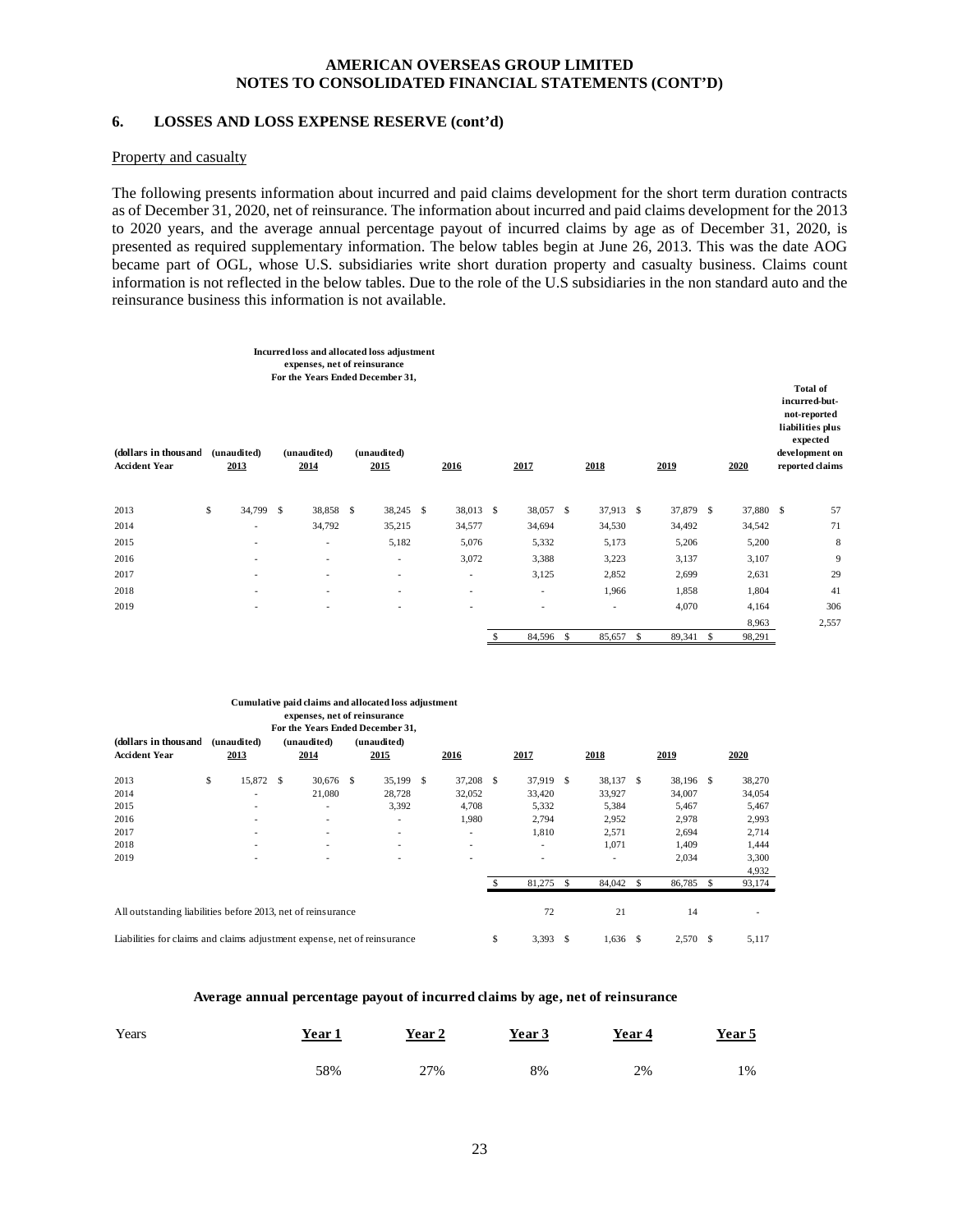#### **6. LOSSES AND LOSS EXPENSE RESERVE (cont'd)**

| Reconciliation of the disclosure of incurred and paid claims development to the liability |  |         |  |  |  |  |  |  |  |  |
|-------------------------------------------------------------------------------------------|--|---------|--|--|--|--|--|--|--|--|
| for unpaid claims and claims adjustment expenses                                          |  |         |  |  |  |  |  |  |  |  |
| (dollars in thousands)                                                                    |  | 2020    |  |  |  |  |  |  |  |  |
| <b>Net Outstanding Liabilities</b>                                                        |  |         |  |  |  |  |  |  |  |  |
|                                                                                           |  |         |  |  |  |  |  |  |  |  |
|                                                                                           |  | 5,149   |  |  |  |  |  |  |  |  |
| Total reinsurance recoverable on unpaid claims                                            |  | 187,794 |  |  |  |  |  |  |  |  |
| Insurance lines other than short-duration                                                 |  |         |  |  |  |  |  |  |  |  |
|                                                                                           |  | 192,943 |  |  |  |  |  |  |  |  |
|                                                                                           |  |         |  |  |  |  |  |  |  |  |
| Total gross liability for unpaid claims and claims adjustment expense                     |  | 192,943 |  |  |  |  |  |  |  |  |

# **7. COMMUTATIONS AND OTHER SETTLEMENTS**

Effective June 1, 2019, the Company entered into a Commutation, Reassumption and Release Agreement with Assured Guaranty Municipal Corp. ("AGM"). This agreement provided, among other things, for the Company to pay a \$12,823,945 net commutation payment to terminate the reinsurance with respect to a certain policy previously assumed, with par in-force of \$1.0 billion (the "Released Risks"). In return, each party was released from all liabilities and obligations with respect to the Released Risks. The effect of this agreement on the Company's results of operations was an overall loss to net income at the time of termination of \$2.8 million.

AORE entered into a Commutation Agreement, effective April 1, 2020, to commute the remaining portfolio of financial guaranty reinsurance business it had assumed from Assured Guaranty Municipal Corp ("AGMC"). The aggregate outstanding par value of the reinsurance portfolio being commuted was \$345.0 million as of April 1, 2020, therefore eliminating the financial guaranty reinsurance business on AORE. As of December 31, 2019 and 2018, the aggregate outstanding par value of the reinsurance portfolio was \$362.0 million and \$1,474.0 million, respectively.

# **8. FINANCIAL GUARANTY CONTRACTS ACCOUNTED FOR AS REINSURANCE**

The following tables present a roll forward of AORE's premiums receivable on installment policies for the years ended December 31, 2020 and 2019:

|                                        | <b>Years ended December 31,</b> |             |
|----------------------------------------|---------------------------------|-------------|
| (dollars in thousands)                 | 2020                            | 2019        |
| Premiums receivable beginning balance  | \$<br>2.159                     | \$<br>4,636 |
| Change in premiums receivable discount | (4)                             | (2,144)     |
| Foreign exchange movement              | (48)                            | 13          |
| Premiums received                      | (82)                            | (346)       |
| AGM commutation                        | (2,025)                         |             |
| Premiums receivable ending balance     |                                 | 2,159       |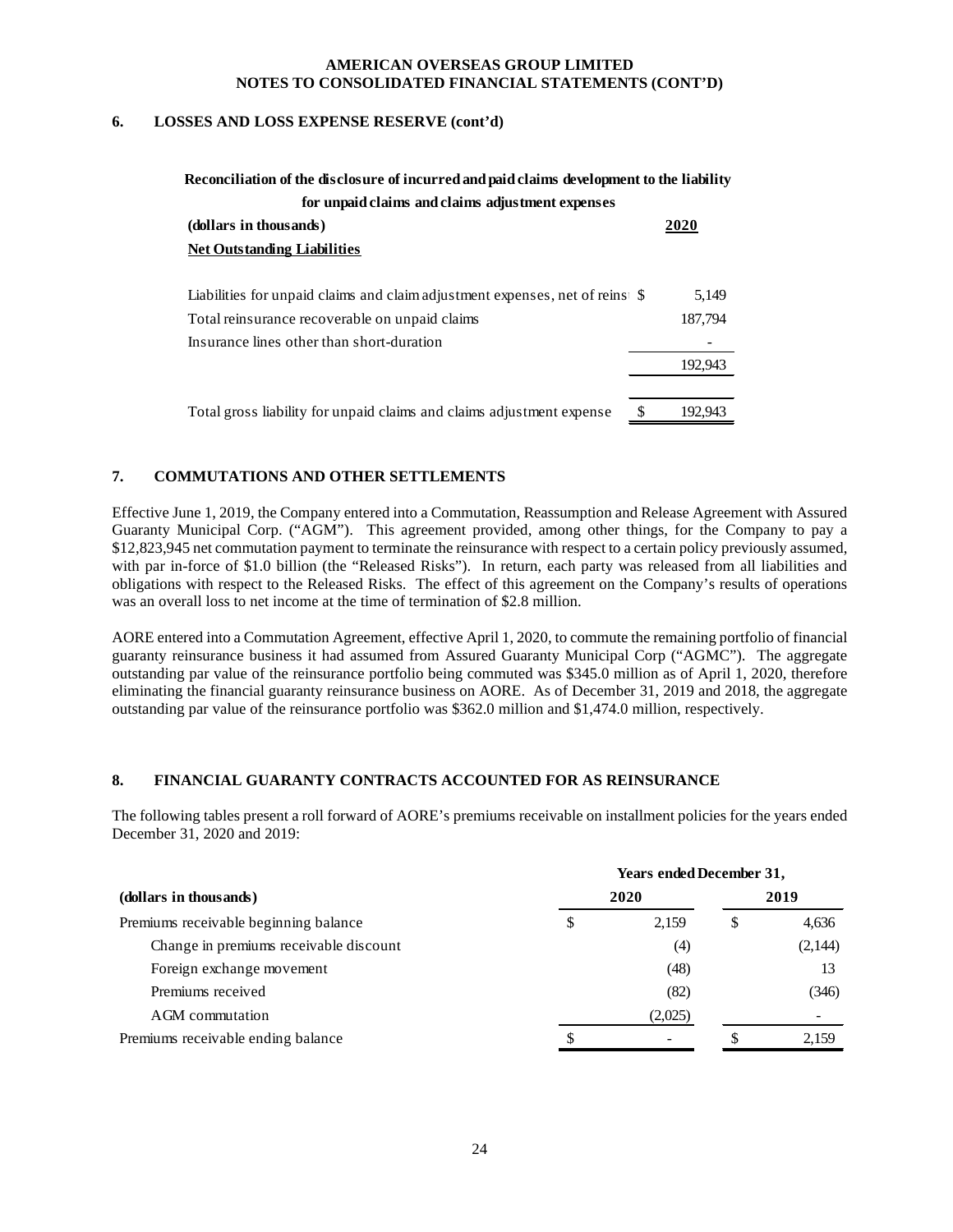# **9. SEGMENT INFORMATION**

The determination of reportable segments is based on how management monitors the Company's underwriting operations. Management monitors the performance of its underwriting operations based on the markets and customers served and the type of accounts written. The Company is currently organized into three operating segments: property/casualty insurance and reinsurance, financial guaranty and corporate/other. All product lines fall within these classifications. The property/casualty segment provides insurance and reinsurance primarily related to US short-tail personal lines. This segment also contains an allocation of a portion of the AORE overhead expenses related to AORE's property/casualty reinsurance business, thus increasing the segment's overall operating expenses. The financial guaranty segment includes AORE's financial guaranty operations which were fully commuted in 2020 and the Company has no plans to re-enter that market. As the Company does not manage its assets by segment, investment income, interest expense and total assets are not allocated to individual reportable segments.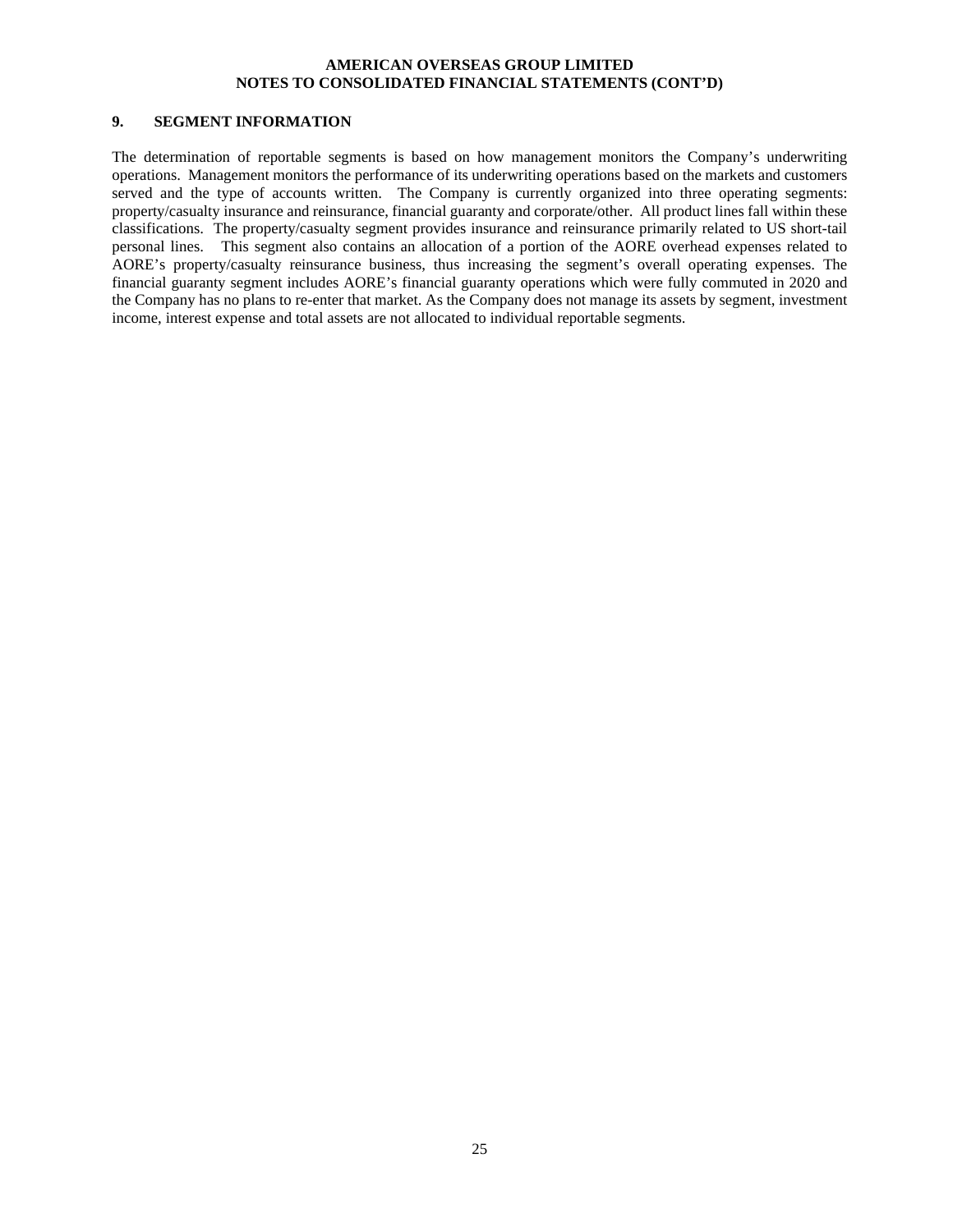# **9. SEGMENT INFORMATION (cont'd)**

The following tables provide a summary of the segment results.

|                                                   | December 31, 2020<br><b>Financial</b> |          |                 |         |                  |         |     |              |  |  |  |
|---------------------------------------------------|---------------------------------------|----------|-----------------|---------|------------------|---------|-----|--------------|--|--|--|
|                                                   |                                       |          |                 |         |                  |         |     |              |  |  |  |
| (dollars in thousands)                            | <b>Property/Casualty</b>              |          | <b>Guaranty</b> |         | <b>Corporate</b> |         |     | <b>Total</b> |  |  |  |
| Net premiums earned                               | \$                                    | 15,836   | \$              | (3,513) | \$               |         | \$. | 12,323       |  |  |  |
| Net change in fair value of credit derivatives    |                                       |          |                 | 2       |                  |         |     | 2            |  |  |  |
| Losses and loss adjustment expenses               |                                       | (8,945)  |                 | (1,577) |                  |         |     | (10,522)     |  |  |  |
| Acquisition expenses                              |                                       | (4,968)  |                 | 130     |                  |         |     | (4,838)      |  |  |  |
| Underwriting gain (loss)                          |                                       | 1,923    |                 | (4,958) |                  |         |     | (3,035)      |  |  |  |
| Fee income                                        |                                       | 9,946    |                 |         |                  |         |     | 9,946        |  |  |  |
| Net investment income                             |                                       |          |                 |         |                  | 709     |     | 709          |  |  |  |
| Other income                                      |                                       |          |                 |         |                  |         |     |              |  |  |  |
| Net realized gain on sales of investments         |                                       |          |                 |         |                  | 1,580   |     | 1,580        |  |  |  |
| Fair value adjustment                             |                                       |          |                 |         |                  | (173)   |     | (173)        |  |  |  |
| Gain on the sale of real estate                   |                                       |          |                 |         |                  | 323     |     | 323          |  |  |  |
| Operating expenses                                |                                       | (11,040) |                 | (1,825) |                  | 64      |     | (12, 801)    |  |  |  |
| Interest expense                                  |                                       |          |                 |         |                  | (1,803) |     | (1,803)      |  |  |  |
| Amortization expense                              |                                       |          |                 |         |                  |         |     |              |  |  |  |
| Other expense                                     |                                       |          |                 |         |                  | (78)    |     | (78)         |  |  |  |
| Income tax                                        |                                       | 322      |                 |         |                  |         |     | 322          |  |  |  |
| Net income (loss) before non controlling interest | \$                                    | 1,151    | \$              | (6,783) | \$               | 622     | \$  | (5,010)      |  |  |  |

|                                                   | December 31, 2019        |          |    |                  |                  |         |    |              |  |  |  |
|---------------------------------------------------|--------------------------|----------|----|------------------|------------------|---------|----|--------------|--|--|--|
|                                                   |                          |          |    | <b>Financial</b> |                  |         |    |              |  |  |  |
| (dollars in thousands)                            | <b>Property/Casualty</b> |          |    | <b>Guaranty</b>  | <b>Corporate</b> |         |    | <b>Total</b> |  |  |  |
| Net premiums earned                               | \$                       | 8,824    | \$ | (14,247)         | \$               |         | \$ | (5,423)      |  |  |  |
| Net change in fair value of credit derivatives    |                          |          |    | 265              |                  |         |    | 265          |  |  |  |
| Losses and loss adjustment expenses               |                          | (3,701)  |    | (3,773)          |                  |         |    | (7, 474)     |  |  |  |
| Acquisition expenses                              |                          | (4,752)  |    | 3,125            |                  |         |    | (1,627)      |  |  |  |
| Underwriting gain (loss)                          |                          | 371      |    | (14,630)         |                  |         |    | (14,259)     |  |  |  |
| Fee income                                        |                          | 11,591   |    |                  |                  |         |    | 11,591       |  |  |  |
| Net investment income                             |                          |          |    |                  |                  | 2,447   |    | 2,447        |  |  |  |
| Other income                                      |                          |          |    |                  |                  | 383     |    | 383          |  |  |  |
| Net realized gain on sales of investments         |                          |          |    |                  |                  | 1,824   |    | 1,824        |  |  |  |
| Fair value adjustment                             |                          |          |    |                  |                  | 10,586  |    | 10,586       |  |  |  |
| Operating expenses                                |                          | (10,741) |    | (2,753)          |                  | (111)   |    | (13,605)     |  |  |  |
| Interest expense                                  |                          |          |    |                  |                  | (1,803) |    | (1,803)      |  |  |  |
| Amortization expense                              |                          |          |    |                  |                  |         |    |              |  |  |  |
| Other expense                                     |                          |          |    |                  |                  |         |    |              |  |  |  |
| Income tax                                        |                          | (287)    |    |                  |                  |         |    | (287)        |  |  |  |
| Net income (loss) before non controlling interest | \$                       | 934      | \$ | (17, 383)        | \$               | 13,326  | \$ | (3, 123)     |  |  |  |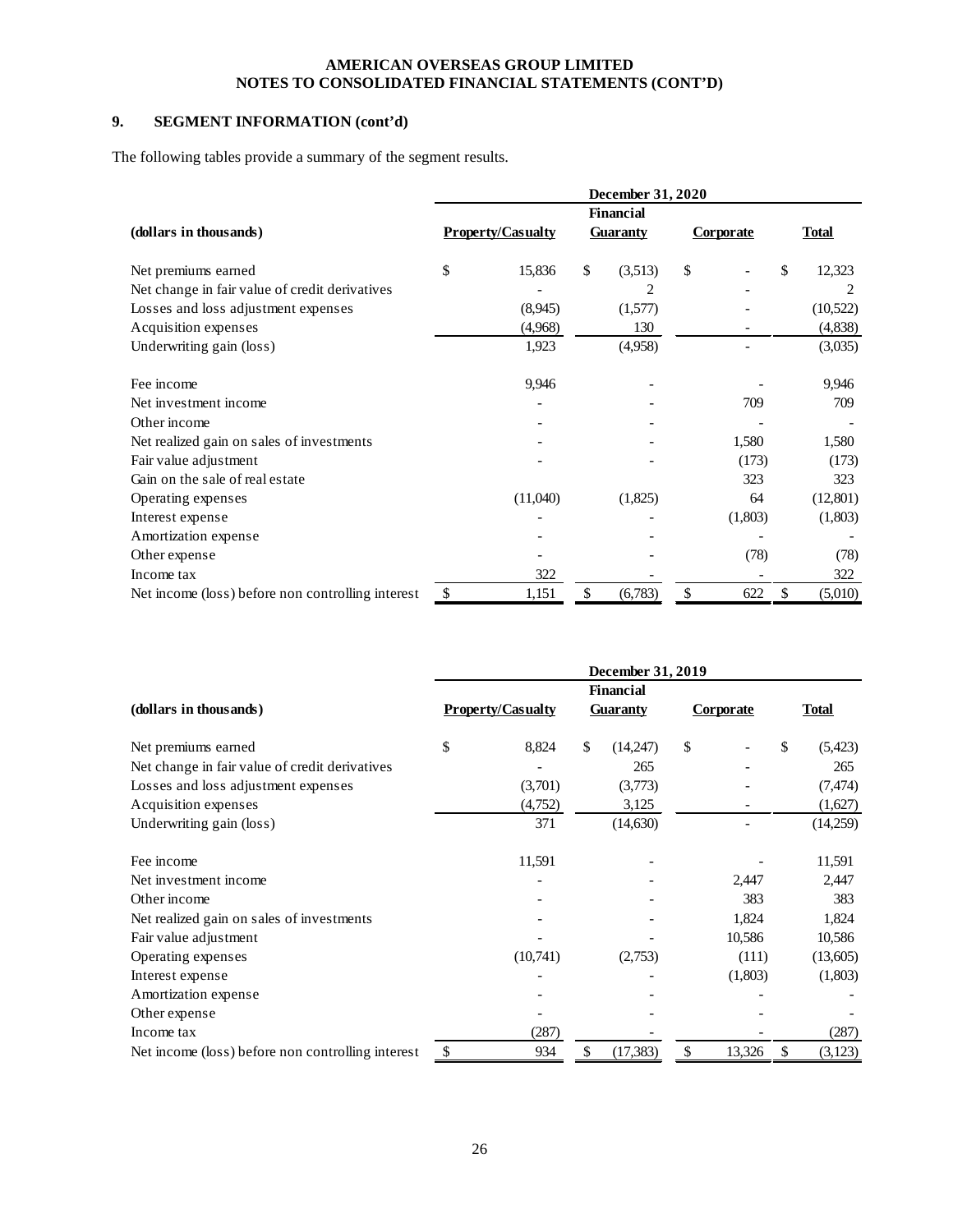# **10. COMMITMENTS AND CONTINGENCIES**

The insurance and reinsurance subsidiaries of the Company are involved in various claims and legal actions arising in the ordinary course of business. Some claims allege breach of good faith and fair dealing; however, those entities are vigorously defending their position, and in the opinion of management, the ultimate outcome of these matters will not have a material adverse effect on the Company's financial position, results of operations or cashflows.

# **11. LEASES**

The Company has 4 operating leases comprised of two vehicles, a copier, and office space. The vehicles and copier have a remaining lease term of less than 1 year and have fixed lease payments. The office space has a remaining lease term of 7 years and 8 months, includes a lease schedule reflecting increases each year and includes renewal options up to 10 years.

The components of lease expense were as follows:

|                      | December 31, 2020 |
|----------------------|-------------------|
| Operating lease cost | 330,423           |
| Total lease cost     | \$<br>330,423     |

Supplemental cash flow information related to leases was as follows:

| Cash paid for amounts included in the measurement of lease liabilties    |                 |
|--------------------------------------------------------------------------|-----------------|
| Operating cash flows from operating leases                               | \$<br>342,786   |
|                                                                          |                 |
|                                                                          |                 |
| Supplemental balance sheet information related to leases was as follows: |                 |
| Operating leases                                                         |                 |
| Operating lease right-of-use assets                                      | \$<br>1.703.272 |
|                                                                          |                 |
| Current operating lease liabilties                                       | \$<br>1,960,277 |
|                                                                          |                 |
| Other information:                                                       |                 |
| Weight average remaining lease term - operating                          | 7.61            |
| Weight average discount rate - operating                                 | 6.01%           |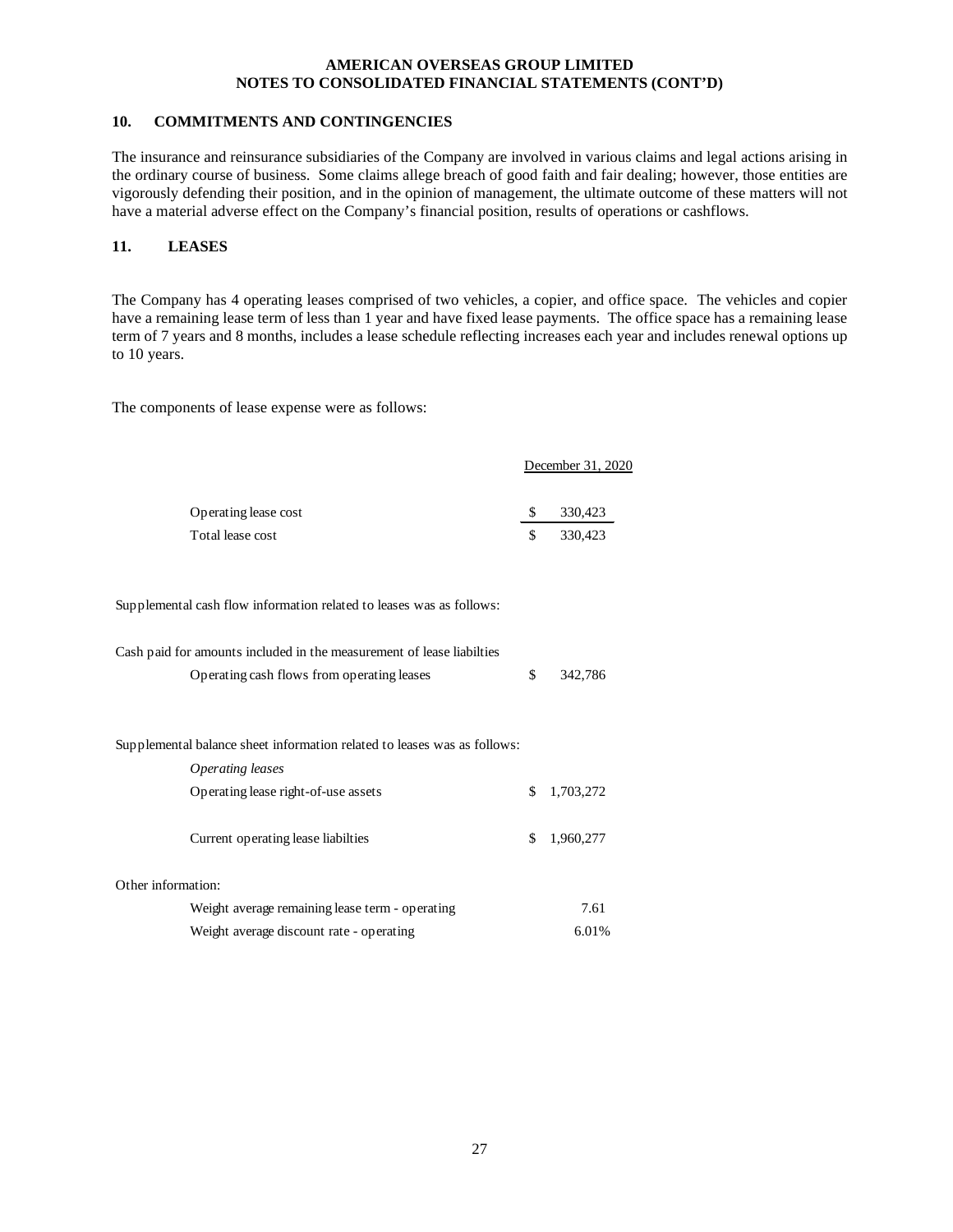# **11. LEASES (cont'd)**

December 31, 2019

| Operating lease cost | 330.423 |
|----------------------|---------|
| Total lease cost     | 330.423 |

Supplemental cash flow information related to leases was as follows:

| Cash paid for amounts included in the measurement of lease liabilties    |     |             |
|--------------------------------------------------------------------------|-----|-------------|
| Operating cash flows from operating leases                               | \$  | 338,520     |
|                                                                          |     |             |
|                                                                          |     |             |
| Supplemental balance sheet information related to leases was as follows: |     |             |
| <i><b>Operating leases</b></i>                                           |     |             |
| Operating lease right-of-use assets                                      | \$. | 1,908,178   |
|                                                                          |     |             |
| Current operating lease liabilties                                       |     | \$2,177,546 |
|                                                                          |     |             |
| Other information:                                                       |     |             |
| Weight average remaining lease term - operating                          |     | 8.48 years  |
| Weight average discount rate - operating                                 |     | 6.04%       |

Future minimum lease payments as of December 31, 2020 are as follows:

| 2021            | \$<br>319,013   |
|-----------------|-----------------|
| 2022            | 308,610         |
| 2023            | 312,877         |
| 2024            | 317,143         |
| 2025            | 321,410         |
| Thereafter      | 877,477         |
| Total           | \$<br>2,456,530 |
| Less: Interest  | (496, 253)      |
| Lease Liability | \$<br>1,960,277 |

As of December 31, 2020, the Company has no additional operating leases that have not yet commenced.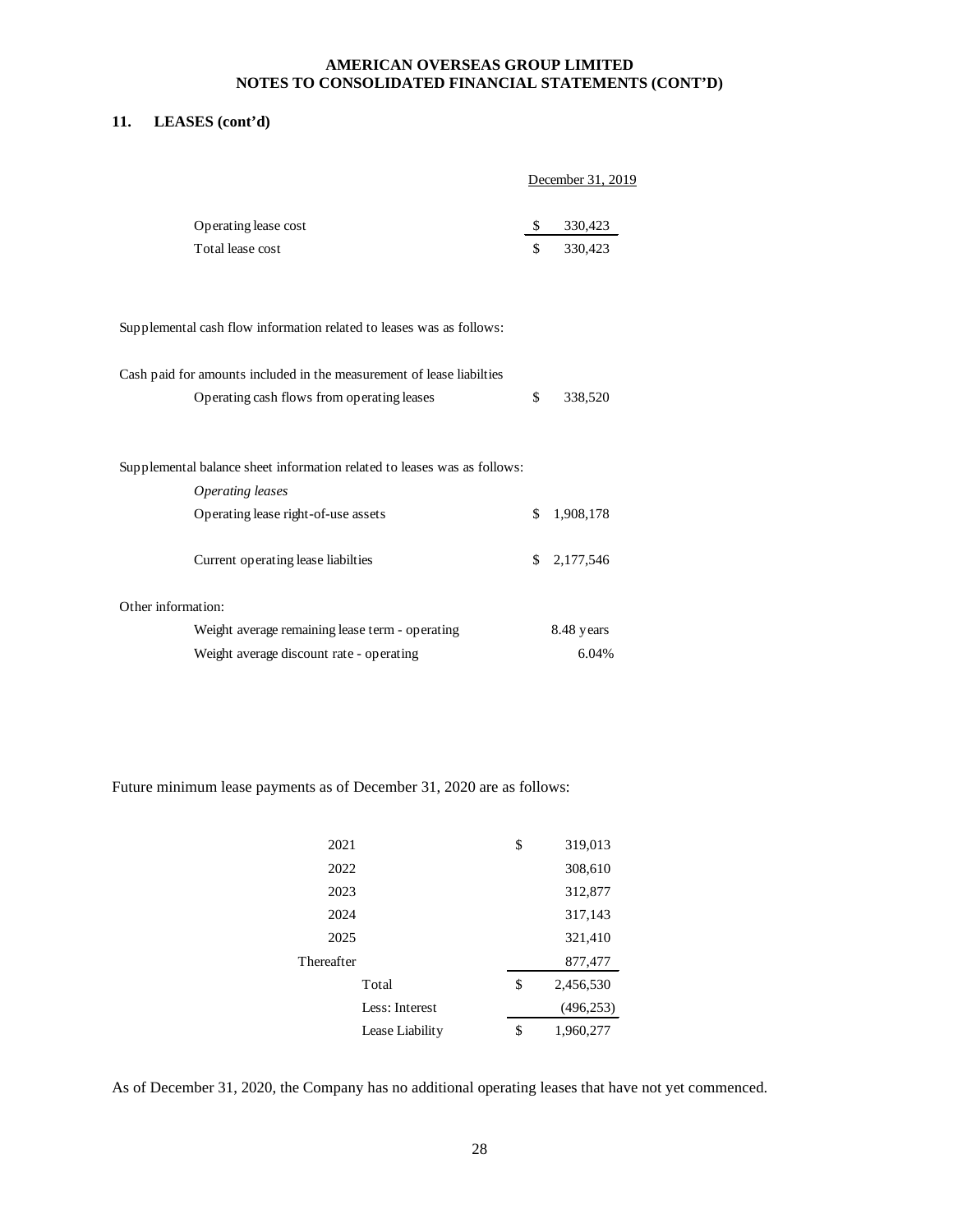# **12. REDEEMABLE SERIES A PREFERENCE SHARES**

On December 14, 2006, AOG issued 75,000 Series A Preference Shares at \$1,000 per share for total consideration of \$75.0 million. The Series A Preference Shares have a par value of \$0.10 per share and a redemption value of \$1,000 per share. Until December 15, 2016, the Series A Preference Shares bear a non-cumulative, non mandatory dividend rate of 7.50%, which is payable semi-annually on June 15 and December 15 each year upon declaration by the Board of Directors. After December 15, 2016, if the Series A Preference Shares have not been redeemed or repurchased, they bear a non-cumulative, non-mandatory dividend rate of Three-Month LIBOR (as defined in the Series A Certificate of Designations) plus 3.557%, which is payable quarterly on the 15th day of March, June, September and December of each year, beginning on March 15, 2017, upon declaration by the Board of Directors. Unless previously redeemed, the Series A Preference Shares have a mandatory redemption date of December 15, 2066. AOG can redeem the Series A Preference Shares at any time from December 15, 2016 with no penalty to AOG.

On May 12, 2009, the Board determined to suspend payment of dividends on the Series A Preference Shares; therefore, during the years ended December 31, 2020 and 2019, there were no dividends declared or paid. The payment of preference share dividends is classified as interest expense.

After a series of tender offers and private repurchases, 38,600 Series A Non –Cumulative Preference Shares remained outstanding as of December 31, 2019. In a series of several transactions which occurred during 2020, the remaining 38,600 Series A Preference Shares were repurchased by the Company. There were no outstanding Series A Preferance Shares as of December 31, 2020.

# **13. NONCONTROLLING INTEREST**

On December 23, 2003, AORE entered into a \$50.0 million soft capital facility whereby it was granted the right to exercise perpetual put options in respect of its Class B Preference Shares against the counterparty to the option agreement, in return for which it paid the counterparty a floating put option fee through February 17, 2009. The counterparty was a trust established by an investment bank. The trust was created as a vehicle for providing capital support to AORE by allowing it to obtain, at its discretion and subject to the terms of the option agreement, access to new capital through the exercise of a put option and the subsequent purchase by the trust of AORE's Class B Preference Shares. On February 17, 2009, AORE exercised the put option in the soft capital facility and issued 500.01 Class B Preference Shares to the trust in exchange for \$50,001,000 of proceeds. On March 16, 2009, AORE elected to pay a fixed rate dividend on the Class B Preference Shares, as a result of which the Class B Preference Shares were distributed to the holders of the trust's securities. As a result of the fixed rate election, if declared by the board, dividends are payable on the Class B Preference Shares every 90 days at a rate of 6.276%. The Class B Preference Shares give investors the rights of a preferred equity investor in AORE. Such rights are subordinate to insurance claims, as well as the general unsecured creditors of AORE. The Class B Preference Shares are not rated by S&P since AORE requested the withdrawal of its ratings during 2009 and have not been rated by Moody's. AORE has the option to redeem the Class B Preference Shares, subject to certain specified terms and conditions.

Following the settlement of previous repurchases, 373.01 shares of Class B Preference Shares remained outstanding at December 31, 2020 and 2019. The remaining value of the Class B Preference Shares of \$6.1 million is included as a "Noncontrolling Interest" in the Company's Consolidated Balance Sheets as of December 31, 2020 and 2019.

On July 21, 2014 AORE established an irrevocable trust (the "Class B Security Trust") for the benefit of the holders of its Class B Preference Shares. The Company deposited assets valued at \$2.050 million in the Class B Security Trust. Butterfield Trust Company has been appointed as its trustee. The Company has been authorized to redeem Class B Shares at any time for the amount that is not in excess of the Holder's pro-rata share of the assets in the Class B Security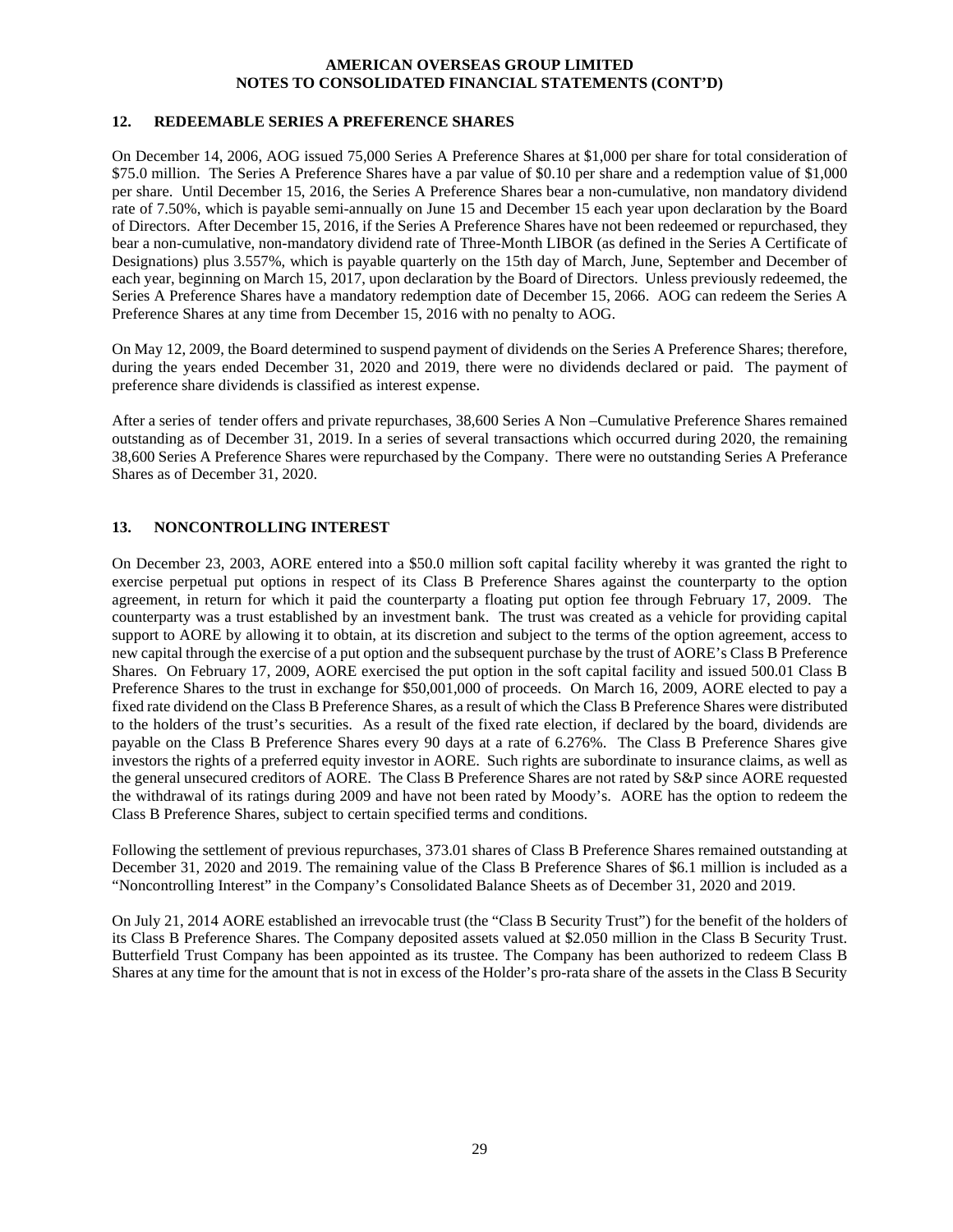#### **13. NONCONTROLLING INTEREST (cont'd)**

Trust. In 2019, the invested assets held in the Class B Security Trust were sold (see Note 4 – Investments for details) and the proceeds of \$2.8 million were held in restricted cash. In 2020, the entire proceeds of \$2.8 million from the 2019 sale were reinvested and held in the trust account. The market value of the Class B Security Trust is \$3.1 million as of December 31, 2020.

If declared by the board, dividends are payable on the Class B Preference Shares every 90 days at a rate of 6.276%. The dividend payment would also be subject to the Companies Act of Barbados which restricts dividend payments except from realizable profits (retained earnings). Dividends on the Class B Preference Shares are currently non-cumulative. The terms of AORE's Class B Preference Shares restrict AORE's ability to pay dividends on its common shares unless all accrued and unpaid dividends on the Class B Preference Shares for the then current dividend period have been declared and paid or a sum sufficient for payment thereof set apart, except that AORE may to declare dividends on its common shares in such amounts as are necessary for AOG (i) to service indebtedness for borrowed money as such payments become due (or to satisfy any of its guaranty obligations made in respect of AORE or AOG) or (ii) to pay its operating expenses.

If AORE fails to pay dividends in full on the Class B Preference Shares for eighteen consecutive months then the number of members on the Board of Directors of AORE is automatically increased by two with the holders of the Class B Preference Shares having the ability to elect the two additional directors. In 2017, as a dividend had not been paid for 18 months, pursuant to the Articles of Continuance of the Company, the number of directors on the Board automatically increased by two and the holders of the Class B shares were entitled to elect directors to serve. The Company thus called a Special Meeting of the Class B shareholders for July 14, 2017. As a quorum of holders of Class B Preference Shares was not present for the meeting, no meeting was held.

There were dividends of nil and \$0.6 million paid to the Class B preference shareholders in 2020 and 2019, respectively.

# **14. SHARE CAPITAL**

As at December 31, 2020 and 2019, authorized common share capital was \$9,000,000. As at December 31, 2020 and 2019, there were 10,000,000 authorized undesignated preference shares with a par value of \$0.10 each. Common shares and additional paid in capital are presented net of treasury shares held by the company and its subsidiaries.

The following table shows a roll forward of the issued, outstanding and unissued common shares for the years ended December 31, 2019 and 2020:

|                                                      | Outstanding<br>share capital | Outstanding<br><b>Shares</b> | <b>Treasury</b><br><b>Shares</b> | <b>Issued Shares</b> | <b>Unissued Shares</b> |
|------------------------------------------------------|------------------------------|------------------------------|----------------------------------|----------------------|------------------------|
| As at December 31, 2018                              | \$<br>4,612,400              | 46,124                       | 42                               | 46,166               | 43,834                 |
| Issued restricted<br>stock awards<br>during the year | 5,500                        | 55                           | $\overline{\phantom{a}}$         | 55                   | (55)                   |
| As at December 31, 2019                              | \$<br>4,617,900              | 46,179                       | 42                               | 46,221               | 43,779                 |
| Issued restricted<br>stock awards<br>during the year | 80,000                       | 800                          |                                  | 800                  | (800)                  |
| As at December 31, 2020                              | \$<br>4,697,900              | 46,979                       | 42                               | 47,021               | 42,979                 |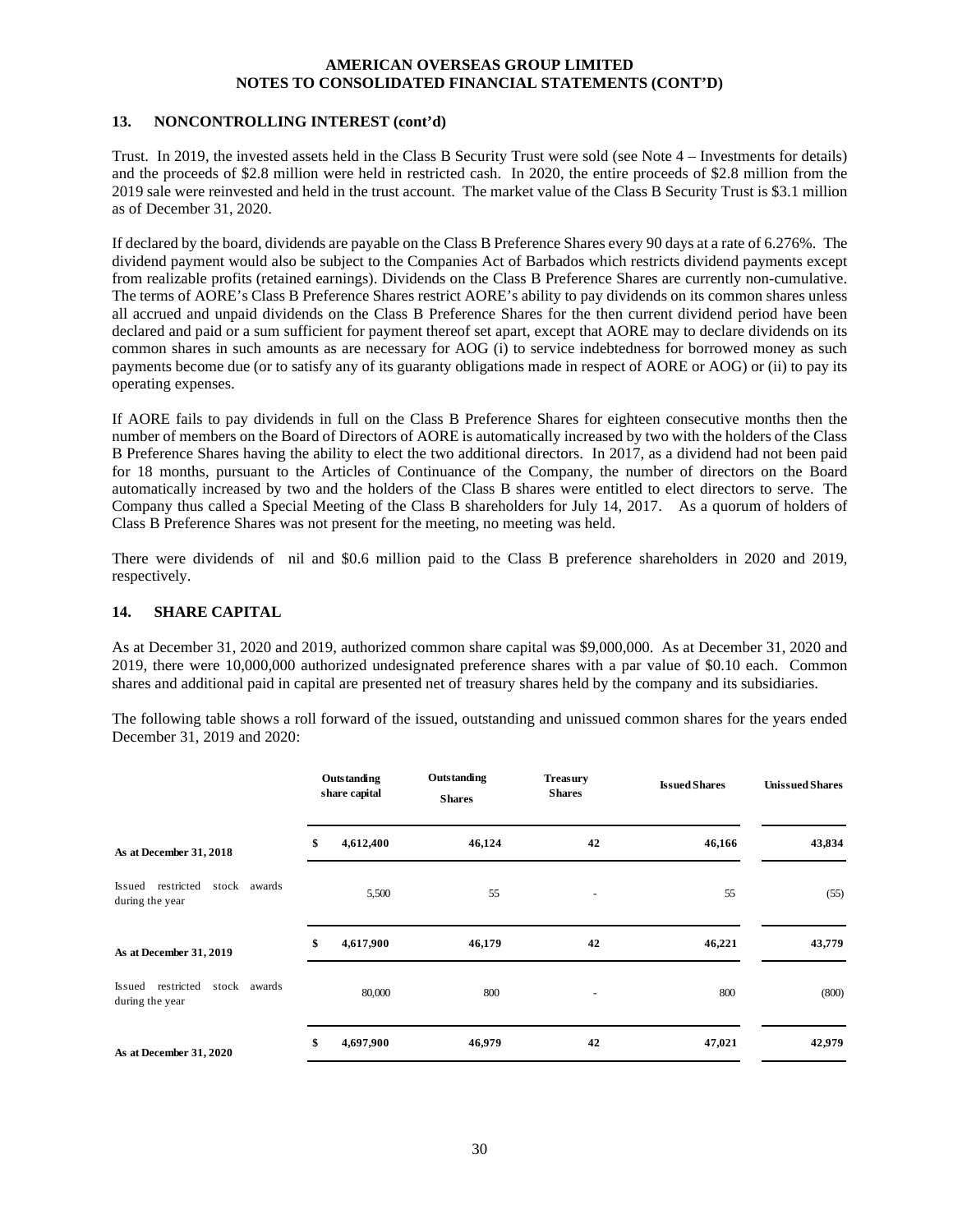#### **15. SHARE BASED COMPENSATION**

As of April 26, 2006, AOG adopted the 2006 Equity Plan (the "AOG Plan"). The number of common shares that may be issued under the AOG Plan may not exceed 4,500. In the event of certain transactions affecting the common shares of the Company, the number or type of shares subject to the AOG Plan, the number and type of shares subject to outstanding awards under the Plan, and the exercise price of awards under the AOG Plan will be adjusted in accordance with the terms of the AOG Plan. The AOG Plan authorizes the grant of share options, share appreciation rights, share awards, restricted share units, performance units, or other awards that are based on AOG's common shares. The awards granted are contingent on the achievement of service conditions during a specified period, and may be subject to a risk of forfeiture or other restrictions that will lapse upon the achievement of one or more goals relating to completion of service by the participant. Awards under the AOG Plan may accelerate and become vested upon a change in control of the Company. The AOG Plan is administered by the Board of Directors. The AOG Plan is subject to amendment or termination by the board.

As at December 31, 2020, outstanding awards under the AOG Plan consisting of 1,471 share options and 87 restricted share units had been granted to the Company's directors, officers, employees and consultants. Each of the options vest in equal annual installments over a four-year period and will expire at the earlier of the tenth anniversary of the date of grant or the expiration of the AOG Plan. The grant price is the average of the highest and lowest quoted selling price on the grant date. In 2020 and 2019, there were no stock options granted. Restricted share units vest in equal annual installments over a four-year period. In 2020, for the restricted share units issued in 2019, the board of AOG elected to accelerate the vesting to 100%.

#### *Stock options*

Compensation cost is recognized on a straight-line basis over the vesting period and is net of estimated pre-vesting forfeitures of 10% for both periods. The estimated forfeiture rate is based on future forfeiture expectations. At December 31, 2020, the weighted average grant date fair value for options issued subsequent to January 1, 2006 was \$811.43. The Company expensed \$0.1 million and \$0.2 million in compensation expense related to the stock options for the years ended December 31, 2020 and 2019 respectively. As at December 31, 2020, there was \$14,454 of unrecognized compensation expense related to the stock options granted subsequent to January 1, 2006, which is expected to be recognized over the weighted average remaining service period of 0.22 years. For both the twelve month periods ended December 31, 2020 and 2019, the Company recognized no compensation expense for share options with an exercise price less than the market value of the underlying common shares on the date of the grant.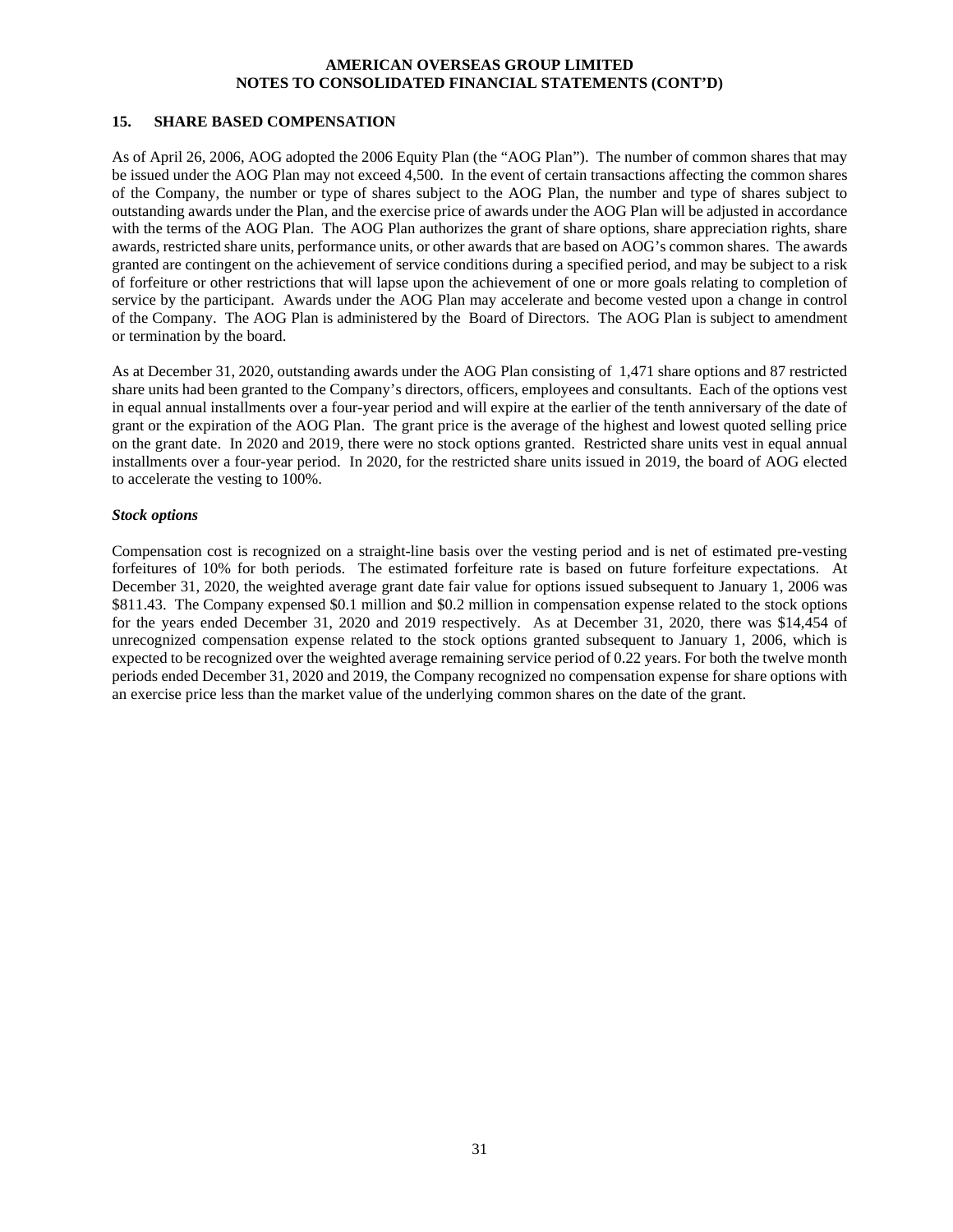# **15. SHARE BASED COMPENSATION (cont'd)**

The following tables summarize the stock option activity for the years ended December 31, 2020 and 2019:

#### **Stock option activity**

**Year ended December 31, 2019**

Outstanding - beginning of year 1,576 \$ 830.35 Granted **Contract Contract Contract Contract Contract Contract Contract Contract Contract Contract Contract Contract Contract Contract Contract Contract Contract Contract Contract Contract Contract Contract Contract Contra** Exercised - -

**Options**

Forfeited

|                                 | <b>Number</b>                | Weighted<br><b>Average Exercise</b> | Weighted<br><b>Average Remaining</b> | Aggregate<br><b>Intrinsic</b> |  |
|---------------------------------|------------------------------|-------------------------------------|--------------------------------------|-------------------------------|--|
|                                 | of Shares                    | <b>Price Per Share</b>              | <b>Contractual Life</b>              | Value $(1)$                   |  |
| Year ended December 31, 2020    |                              |                                     |                                      |                               |  |
| <b>Options</b>                  |                              |                                     |                                      |                               |  |
| Outstanding - beginning of year | 1,576                        | \$<br>830.35                        |                                      |                               |  |
| Granted                         | $\qquad \qquad \blacksquare$ |                                     |                                      |                               |  |
| Expired                         | (30)                         | 700.00                              |                                      |                               |  |
| Forfeited                       | (75)                         | 850.00                              |                                      |                               |  |
| Outstanding - end of year       | 1,471                        | 832.01                              | 4.80                                 | \$                            |  |
| Exercisable - end of year       | 1,365                        | \$<br>842.26                        | 4.69                                 | \$                            |  |
|                                 |                              | Weighted                            | Weighted                             | Aggregate                     |  |
|                                 | <b>Number</b>                | <b>Average Exercise</b>             | <b>Average Remaining</b>             | <b>Intrinsic</b>              |  |
|                                 | of Shares                    | <b>Price Per Share</b>              | <b>Contractual Life</b>              | Value $(1)$                   |  |

1) The aggregate intrinsic value was calculated based on the market value of \$100.00 and \$325.00 as at December 31, 2020 and 2019, respectively, and is calculated as the difference between the market value and the exercise price of the underlying options.

Exercisable - end of year 1,364 \$ 850.61 5.47 \$

Outstanding - end of year 1,576 830.35 5.71 \$ -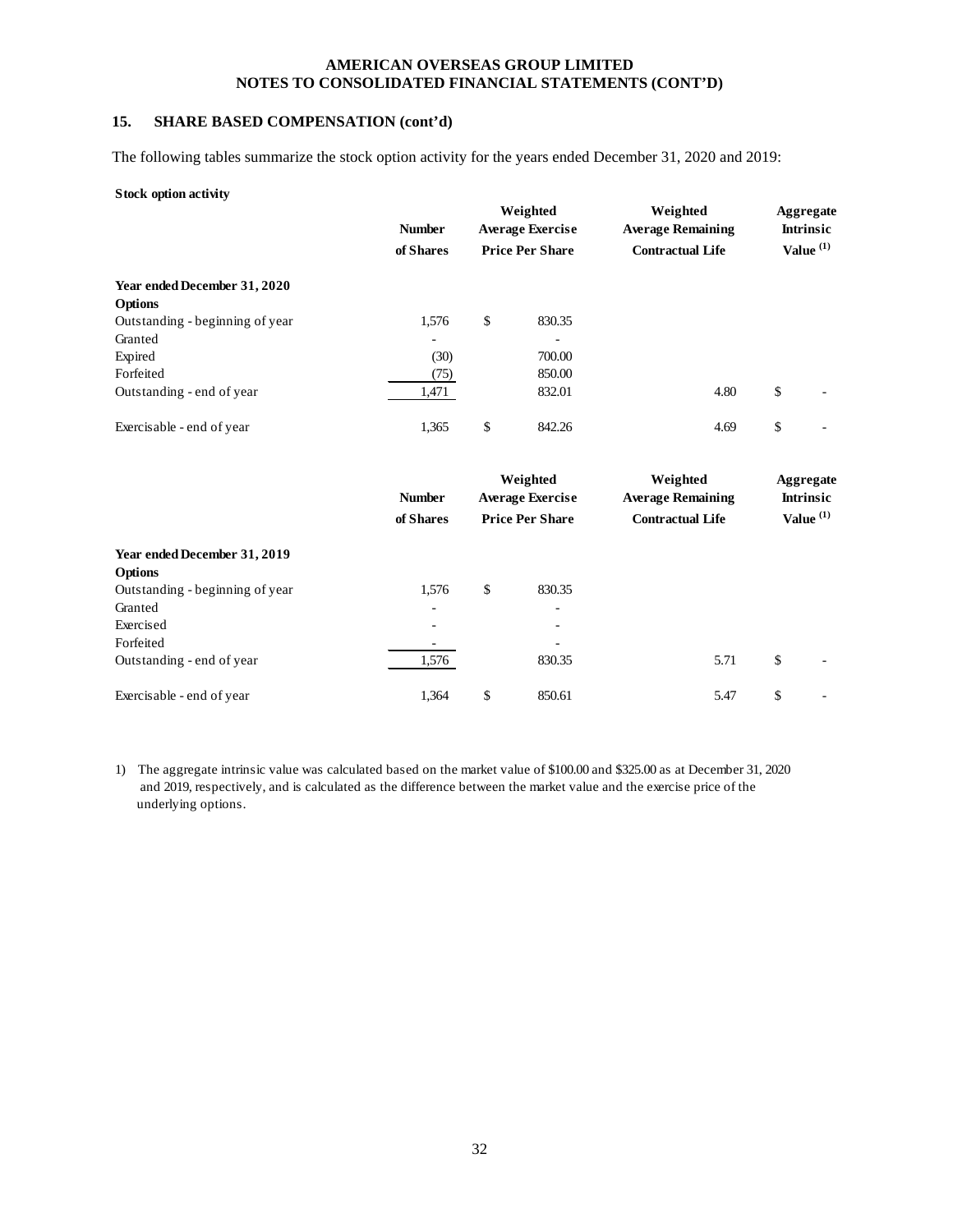# **15. SHARE BASED COMPENSATION (cont'd)**

#### *Restricted share units*

The following table summarizes the restricted share unit activity for the years ended December 31, 2020 and 2019:

#### **Restricted Share Units**

|                                | Number of<br>share units | Weighted<br>average grant<br>date fair value<br>per share |
|--------------------------------|--------------------------|-----------------------------------------------------------|
| Year ended December 31, 2020   |                          |                                                           |
| <b>Restricted Share Units</b>  |                          |                                                           |
| Non-vested - beginning of year | 974                      | \$<br>309.86                                              |
| Granted                        |                          |                                                           |
| Vested                         | (887)                    | 271.59                                                    |
| Forfeited                      | -                        |                                                           |
| Non-vested - End of year       | 87                       | \$<br>700.00                                              |
|                                | Number of                | Weighted<br>average grant<br>date fair value              |
|                                | share units              | per share                                                 |
| Year ended December 31, 2019   |                          |                                                           |
| <b>Restricted Share Units</b>  |                          |                                                           |
| Non-vested - beginning of year | 317                      | \$<br>812.85                                              |
| Granted                        | 800                      | 225.00                                                    |
| Vested                         | (143)                    | 950.17                                                    |
| Forfeited                      |                          | ۰                                                         |
| Non-vested - End of year       | 974                      | \$<br>309.86                                              |

The Company expensed \$0.1 million and \$0.1 million in compensation expense related to the restricted share units for the years ended December 31, 2020 and 2019 respectively under the AOG Plan. The compensation expense for restricted share units is expensed on a prorated basis over the vesting period. At December 31, 2020, there is no remaining unrecognized compensation expense related to the non-vested restricted share units under the AOG Plan.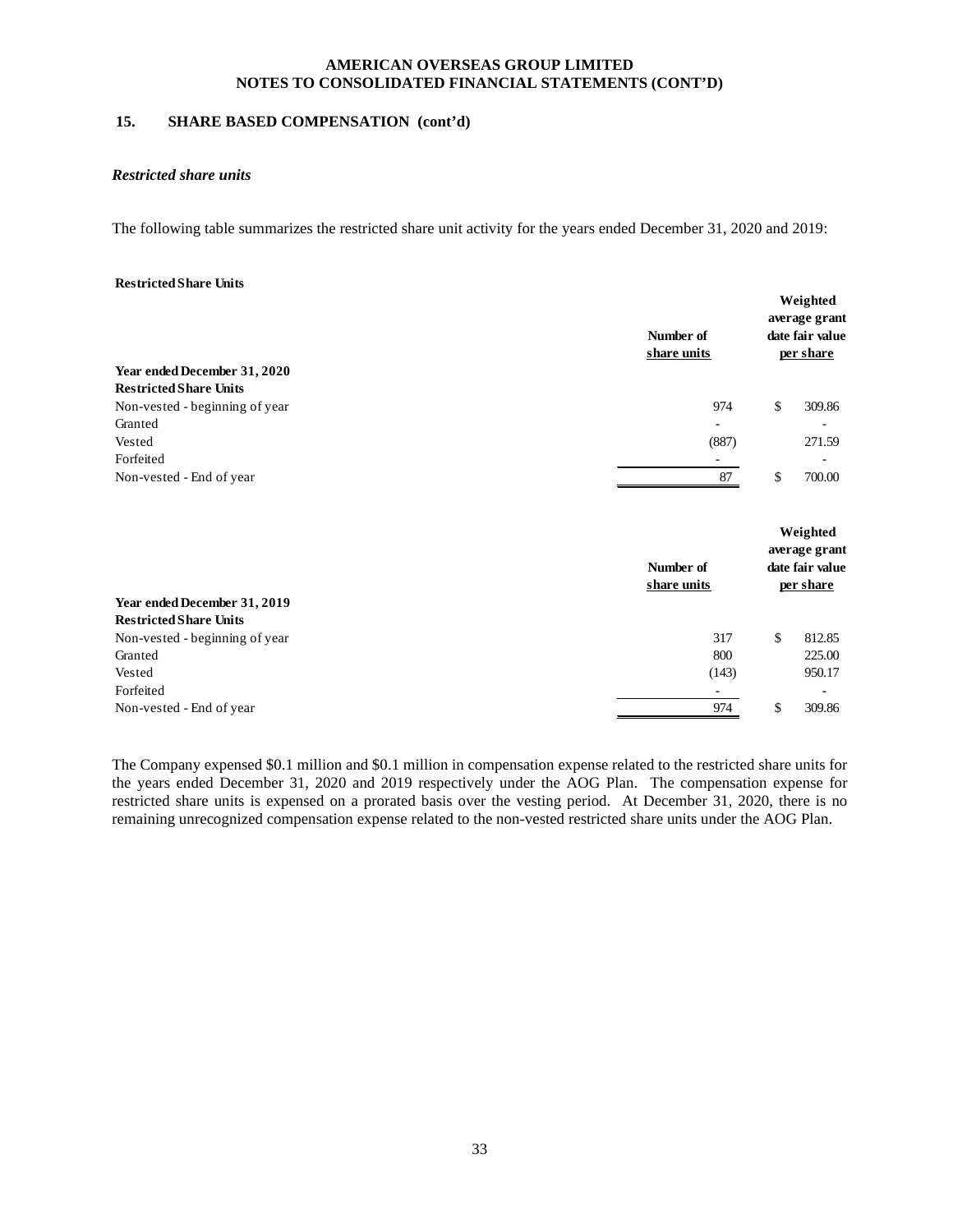# **16. EARNINGS (LOSS) PER SHARE**

Basic earnings per share is computed by dividing net income (loss) available to common shareholders by the weighted average number of common shares outstanding during the period. Diluted earnings per share shows the dilutive effect of all stock options and restricted share units outstanding during the period that could potentially result in the issuance of common shares. The calculation of diluted loss per share excludes the dilutive effect of stock options and restricted share awards outstanding because it would otherwise have an anti-dilutive effect on net loss per share. The weighted average number of common and common share equivalents outstanding is calculated using the treasury stock method for all potentially dilutive securities.

As of December 31, 2020 and 2019, there were 1,471 and 1,576, respectively, of stock options excluded from the diluted earnings per share calculation because they were anti-dilutive.

The following table sets forth the computation of basic and diluted earnings per share for the years ended December 31, 2020 and 2019:

|                                           | 2020              | 2019 |             |  |
|-------------------------------------------|-------------------|------|-------------|--|
| Net loss available to common shareholders | \$<br>(5,009,956) | S    | (3,708,517) |  |
| Basic weighted-average shares             | 46,490            |      | 46,161      |  |
| Effect of stock options                   |                   |      |             |  |
| Effect of restricted share units          | 537               |      | 120         |  |
| Diluted weighted-average shares           | 47,027            |      | 46,281      |  |
| Basic loss earnings per share             | \$<br>(107.76)    | \$   | (80.34)     |  |
| Diluted loss earnings per share           | \$<br>(106.53)    | \$   | (80.13)     |  |

# **17. RISKS AND UNCERTAINTIES**

The Company has not renewed its reinsurance treaties with any of the financial guaranty primaries or otherwise written any new financial guaranty business in 2020 or 2019. The Company has commuted all remaining outstanding par as of April 1, 2020, and no longer has any exposure to financial guaranty cessions.

The Company continues to evaluate its financial condition and capital adequacy and may pursue a different set of strategies in the future. There can be no assurance that the strategies that have been implemented or that will be pursued in the future in connection with this evaluation will improve the Company's business, financial condition, liquidity or results of operations or will not have a material adverse effect on the Company. Management believes that the Company has sufficient capital resources and liquidity to meet its obligations for at least the next twelve months and therefore that the Company remains a "going concern."

AOG is a holding company and therefore its liquidity, both on a short-term basis (for the next twelve months) and a long-term basis (beyond the twelve months), is largely dependent upon (1) the ability of its subsidiaries to pay dividends or make other payments to AOG and (2) its ability to access debt and equity markets, which is unlikely in the near term given current market conditions and AOG's current share valuation. AOG's principal uses of liquidity are for payment of operating expenses, debt service on the senior notes payable and capital investments in its subsidiaries. As of December 31, 2020, AOG has \$0.7 million of cash and investments and believes that it will have sufficient liquidity to meet its requirements over at least the next twelve months. The Company's ability to declare and pay dividends to AOG may be influenced by a variety of factors such as adverse loss development, amount and timing of claims payments, adverse market changes, insurance regulatory changes, changes in general economic conditions beyond the next twelve months and Barbados law. The Company believes that AOG's expected liquidity needs can be funded from its operating and investing cash flows for the next twelve months.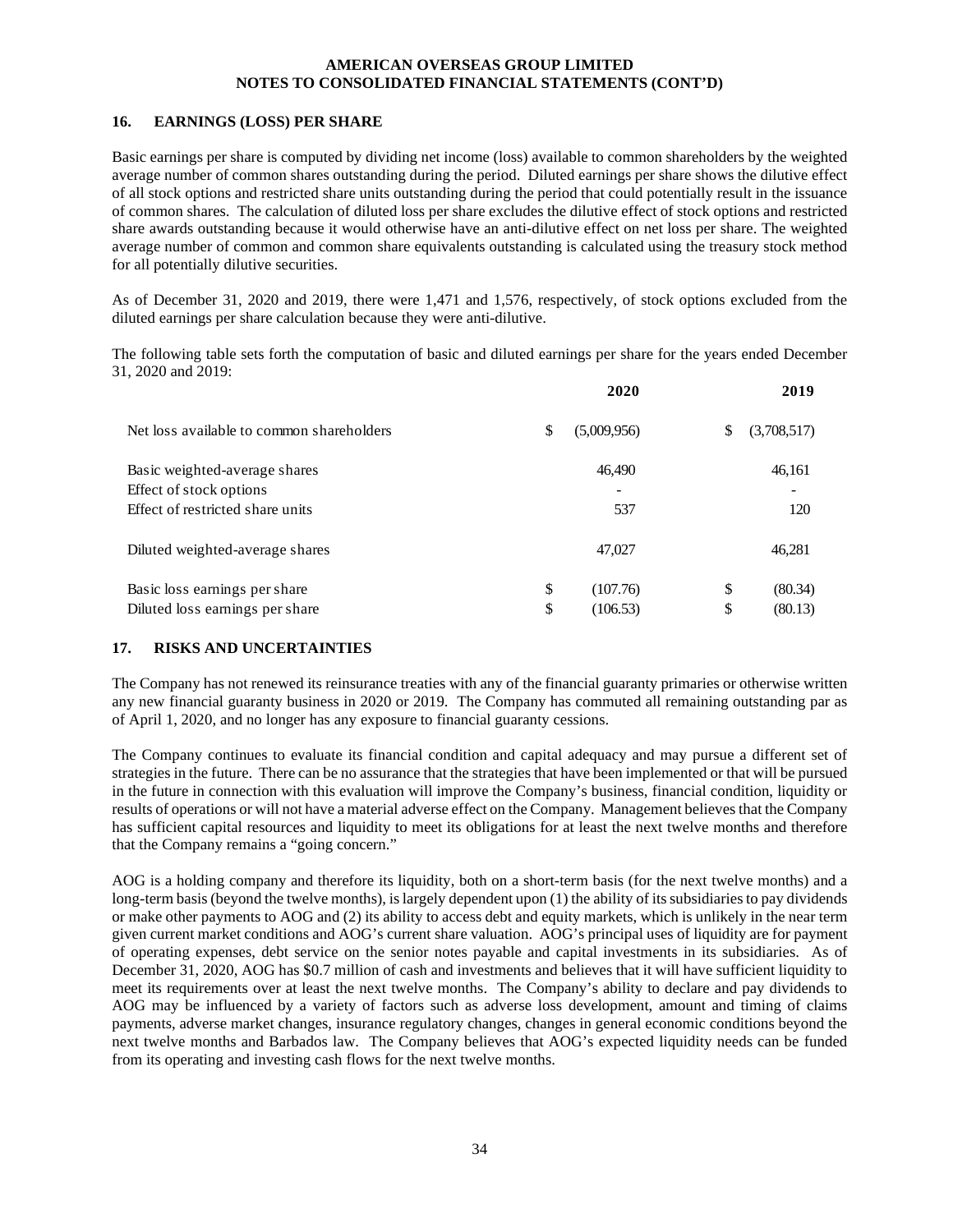# **17. RISKS AND UNCERTAINTIES (cont'd)**

AOG's property/casualty segment generates substantial cash flows from its fee-based model. The principal uses of liquidity for those entities are the payment of operating expenses, debt service on subsidiary notes and capital investment in property/casualty subsidiaries. The property/casualty subsidiaries are highly leveraged through their reinsurance arrangements, and disputes with reinsurers could severely impact the liquidity of these subsidiaries. The property/casualty subsidiaries attempt to mitigate this exposure by holding collateral from their reinsurers. The subsidiaries held \$207.5 million of collateral compared to \$232.1 million of balances at December 31, 2019 and such amounts are included in reinsurance balances received net on the consolidated balance sheet.

At December 31, 2020, the Company had \$101.6 million of cash and investments of which \$78.8 million was held in trust for the benefit of our ceding companies and others, leaving \$22.8 million cash and investments available to support ongoing business. See Note 3 – Pledged Assets, for further information regarding these trust accounts.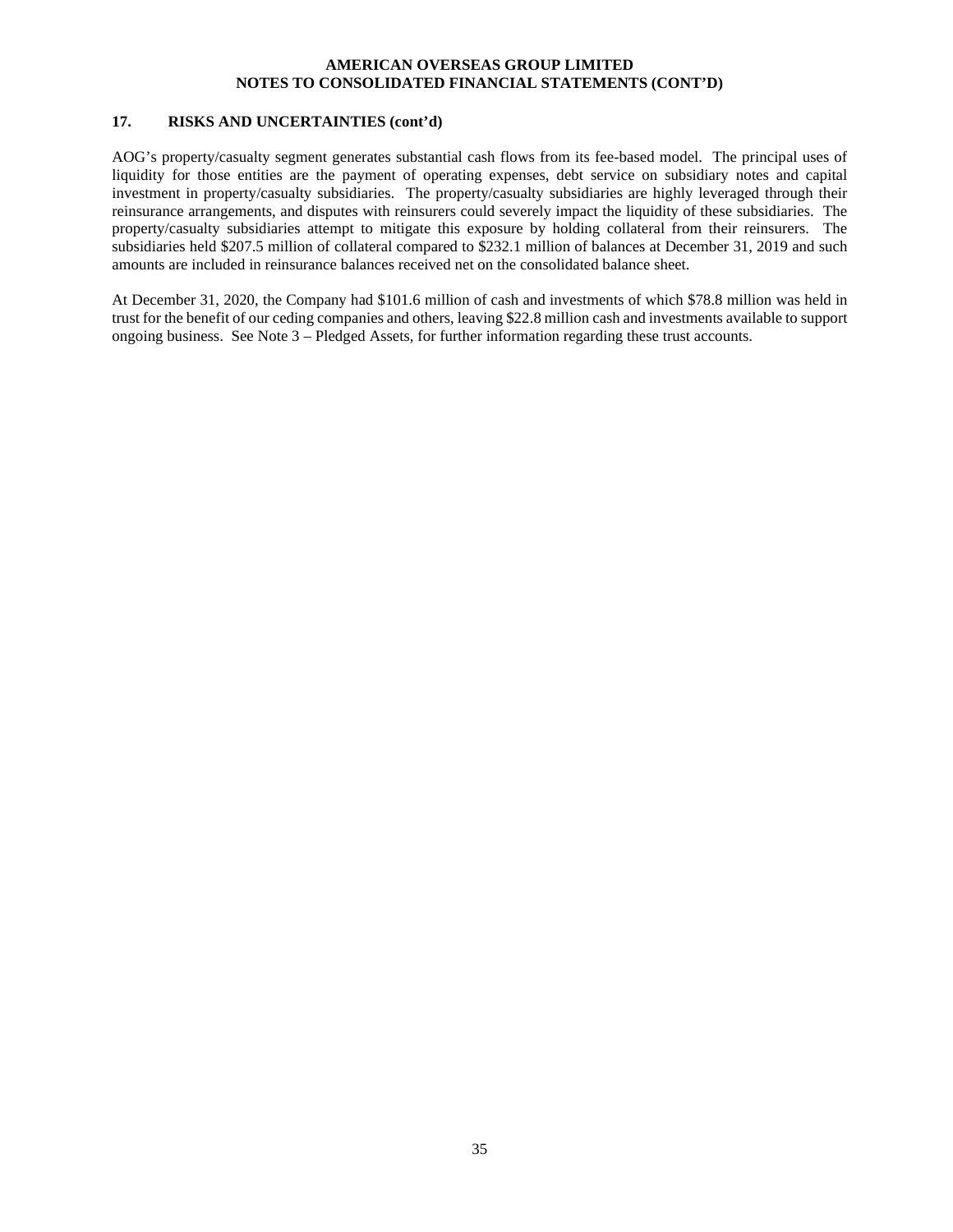# **18. VARIABLE INTEREST ENTITIES**

OACM is a mutual insurance company that is owned by its policyholders; however, the Company effectively has complete control over OACM through the management contract in place between the two entities, and is therefore the primary beneficiary. The Company has determined that OACM is a variable interest entity and is included in these consolidated financial statements. The interests that OACM's policyholders have in its financial position are included as non-owned interest in VIE totaling \$0.3 million at December 31, 2020 and December 31, 2019.

Creditors have no recourse against the Company in the event of default by OACM nor does the Company have any implied or unfunded commitments to OACM. The Company's financial or other support provided to OACM is limited to its management services and original investment.

The following OACM balances have been included in the Company's consolidated financial statements at December 31, 2020 and 2019 with appropriate eliminations being made for intercompany balances:

|                                            | 2020              | 2019                |
|--------------------------------------------|-------------------|---------------------|
| ASSETS:                                    |                   |                     |
| Cash                                       | \$<br>14,645,462  | \$<br>14,002,195    |
| Investments                                | 46,773,401        | 41,992,980          |
| Premiums receivable                        | 54,364,428        | 74,875,706          |
| Reinsurance balances receivable            | 174,646,079       | 195,174,796         |
| Deferred reinsurance premiums              | 88,646,603        | 112,612,640         |
| Other assets                               | 1,599,043         | 476,975             |
|                                            |                   |                     |
| Total assets                               | \$<br>380,675,016 | \$<br>439, 135, 292 |
| <b>LIABILITIES:</b>                        |                   |                     |
| Unpaid losses and loss adjustment expenses | \$<br>168,870,301 | \$<br>180,403,365   |
| Unearned premium                           | 88,646,603        | 112,612,640         |
| Ceded premium payable                      | 59,069,253        | 86,893,191          |
| Payable to general agents                  | 154,019           | 165,825             |
| Funds withheld                             | 52,680,702        | 52,664,758          |
| Accounts payable and accrued expenses      | 4,630,130         | 283,049             |
| Due to parent and affiliates               | 319,755           | 677,803             |
|                                            |                   |                     |
| <b>Total</b> liabilities                   | \$<br>374,370,763 | \$<br>433,700,631   |
|                                            |                   |                     |
| EQUITY:                                    |                   |                     |
| Policyholders' surplus                     | \$<br>300,000     | \$<br>300,000       |
| Surplus debenture                          | 4,700,000         | 4,700,000           |
| Accumulated other comprehensive loss       | 1,304,253         | 434,661             |
| Total equity                               | \$<br>6,304,253   | \$<br>5,434,661     |
|                                            |                   |                     |
| <b>Total Liabilities and Equity</b>        | \$<br>380,675,016 | \$<br>439,135,292   |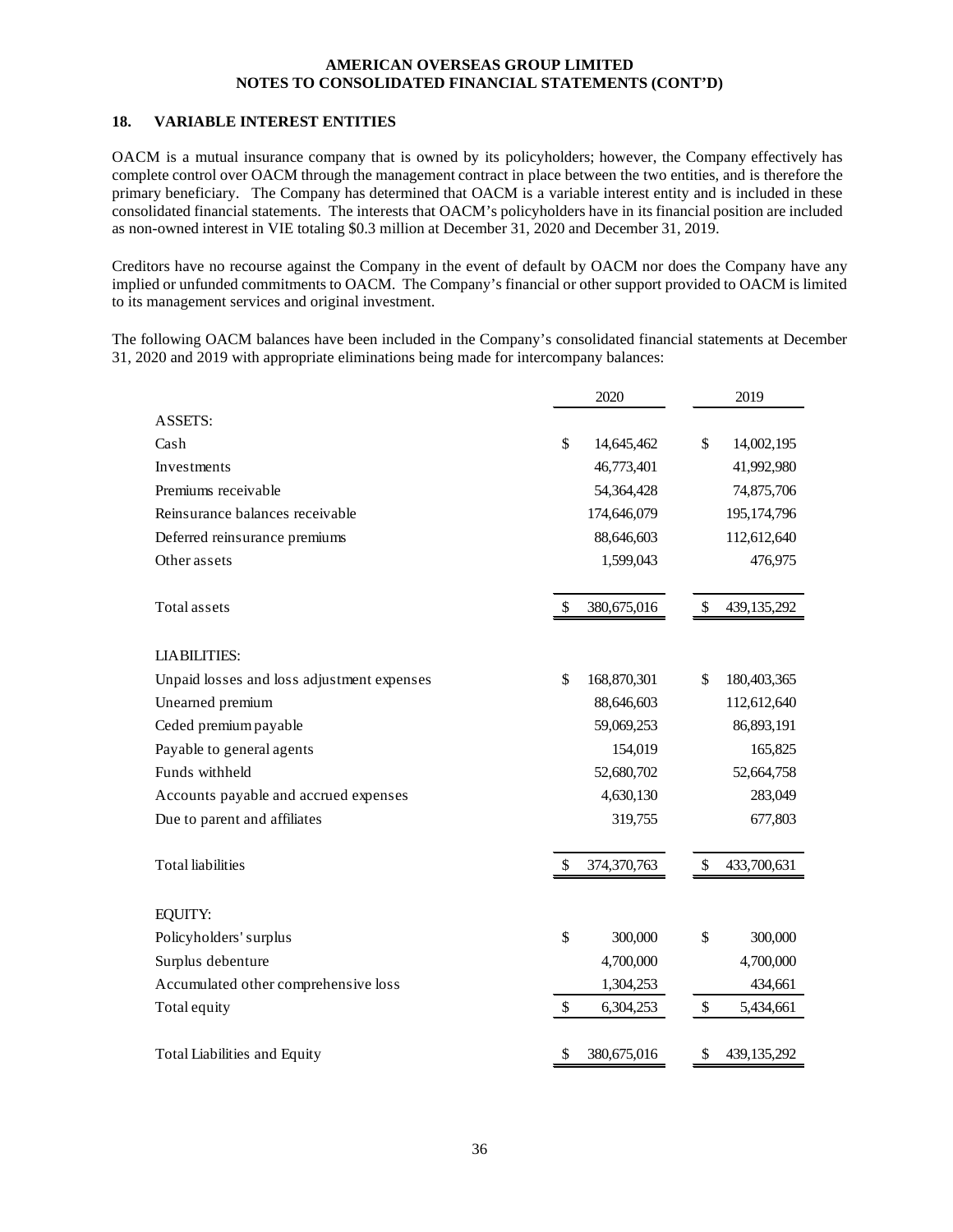#### **19. BUSINESS CONCENTRATION**

The Company's property casualty insurance subsidiaries, OACM and Old American Indemnity Company ("OA Indemnity"), produce business through unrelated managing general agencies. In 2020, five of these managing general agencies produced approximately 70.0% of OACM's gross premium writings and of the Company's gross written premiums plus policy fees. In 2020, one managing general agent produced approximately 82.4% of OA Indemnity's gross premium writings and of the Company's gross written premiums plus policy fees.

# **20. GOODWILL AND INTANGIBLE ASSETS**

The Company performs its impairment analysis of goodwill and indefinite-lived intangible assets annually as of December 31.

In conjunction with the acquisition of OA Indemnity in 2010, the Company recorded intangible assets of \$300,000, representing the fair value of six insurance licenses acquired. The impairment analysis for this indefinite-lived intangible asset is performed on the licenses aggregated as a single unit of accounting. The fair value is determined by comparing the fair value of insurance company licenses based on observable inputs. Based upon the results of the assessment, the Company concluded that the carrying value of this intangible asset was not impaired as of December 31, 2020.

In conjunction with the acquisition of OACM in 2012, the Company recorded intangible assets and goodwill. The impairment analysis for the indefinite-lived asset of \$4,500,000 associated with the insurance license acquired was performed on this license as a unit of accounting separate from the insurance licenses of OA Indemnity. The fair value is determined by comparing the fair value of insurance company licenses, with the underlying assumption that OACM's license continues to represent the value of multiple insurance licenses due to its unique ability to operate under multiple rate filing structures within a single state. Based on the number of active managing agencies using multiple rate filings in OACM, the Company concluded that the carrying value of this intangible asset was not impaired as of December 31, 2020.

The impairment analysis was performed on OACM as the reporting unit. The fair value was determined using a discounted cash flow analysis for the revenues and operating expenses associated with this reporting unit. The fair value was compared to the carrying value of the goodwill and intangible assets net of accumulated amortization, and the fair value exceeded the carrying value of those items. Accordingly, it was determined that the carrying value of goodwill was not impaired as of December 31, 2020.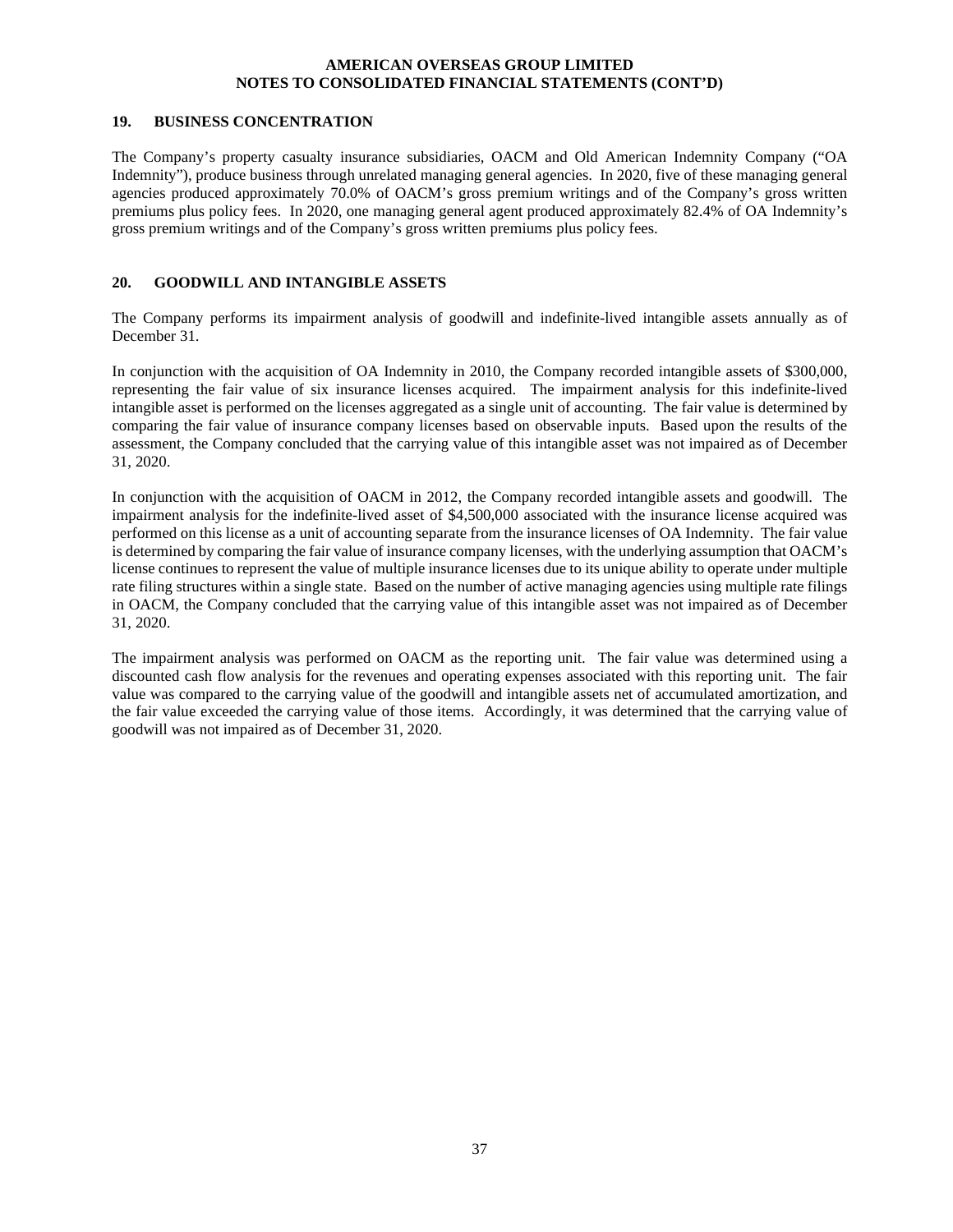# **20. GOODWILL AND INTANGIBLE ASSETS (cont'd)**

The gross and net carrying amounts of intangible assets by major category as of December 31, 2020 and 2019 are as follows:

|                               |       | Accumulated |               |              |            |           |  |  |
|-------------------------------|-------|-------------|---------------|--------------|------------|-----------|--|--|
|                               | Gross |             |               | Amortization | <b>Net</b> |           |  |  |
| As of December 31, 2020       |       |             |               |              |            |           |  |  |
| Insurance licenses            | \$    | 4,800,000   | \$            |              | \$         | 4,800,000 |  |  |
| Customer relationships        |       | 12,100,000  |               | 12,100,000   |            |           |  |  |
| Internally developed software |       | 350,000     |               | 350,000      |            |           |  |  |
| Intangible assets             | \$    | 17,250,000  | <sup>\$</sup> | 12,450,000   | \$         | 4,800,000 |  |  |
| As of December 31, 2019       |       |             |               |              |            |           |  |  |
| Insurance licenses            | \$    | 4,800,000   | \$            |              | \$         | 4,800,000 |  |  |
| Customer relationships        |       | 12,100,000  |               | 12,100,000   |            |           |  |  |
| Internally developed software |       | 350,000     |               | 350,000      |            |           |  |  |
| Intangible assets             | \$    | 17,250,000  | \$            | 12,450,000   | \$         | 4,800,000 |  |  |

Insurance licenses are not amortized because they have an indefinite life. Finite-lived intangible assets are amortized over their respective useful lives. Customer relationships are amortized to align with the expected economic benefit of the income associated with those relationships, through 2015. Internally developed software is amortized on a straightline basis over its useful life of 3 years. The management contract will expire on January 1, 2036. Unless renewed, the Company will not own the rights to manage OACM after that date.

# **21. NOTES PAYABLE**

Prior to the amalgamation a subsidiary of OGL had outstanding debt (the "OACC Notes") which was renegotiated in connection therewith. The subsidiary issued a Senior Secured Note in the amount of \$20 million, which was to mature on October 28, 2039 (the "2014 OACC Notes"). Interest on the 2014 OACC Notes was payable in quarterly installments at a fixed rate of 12.0% per annum

In 2015, a partial repayment of \$1.6 million of principal was made on the 2014 OACC Notes and a series of new Series A Secured Senior Notes (the "2015 OACC Notes") were issued to replace and superseded the note that had been previously issued. The notes will mature on January 1, 2040 and pay interest in quarterly installments at a fixed rate of 12.0% per annum. Principal repayments of nil were made in 2020 and 2019, respectively, on the 2015 OACC Notes. As of December 31, 2020, \$0.3 million in interest was accrued and unpaid on the \$10.5 million remaining balance of the 2015 OACC Notes.

In connection with the acquisition of OGL, AOG issued \$43.9 million of Senior Notes (the "AOG Notes") to the former shareholders of OGL that mature on October 28, 2039. Interest on the AOG notes is payable in quarterly installments at a fixed rate of 9.0% per annum. Principal repayments of nil were made in 2020 and 2019, respectively, on the AOG Notes. As of December 31, 2020, \$0.1 million in interest was accrued and unpaid on the remaining balance of \$6.0 million on the AOG Notes.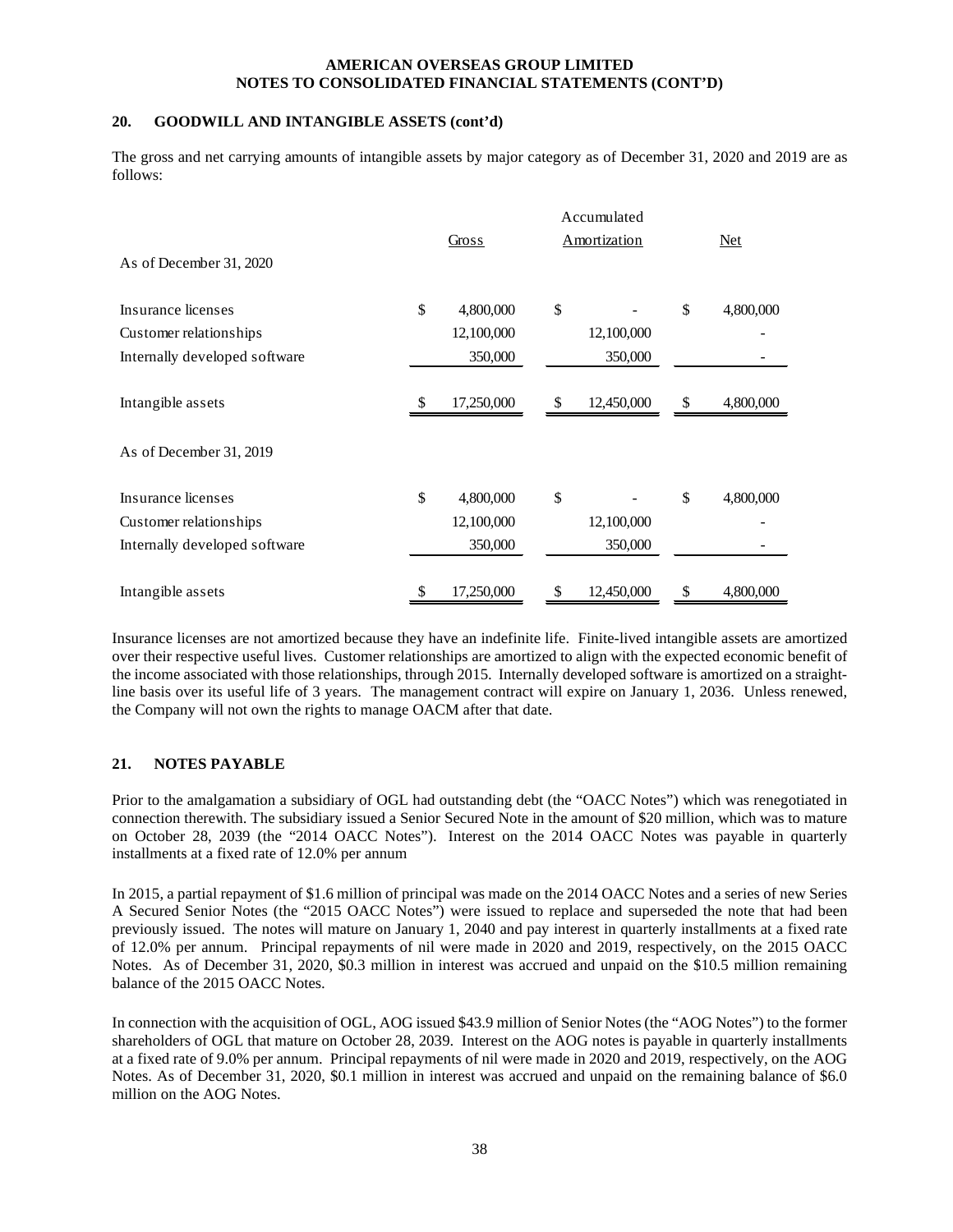# **21. NOTES PAYABLE (cont'd)**

Directors and family members of AOG and its subsidiaries held notes payable in the aggregate principal amount of approximately \$8.6 million at December 31, 2020 and 2019.

On January 27, 2020, AOG entered into a \$4.0 million promissory note with AORE that has a 6% interest rate. On October 19, 2020, AOG entered into a \$4.0 million promissory note with AORE that has a 6% interest rate. On December 17, 2020 a \$0.5M principal payment was made on the January 27, 2020 promissiory note. As of December 31, 2020, the remaining balance is \$7.5 million and nil in accrued interest.

In 2019, the balance of \$1.5 million of a \$3.0 million promissory note with AORE was repaid including interest owed.

# **22. TAXATION**

The Company has received an undertaking from the Bermuda government exempting it from all local income, withholding and capital gains taxes until March 31, 2035. At the present time, no such taxes are levied in Bermuda.

In September 2014, AOG and OGL each became tax resident in the U.K., although they will both remain Bermudabased companies. As companies that are not incorporated in the U.K., each intends to manage their affairs in such a way as to establish and maintain status as tax resident in the U.K. As U.K. tax resident companies, both AOG and OGL are required to file corporation tax returns with Her Majesty's Revenue & Customs ("HMRC"). Each is subject to U.K. corporation tax in respect of its worldwide profits (both income and capital gains), subject to any applicable exemptions. The main rate of corporation tax is 20% currently; such rate fell from 21% as of April 1, 2015. The Company does not expect that AOG's or OGL's becoming U.K. tax resident will result in any material change in the group's overall tax charge. The Company expects that the dividends received by AOG or OGL from their direct subsidiaries will be exempt from U.K. corporation tax due to the exemption in section 931D of the U.K. Corporation Tax Act 2009. In addition, any dividends paid by AOG to its shareholders should not be subject to any withholding tax in the U.K. The U.K. government implemented a new tax regime for "controlled foreign companies" ("CFC regime") effective January 1, 2013. The Company does not expect any profits of non-U.K. resident members of the group to be taxed under the CFC regime.

AORE was registered as an Exempt Insurance Company and is licensed under the Exempt Insurance Act of Barbados, 1983 CAP 308. Effective January 1, 2019, this was repealed and the Insurance Act Cap. 310 was amended to provide for three (3) classes of licenses.

Insurance entities are assigned one of the classes below depending on whether they underwrite third or related party risks and the percentage of related party risk they can underwrite.

- Class 1 category will include insurance companies which restrict the business they can underwrite to related party business. These insurance entities will be taxed at zero percent.
- Class 2 category will include insurance entities which can underwrite risks of third parties. These companies will be taxed at a rate of 2%.
- Class 3 will include insurance intermediaries, insurance management companies and insurance holding companies. These companies will be taxed at a rate of 2%.

As allowed by the regulation, AORE has chosen to be grandfathered under the existing regime, which will expire on June 30, 2021.

Some of our subsidiaries are subject to U.S. taxation and file a consolidated U.S. federal income tax return. We believe that our other non-US companies are not engaged in a trade or business in the U.S. and, accordingly, we do not expect those companies to be subject to U.S. taxation.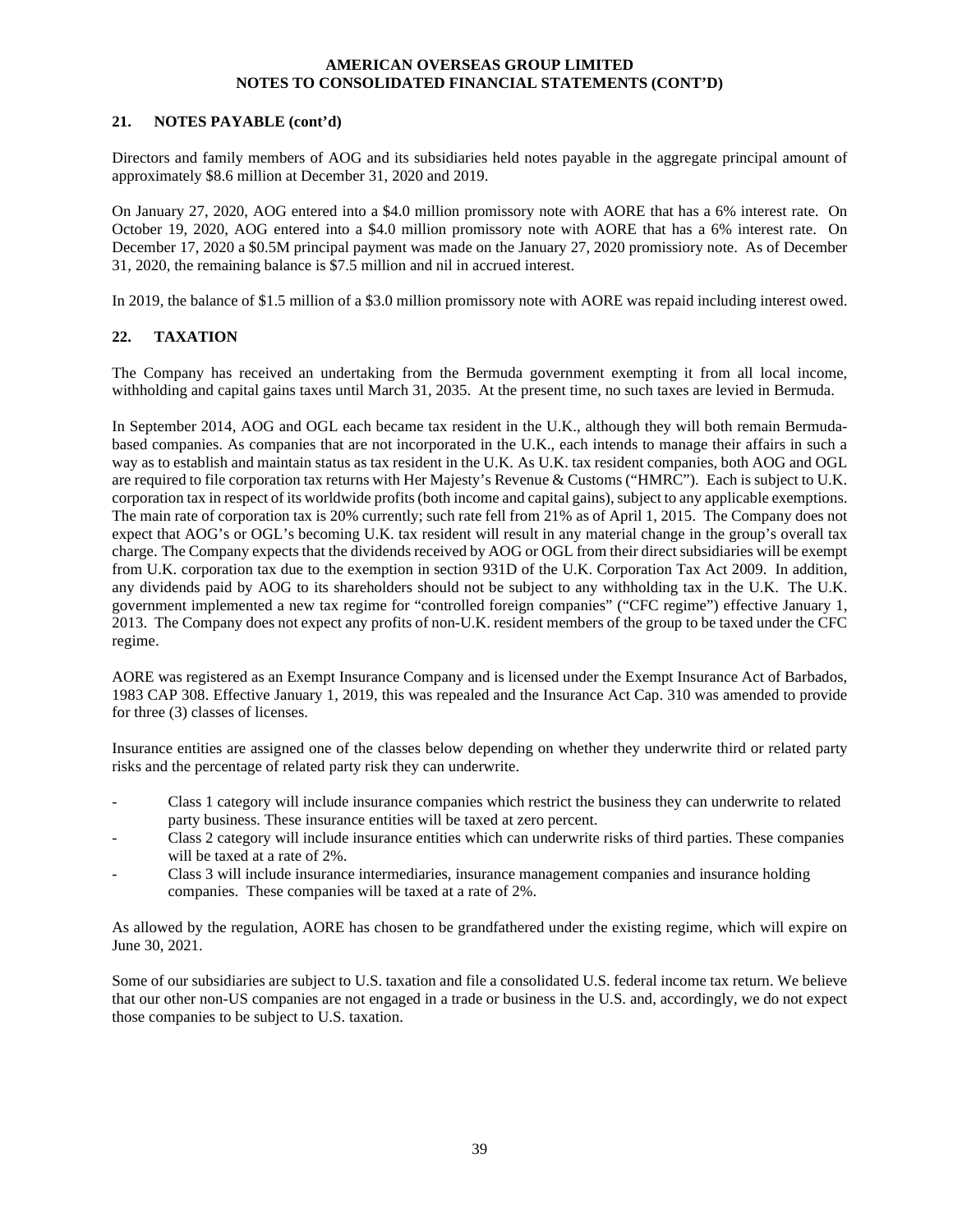# **22. TAXATION (cont'd)**

The provision for income taxes for the years ended December 31, consisted of the following:

|                                             | 2020 |                                       |    | 2019         |  |  |
|---------------------------------------------|------|---------------------------------------|----|--------------|--|--|
| Current tax expense<br>Deferred tax expense | \$.  | $\overline{\phantom{a}}$<br>(322,200) | \$ | -<br>286,944 |  |  |
| Income tax expense                          | S    | (322,200)                             | \$ | 286,944      |  |  |

The expected tax provisions in taxable jurisdictions is calculated as the sum of pretax income in those jurisdictions multiplied by the statutory tax rate of the jurisdiction by which it will be taxed. Pretax income of the Company's subsidiaries which are not U.S. domiciled but are subject to U.S. tax by election are included at the U.S. statutory tax rate of 21% for 2020 and 2019.

|                                                                  | 2020              | 2019              |
|------------------------------------------------------------------|-------------------|-------------------|
| Net (loss) before income tax                                     | \$<br>(5,332,076) | \$<br>(2,836,320) |
| Adjustment for non-taxable entities                              | 8,363,300         | 6,297,447         |
| Taxable income before income tax expense                         | \$<br>3,031,224   | \$<br>3,461,127   |
| Expected tax benefit at statutory rates in taxable jurisdictions | 636,557           | 726,837           |
| Increases (reductions) in taxes resulting from:                  |                   |                   |
| Exclusion of profit from VIE not included in consolidated        |                   |                   |
| Valuation allowance                                              | (793, 786)        | 565,644           |
| Other                                                            | (164,890)         | (1,005,537)       |
|                                                                  |                   |                   |
| Income tax expense                                               | \$<br>(322, 119)  | \$<br>286,944     |
| Effective tax rate                                               | $-11\%$           | 8%                |
|                                                                  |                   |                   |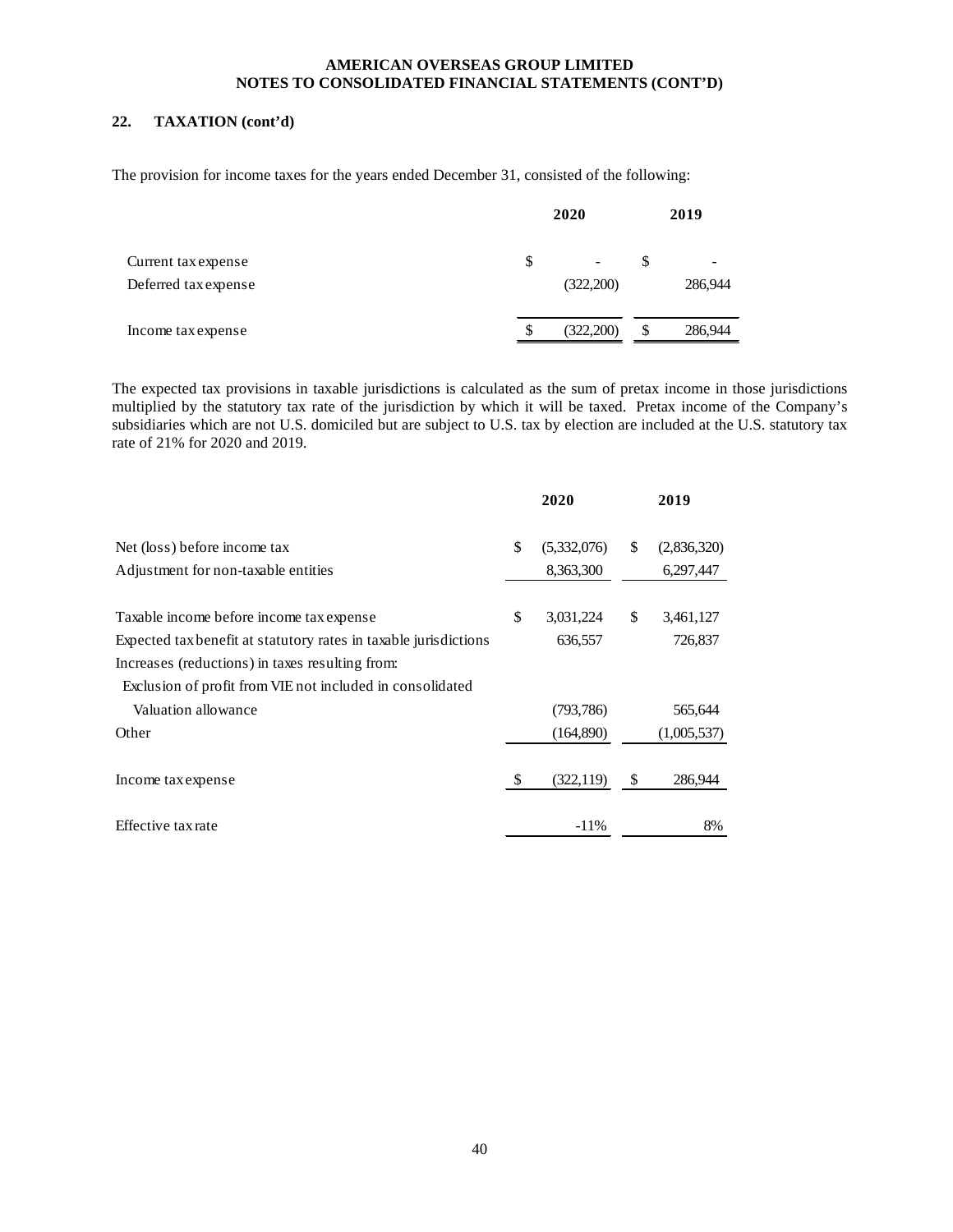# **22. TAXATION (cont'd)**

Tax effects of temporary differences that give rise to significant portions of the Company's deferred tax assets and deferred tax liabilities at December 31, 2020 and 2019 were as follows:

|                                                       | 2020            | 2019             |
|-------------------------------------------------------|-----------------|------------------|
| Deferred tax assets:                                  |                 |                  |
| Net operating loss carryforward                       | \$<br>5,126,672 | \$<br>4,940,032  |
| Unearned premium reserves                             | 35,765          | 26,545           |
| Discounted unpaid losses and loss adjustment expenses | 10,551          | 5,006            |
| Goodwill and other intangible assets                  |                 |                  |
| Total deferred tax assets                             | 5,172,988       | 4,971,583        |
| Deferred tax liabilities:                             |                 |                  |
| Deferred acquisition costs                            | 77,038          | 108,166          |
| Intangible Assets                                     | 3,554,075       | 2,849,875        |
|                                                       | 3,631,113       | 2,958,041        |
| Deferred tax assets, net, before valuation allowance  | 1,541,875       | 2,013,542        |
| Valuation allowance                                   | (1,541,875)     | (2,335,661)      |
| Deferred tax liability, net                           | \$              | \$<br>(322, 119) |

As of December 31, 2020, the Company had net operating loss carry forwards of \$24,412,725 the expiration of which is as follows:

| 2032     | 4,098,493 |
|----------|-----------|
| 2033     | 9,215,338 |
| 2034     | 8,016,412 |
| 2035     |           |
| 2036     | 643,666   |
| 2037     | 962,836   |
| 2038     |           |
| 2039     | 775,003   |
| 2040 est | 700,977   |

As of December 31, 2020 and 2019, the Company has no tax positions for which management believes a provision for uncertainty is necessary. The Company's U.S. federal income tax returns for all tax years are subject to examination by the Internal Revenue Service.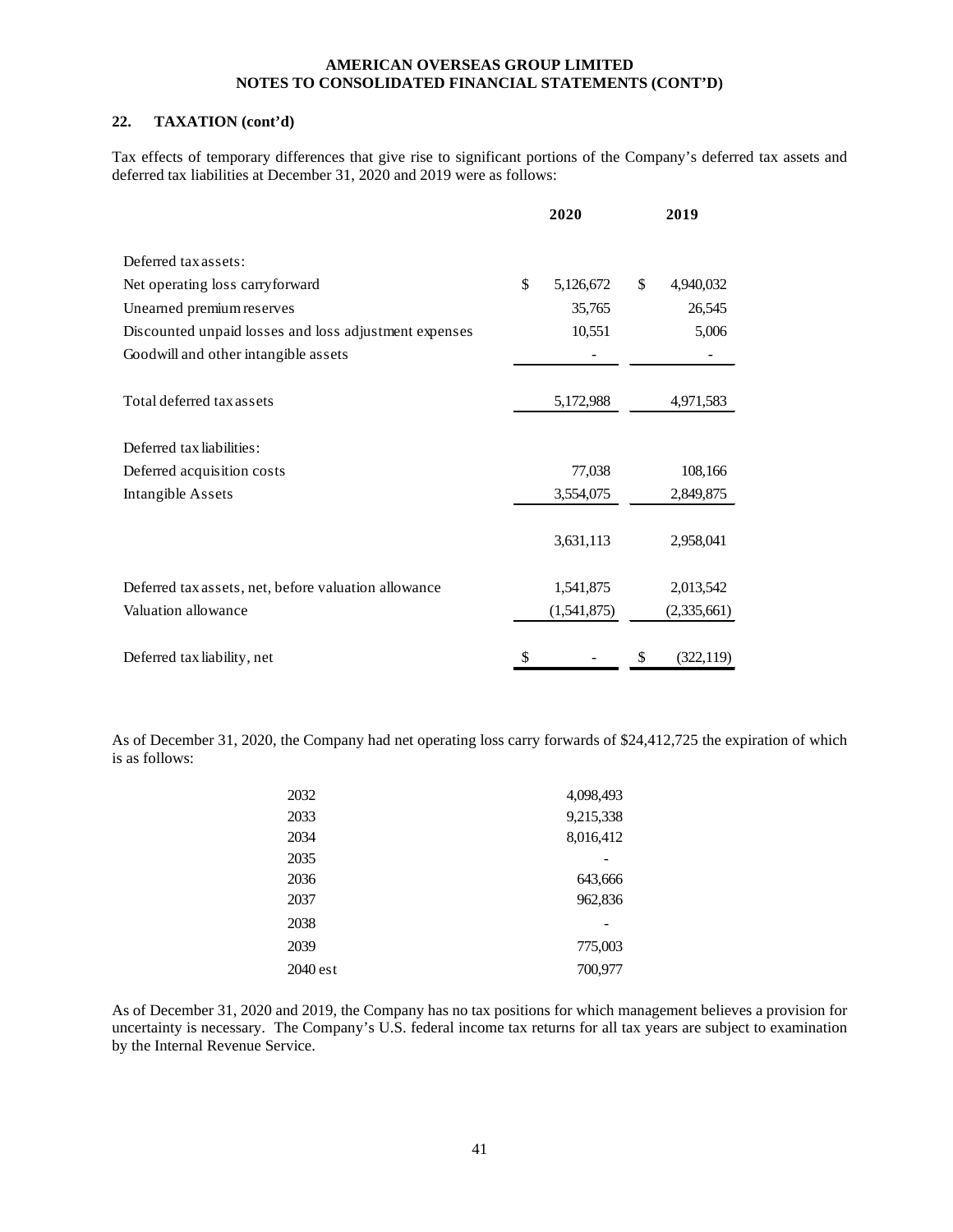#### **23. REINSURANCE**

The Company has various quota share reinsurance agreements with reinsurers. The Company remains liable to its policyholders for all of its policy obligations and the reinsuring companies are obligated to the Company to the extent of the reinsured portion of the risks. Balances are presented gross of the reinsurance agreements in the accompanying consolidated financial statements.

Due to the nature of the OACM's reinsurance programs, a concentration of credit risk exists with five reinsurers that have net balances due in excess of 5% of OACM's total receivable balances in 2020. These five reinsurers account for approximately 70% of the total net recoverable from reinsurers, and 58% for 2019. OACM reinsures substantially all of its business, and monitors the credit quality of its reinsurers to ensure that its cessions are to financially sound reinsurers. Collateral which includes funds held in trust and letters of credit are obtained both to satisfy regulatory requirements for reinsurers not authorized, and to address the Company's credit concerns related to less highly rated reinsurers. As of December 31, 2020, all of the reinsurance recoverables were either collateralizerd or due from A.M. Best rated A- or better reinsurers. Substantially all of the balances ceded to reinsurers rated less than A are collateralized. During 2020 and 2019, OACM obtained collateral totaling \$186.4 million and \$213.3 million respectively, to offset the overall reinsurance credit risk. If the counterparties to these reinsurance contracts completely failed to perform under these contracts, which management believes is a remote possibility, the potential loss to the Company is the amount of the uncollateralized reserves for losses and loss adjustment expenses, reinsurance recoverable, and unearned premium net of reinsurance payable, which is approximately \$82.9 million as of December 31, 2020 as compared to \$91.6 million for 2019.

With OA Indemnity's reinsurance programs, a concentration of credit risk exists with seven reinsurers that have net balances due in excess of 5% of OA Indemnity's total receivable balances in 2020. These seven reinsurers account for approximately 83% of the total net recoverable from reinsurers, and 88% for 2019. During 2020, OA Indemnity obtained collateral and letters of credit totaling \$21.0 million to offset the overall reinsurance credit risk. If the counterparties to these reinsurance contracts completely failed to perform under these contracts, which management believes is a remote possibility, the potential loss to the Company is the amount of the uncollateralized reserves for losses and loss adjustment expenses, reinsurance recoverable, and unearned premium net of reinsurance payable, which is approximately \$13.0 million as of December 31, 2020 as compared to \$13.7 million as of December 31, 2019.

# **24. STATUTORY REQUIREMENTS**

Each of the Company's insurance companies' ability to pay dividends depends, among other things, upon their financial condition, results of operations, cash requirements, compliance with rating agency requirements, and is also subject to restrictions contained in the insurance laws and related regulations of their state of domicile and other states. Financial statements prepared in accordance with accounting practices prescribed or permitted by local insurance regulatory authorities differ in certain respects from GAAP.

The Company's U.S. domiciled insurance companies are subject to risk-based capital standards and other minimum and capital and surplus requirements. The Company's U.S. domiciled insurance companies prepare statutory financial statements in accordance with accounting practices prescribed or permitted by the National Association of Insurance Commissioners ("NAIC") and their respective insurance departments. Prescribed statutory accounting practices are set forth in the NAIC Accounting Practices and Procedures Manual. The Company has no permitted accounting practices on a statutory basis. OA Indemnity is subject to NAIC risk based capital standards and other minimum capital and surplus requirements, including the laws of Kentucky. Kentucky laws provide that without prior approval of its domiciliary commissioner, dividends to shareholders may not be paid except out of the part of surplus funds which is derived from realized net profits. Surplus funds for the purposes of this calculation are defined as the excess of assets over liabilities, including capital stock as a liability. There are no other restrictions placed on the portion of OA Indemnity's profits that may be paid as ordinary dividends to its shareholder. As of December 31, 2020, OA Indemnity had statutory capital and surplus of \$11.8 million, which was in excess of any risk-based capital levels that would require corrective actions. As a Texas county mutual, OACM is not subject to NAIC risk based capital provisions. The minimum required capital and surplus of OACM is \$5 million as provided by Texas insurance law, which is the amount of capital and surplus of the entity as of December 31, 2020.